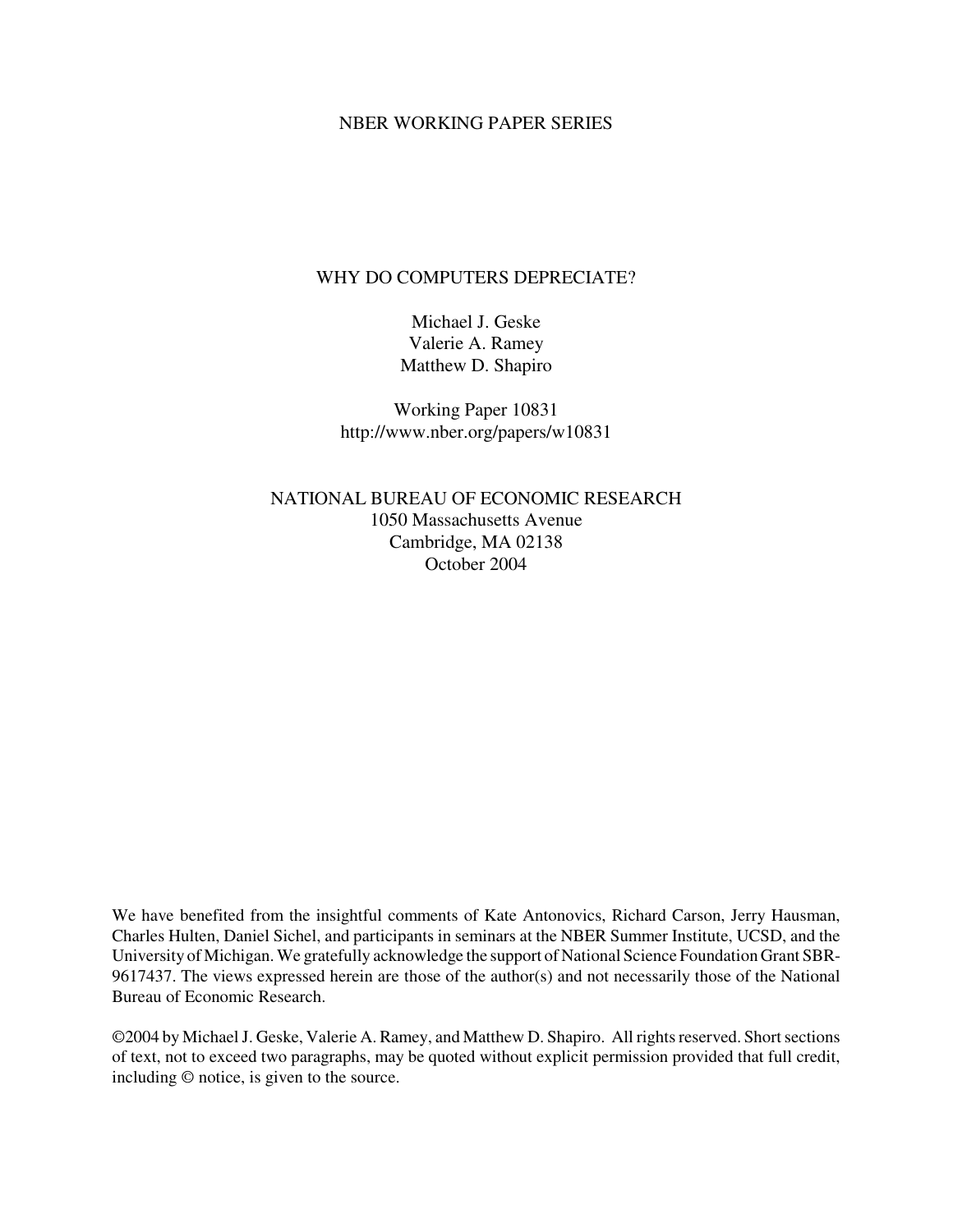Why Do Computers Depreciate? Michael J. Geske, Valerie A. Ramey, and Matthew D. Shapiro NBER Working Paper No. 10831 October 2004 JEL No. C81, O33

## **ABSTRACT**

The value of installed computers falls rapidly and therefore computers have a very high user cost. The paper provides a complete account of the non-financial user cost of personal computers – decomposing it into replacement cost change, obsolescence, instantaneous depreciation, and agerelated depreciation. The paper uses data on the resale price of computers and a hedonic price index for new computers to achieve this decomposition. Once obsolescence is taken into account, agerelated depreciation – which is often identified as deterioration – is estimated to be negligible. While the majority of the loss in value of used computers comes from declines in replacement cost, this paper shows the second most important source of decline in value is obsolescence. Obsolescence is accelerated by the decline in replacement cost of computers. Cheaper computing power drives developments in software and networks that make older computers less productive even though their original functionality remains intact.

Michael J. Geske Department of Economics University of Michigan Ann Arbor, MI 49109-1220 mgeske@umich.edu

Valerie A. Ramey Department of Economics University of California, San Diego La Jolla, CA 92093-0508 and NBER vramey@ucsd.edu

Matthew D. Shapiro Department of Economics University of Michigan Ann Arbor, MI 48109-1220 and NBER shapiro@umich.edu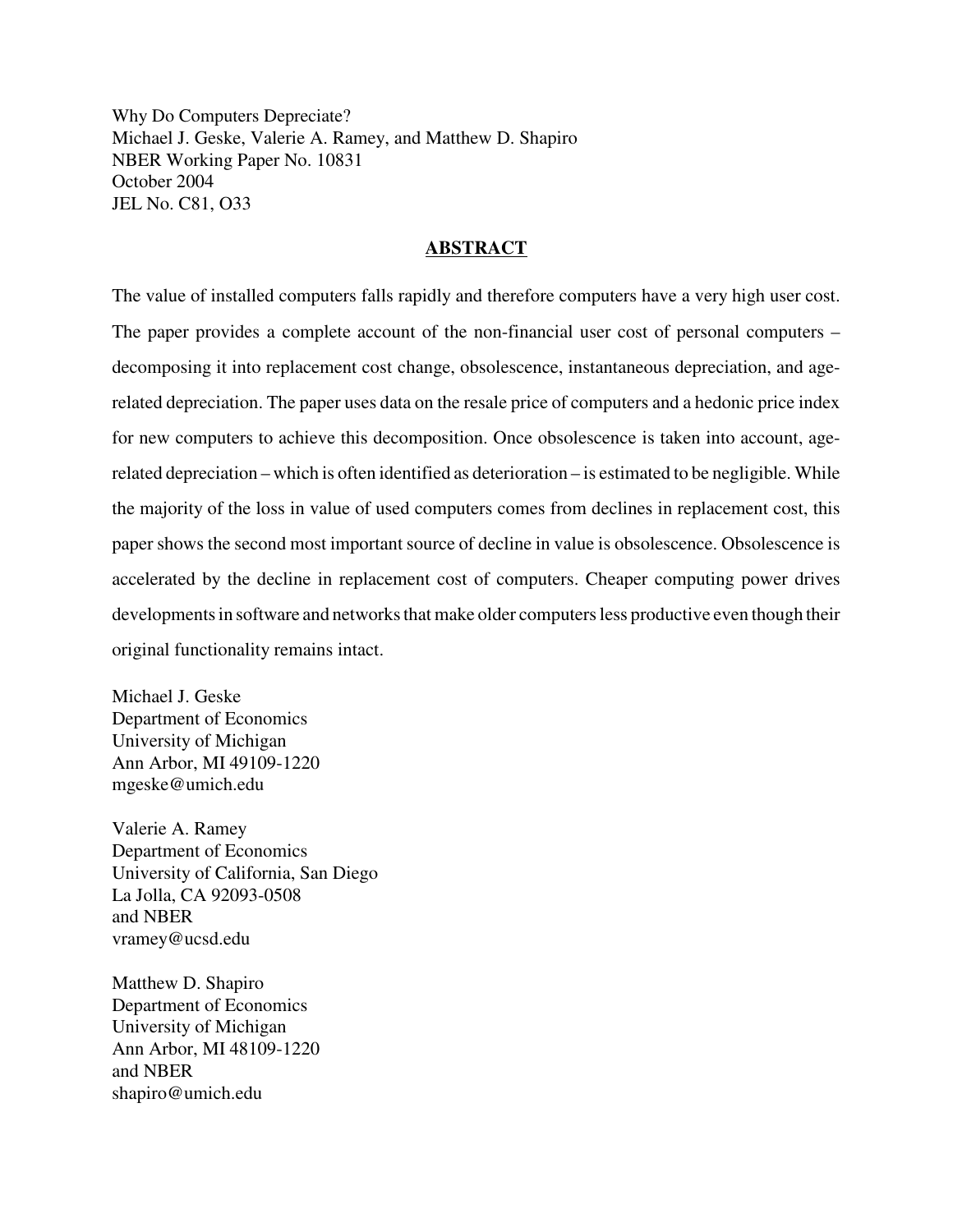Personal computers rapidly lose economic value. Within two years after purchase, the price of a used computer falls to one-third of its price when new. This rapid loss in value occurs even though the two-year-old computer can do exactly the same computations it did when it was new and suffers only small changes in reliability, physical appearance, or in other observable attributes. The two-year-old computer can typically produce the same documents, run the same regressions, and connect to the same server as it did when new. Hence, by most measures, it can produce the same output. Thus, economic depreciation takes place with little or no physical deterioration or loss of productive capacity.

The general source of this economic depreciation is not a puzzle. New computer models are typically both cheaper and more powerful than older ones. Hence, the value of old computers falls to bring the value of the computing power they can deliver in line with its current replacement cost. Computers also become obsolete because they become incompatible with new operating systems or software, or do not have hardware that becomes standard in new models (e.g., CD readers, Internet adapters).

Though the economics of depreciation of computers is relatively clear, there are substantial gaps in measuring this phenomenon. Specifically, we know of no research that explicitly links new and used personal computer prices to measure depreciation rather than presuming a rate of depreciation from the change in prices of new computers.<sup>1</sup> The estimates of

 $\overline{a}$ 

<sup>&</sup>lt;sup>1</sup> Oliner's (1992, 1993) important work on computer depreciation focuses on mainframe computers and computer peripheral equipment. Berndt and Griliches (1993) use hedonic price regressions based on new PCs only. Since this paper was presented at the conference in 2003, Dunn, Doms, Oliner, and Sichel (2004) have produced estimates of depreciation using the same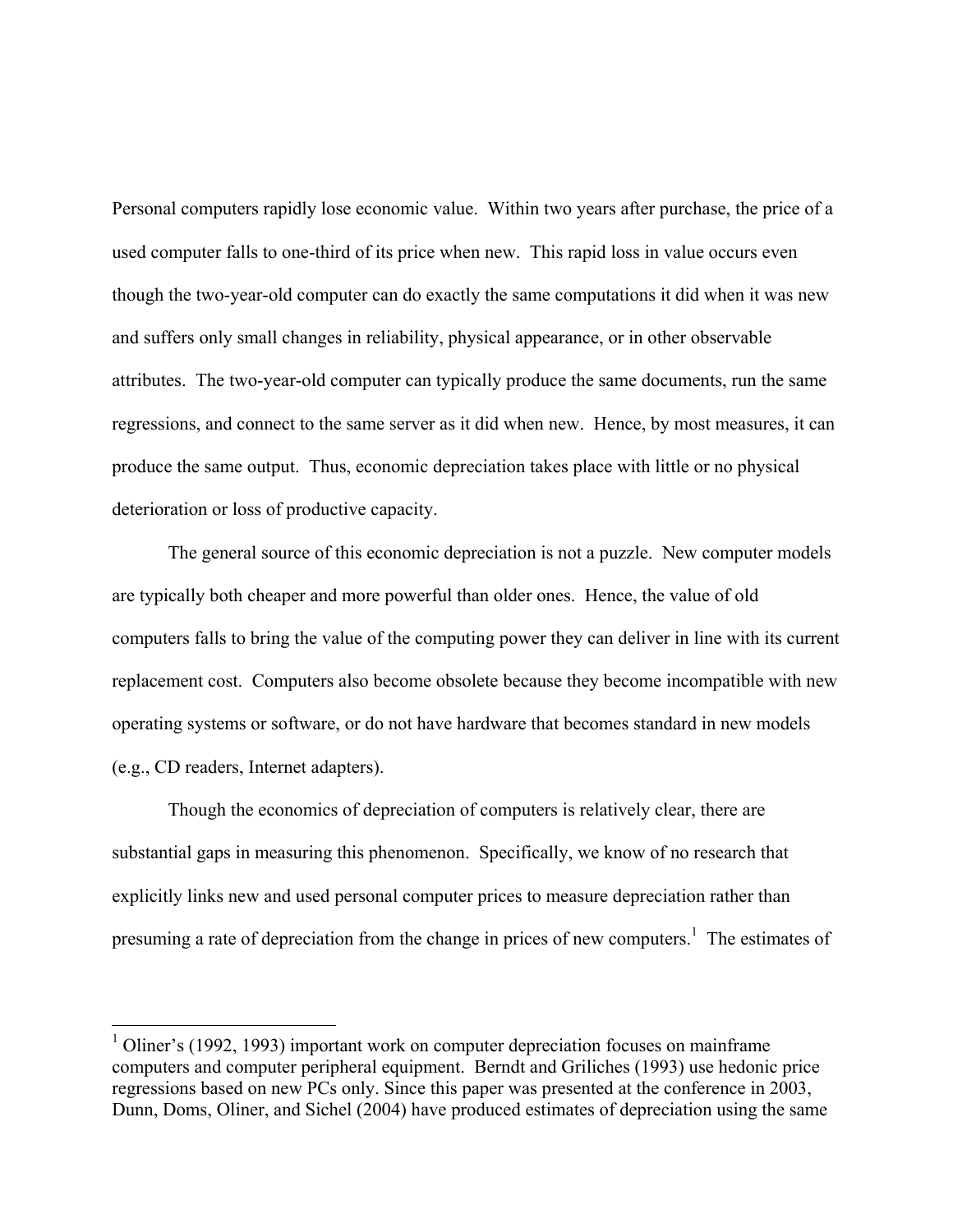depreciation of computers in the National Income and Product are based, for example, on changes in the price of new computers. In this paper, we estimate directly the change in value of personal computers by comparing the price of used computers to the price of the same computer when new. Our data set links new and used prices of several thousand computers, the years sold when new and used, the age, and a precise description of important characteristics. The richness of our data allows us to overcome a common problem in the measurement of depreciation—that the effects of vintage, age, and time are typically not separately identified. [See Hall (1968), Hulten (no date).] The method of this paper extends the procedure of Ramey and Shapiro (2001), which estimated such changes in value of used equipment as a function of age and measures of flexibility of the equipment in alternative uses, by including measures of the obsolescence of the used equipment. This paper also presents estimates of a hedonic price index of new computers that is an important ingredient in the calculation of depreciation and user cost.

Precise measurement of the change in value of existing computers, as well as a precise decomposition of its sources, is important for addressing several economic issues. First, depreciation estimates are a necessary ingredient in the measurement of the value of the capital stock. Personal computers have become an increasing fraction of both business and household capital. As measures of depreciation are important for estimating the net value of capital, our estimates should be useful for this purpose.

Second, it is important to understand the change in value of computers to understand investment in new computers. The user cost of computers is among the highest for any type of equipment because of the rapid fall in replacement cost and the high rate of economic depreciation. For investment to be positive, computers must have very high marginal products to

data source as used in this research. Wykoff (2003) presents estimates of obsolescence of laptop

 $\overline{a}$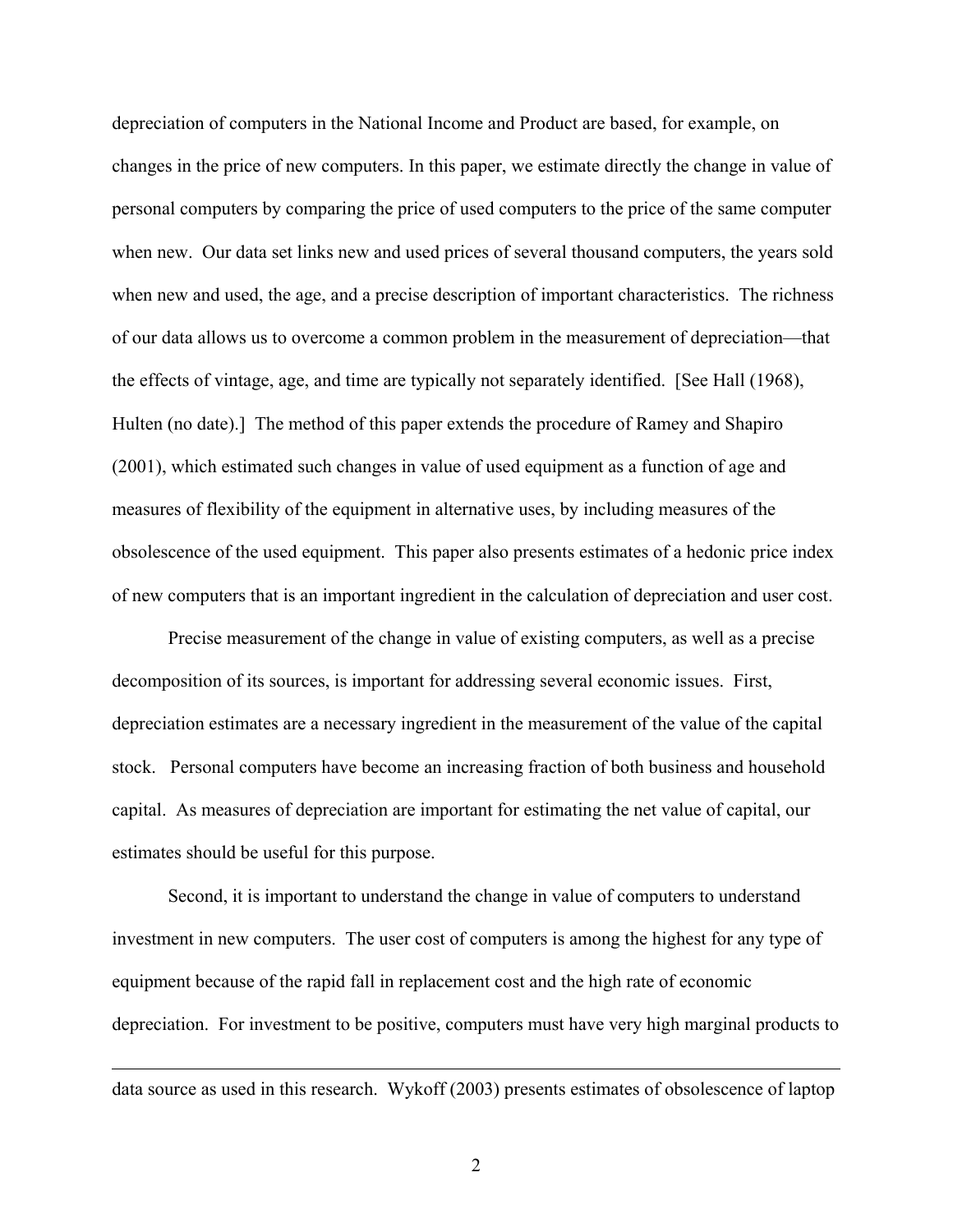balance the high cost of owning them. That is, computers are purchased with the knowledge that investment in them will have to be amortized over a short period of years. This paper will provide a decomposition of the user cost of computers into change in replacement cost and economic depreciation, with economic depreciation decomposed into age-related deterioration and into obsolescence.

Third, to calculate an index of capital services for total factor productivity measurement, it is necessary to have a reliable estimate of the user cost of the various types of capitals (Jorgenson and Griliches, 1967). Given the importance of information technology investment in the recent acceleration in total factor productivity, having a good estimate of the user cost of computers can make an important contribution to measuring the pace of technological change.

Fourth, the estimates of the impact of obsolescence on the value of installed capital can provide valuable insights into the propagation and effects of new technologies. Our results suggest that part of the estimated rate of obsolescence is directly related to the decline in the hardware prices. Thus, the estimates imply that a slowdown in the rate of technological progress would reduce the depreciation rate on used computers.

The remainder of the paper is organized as follows. Section 1 sketches our theoretical framework. Section 2 discusses our data. Section 3 outlines our empirical implementation. Section 4 presents the estimation results. Section 5 presents their implication for user cost. Section 6 gives our conclusions.

computers using data on new prices of computers observed at different points in time.

<u>.</u>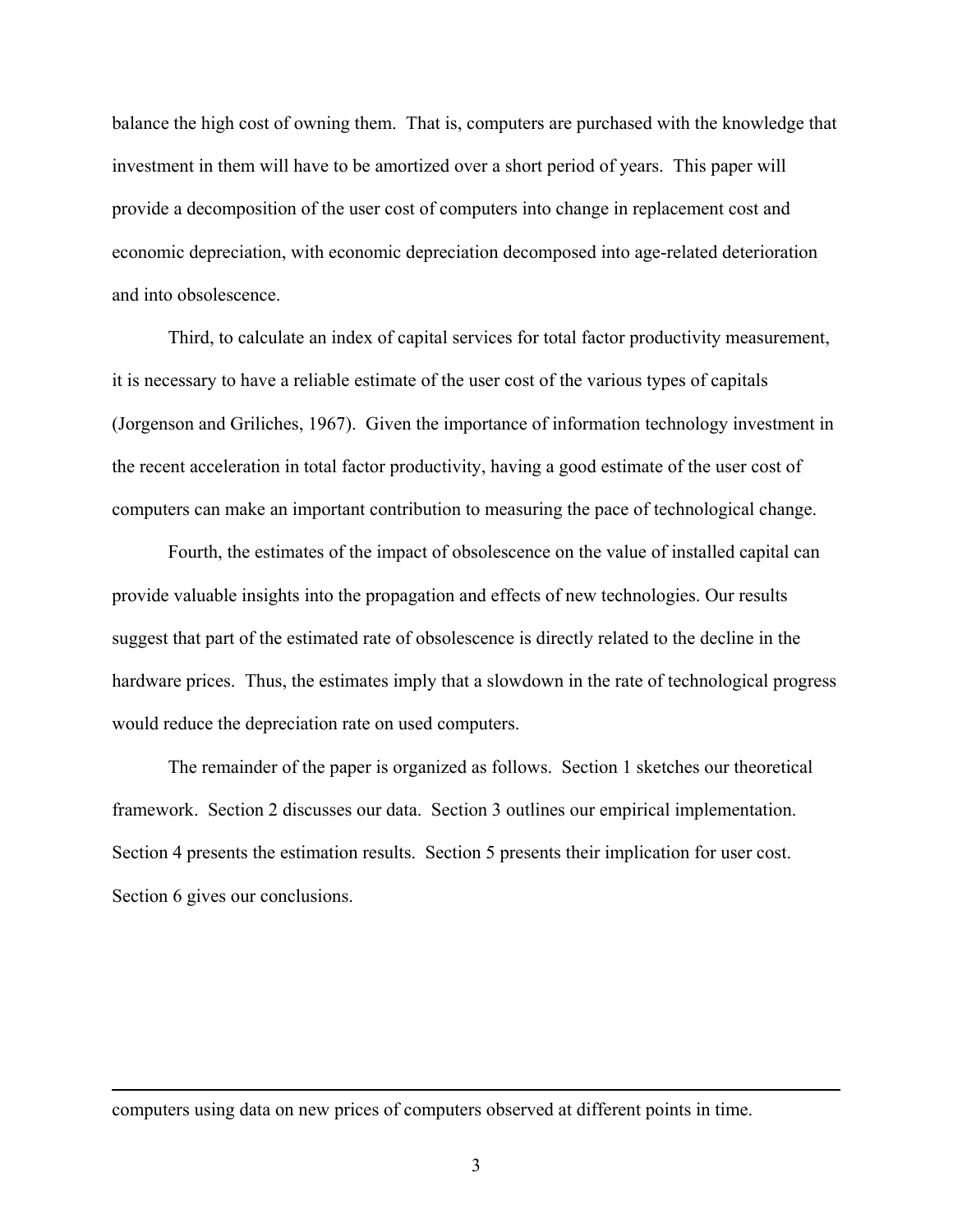## **1. Theoretical Framework**

The work of Hall and Jorgenson (1967) on user cost and the work of Hall (1968, 1971), Hulten and Wykoff (1981, 1996)), Oliner (1993), Jorgenson (1996) and others on depreciation provides the framework for this analysis. Consider first the definition of user cost,

$$
R^K \equiv P^I(r + \delta - \pi^I), \tag{1}
$$

where  $P<sup>T</sup>$  is the constant-quality price of new investment goods in period *t*, *r* denotes the nominal opportunity cost of funds,  $\delta$  is the depreciation rate, and  $\pi^I$  is the rate of change of  $P^I$ . The user cost relationship is derived from an intertemporal arbitrage between purchasing new equipment currently versus purchasing new equipment in the future, in which the capital stock evolves according to  $\dot{K} = I - \delta K$  where *I* is gross investment.<sup>2</sup> Absent adjustment costs, the marginal product of having a unit of capital installed at time *t* should equal the user cost, that is, the sum of the opportunity costs of funds, the economic depreciation, and the capital loss from selling the equipment in the future.

 This paper will use a second arbitrage, between new and used equipment, to quantify the economic depreciation component of user cost. Specifically, the paper will use the wedge between the new and used price of the same computer to quantify economic depreciation. Consider,  $q_{t,t-v}^{NOM}$ , nominal ratio of used to new computer prices,

$$
q_{t,t-v}^{NOM} \equiv \frac{P_{t,t-v}^U}{P_{t-v}^N},
$$
 (2)

<sup>&</sup>lt;sup>2</sup> This equation may be derived from a continuous time dynamic optimization problem. It can also be viewed as an approximation from a discrete time problem. In the case of computers, though, the rates  $\delta$  and  $\pi$  are so large that the approximation is not very good.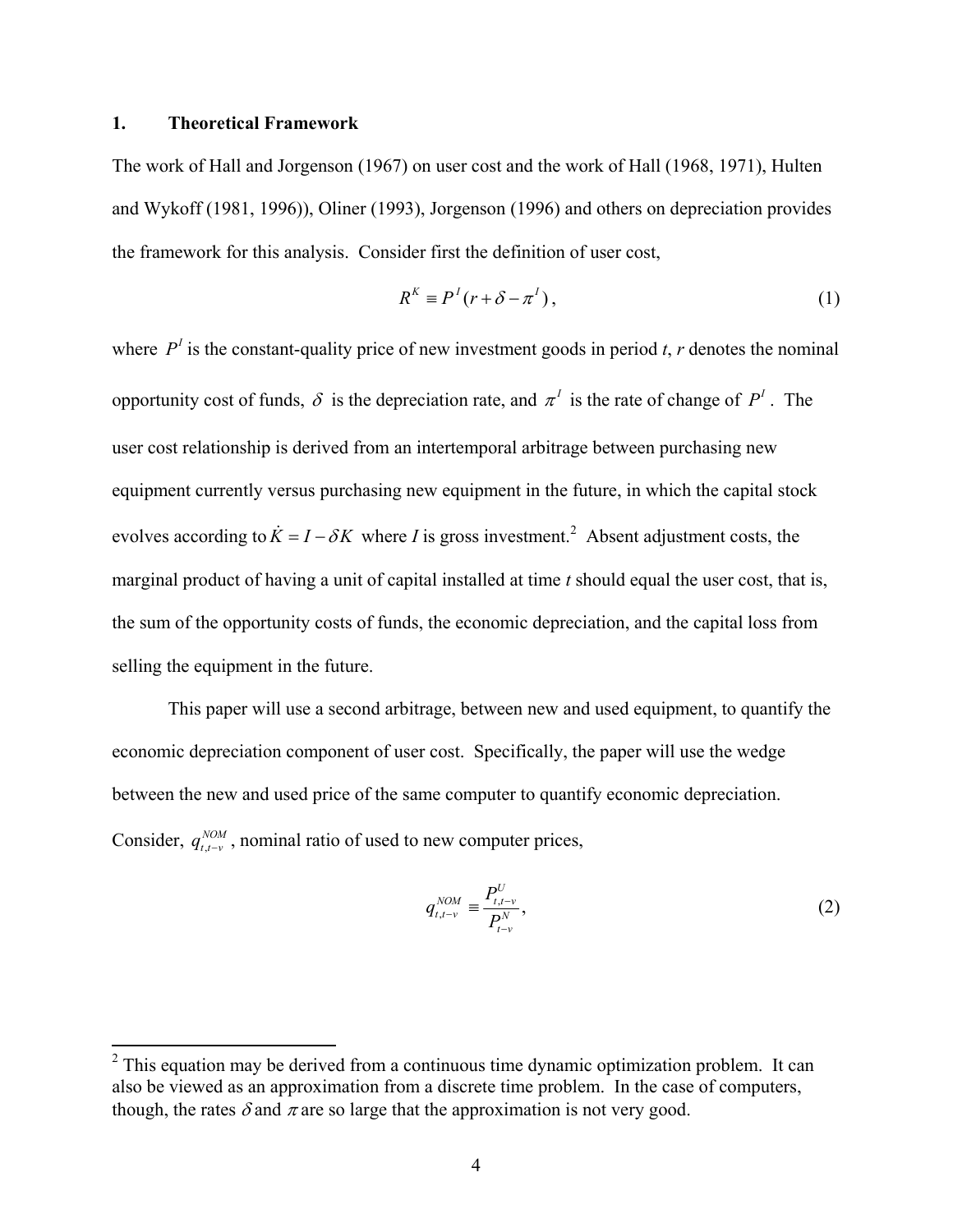where  $P_{t,t-v}^U$  is the price of a used piece of equipment at time *t* that was new at time *t*-v and  $P_{t-v}^N$  is the price of the equipment when it was new. Note that in our analysis, the prices refer to a specific piece of equipment, not to a price index.

What makes  $q_{i,t-v}^{NOM}$  deviate from unity? Suppose that the only change in the environment were the change in the replacement cost of new equipment. That is, suppose that the same piece of equipment were available at time *t* as at time *t-v* and there were no technological change except for potentially a change in the cost of the new equipment. (In the computer example, this would correspond to a decline in the price of a CPU or RAM of a given quality.) Moreover, suppose that the used piece of equipment suffered no deterioration whatsoever, and that there were no costs of adjustment, installation, or resale. In this case, contemporaneous arbitrage would require that the price of the used computer fall by the amount that replacement cost had

declined. That is, with no economic depreciation,  $q_{t,t-v}^{NOM} = \frac{I_t}{R}$  $U$  *n*<sup>N</sup>  $NOM = \frac{I_{t,t-v}}{I} = \frac{I_t}{I}$  $t, t - v$  **D** $N$  **D** $N$  $t-v$   $\qquad$   $t-v$  $P_{t,t-\nu}^U \equiv P_{t}$  $q_{t,t-v}^{NOM} \equiv \frac{I_{t,t-v}}{P_{t-v}^N} = \frac{I_t}{P_t}$ −  $-v$   $\qquad$   $t \equiv \frac{I_{t,t-v}}{R} = \frac{I_t}{R}$ . In practice, we do not

typically observe  $P_t^N$ , the current price of the new good, and instead substitute the constantquality new (replacement) investment good price index  $P_t^I$ . Hence, if there is no economic

depreciation 
$$
q_{t,t-v}^{NOM} \equiv \frac{P_{t,t-v}^U}{P_{t-v}^N} = \frac{P_t^I}{P_{t-v}^I} \equiv \exp(\pi_{t,t-v}^I)
$$
. Note that  $\pi_{t,t-v}^I = \int_{t-v}^t \pi^I(s)ds$  denotes the

cumulative rate of change of constant quality new investment good prices as defined in the user cost formula (1).

To create a variable that adjusts for this change in the price of new goods, define *q* as

$$
q_{t,t-v} = \frac{P_{t,t-v}^U}{P_{t-v}^N} \exp(-\pi_{t,t-v}^I) = q_{t,t-v}^{NOM} \exp(-\pi_{t,t-v}^I).
$$
 (3)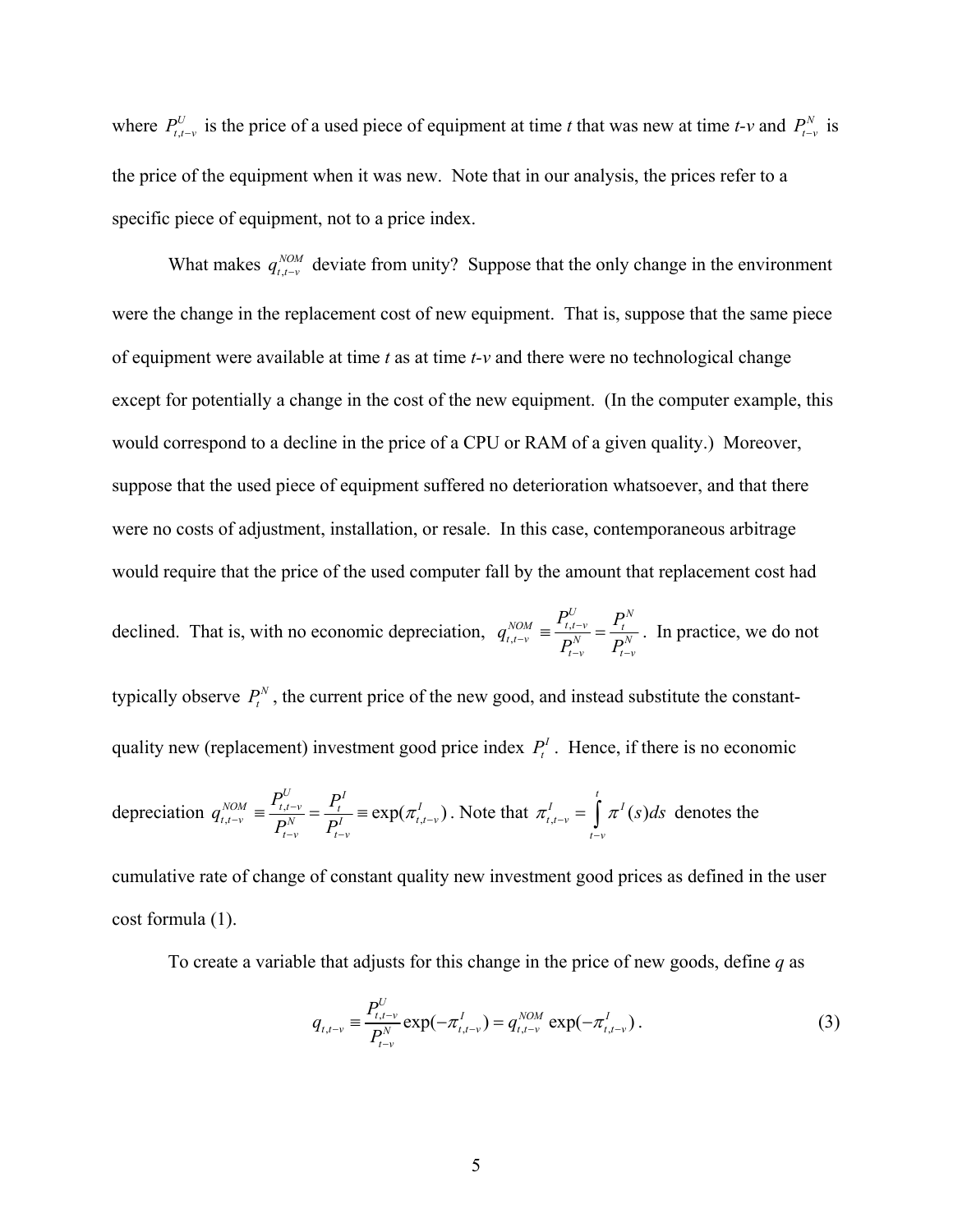Under the special circumstances just outlined, *qt,t-v* would be equal to one and user cost would come only from the change in replacement cost.

 Now consider the more general case, where new and used equipment are not perfect substitutes because of economic depreciation. The variable *q* measures the fraction of original real value left, so under the assumption of exponential but not necessarily constant decay, it is linked to the depreciation rate  $\delta$  by

$$
q_{t,t-v} = \exp(-\delta_{t,t-v}), \qquad (4)
$$

where  $\delta_{t,t-v} = |\delta(s)|$ *t*  $t, t-v$  $t - v$  $\delta_{t,t-v} = \left( \delta(s) ds \right)$  $=\int_{t-v} \delta(s) ds$  and  $\delta(s)$  is the depreciation rate at instant *s*. We will decompose

economic depreciation into three components.

*Age-related depreciation* or *deterioration*, denoted  $\delta_{\nu}$ , captures the wedge in value between new and used equipment that is strictly a function of age. It is frequently modeled as a geometric function of time. We will consider that specification, as well as more general cases.3 

*Age-zero depreciation*, denoted  $\delta_0$ , captures the loss in value the instant that a piece of equipment is sold. This instantaneous depreciation can arise from lump-sum costs of adjustment, installation costs, and transactions  $costs^4$ . Additionally, it may also represent the discount from customization, i.e., that a purchaser of a new computer may get to choose its precise configuration while the buyer of the used computer does not.<sup>5</sup>

<sup>&</sup>lt;sup>3</sup> Deterioration may also be a function of intensity of use. Depreciation in use does not appear, however, to be an important factor for computers, and is not considered in this paper.

 $4$  Adjustment costs are another reason for  $q$  to differ from one. We believe these are wellcaptured by the instantaneous depreciation.

 $5$  The instantaneous depreciation could also represent a lemons discount owing to adverse selection. As with the case of machine tools (Ramey and Shapiro, 2001), we argue that lemons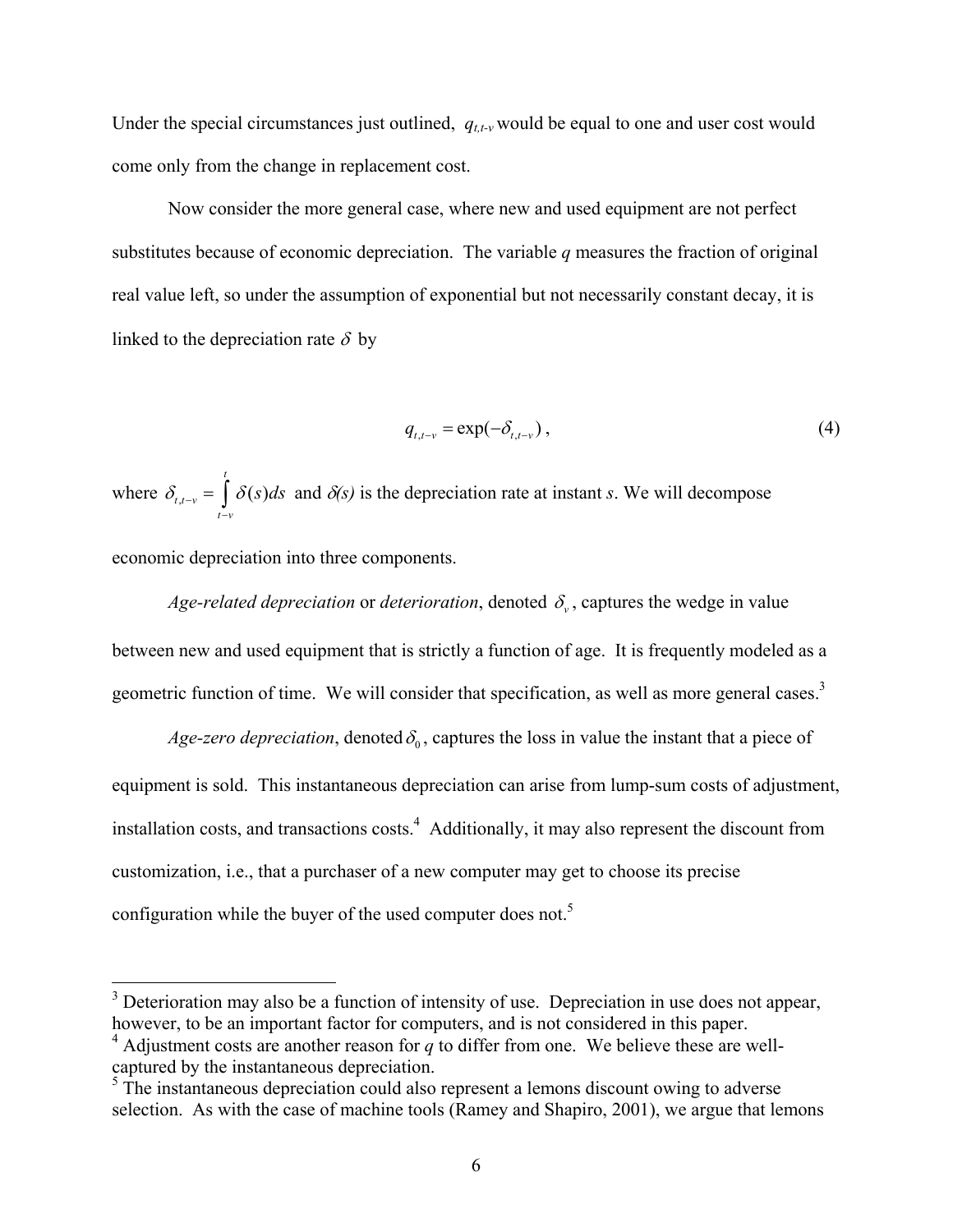*Obsolescence*, denoted  $\delta_{\rm s}$ , represents the change in value of used computers because they have fallen behind the current technology. Our empirical strategy is to use measures of obsolescence to quantify  $\delta_{\rm s}$ . We discuss in detail below how we implement this empirical strategy.

We will treat the three components of depreciation as additive in rates of change, so

$$
\delta = \delta_{v} + \delta_{0} + \delta_{s} \,. \tag{5}
$$

Obsolescence is in no sense a residual. The average discount of used relative to new computers that we cannot account for with observed measures of obsolescence or with age will be counted as age-zero depreciation.

*Scrappage* is another source of user cost. Old computers are often discarded or given away. Our data set, which contains information on the value of computers that are sold, does not provide any information about computers that are disposed of by other methods. Since the value of scrapped computers is zero (or even negative if there is a cost of disposal), our estimates will not account for the entire user cost of the computers. Our discussant Daniel Sichel makes this point clearly, and we agree with it. Dunn, Doms, Oliner, and Sichel (2004) use the same data as used in this study, together with parametric assumptions about scrappage rate, in order to account for this important component of user cost.

 We can combine equations (3), (4), and (5) to characterize the decomposition of the components of nominal q as

$$
q_{t,t-v}^{NOM} = \exp[\int_{t-v}^{t} \pi^{I}(s)ds] \cdot \exp[-\int_{t-v}^{t} (\delta_{0}(s) + \delta_{v}(s) + \delta_{s}(s))ds]
$$
(6)

or

 $\overline{a}$ 

discounts are unlikely to be substantial in the used PC markets because PCs rarely are lemons,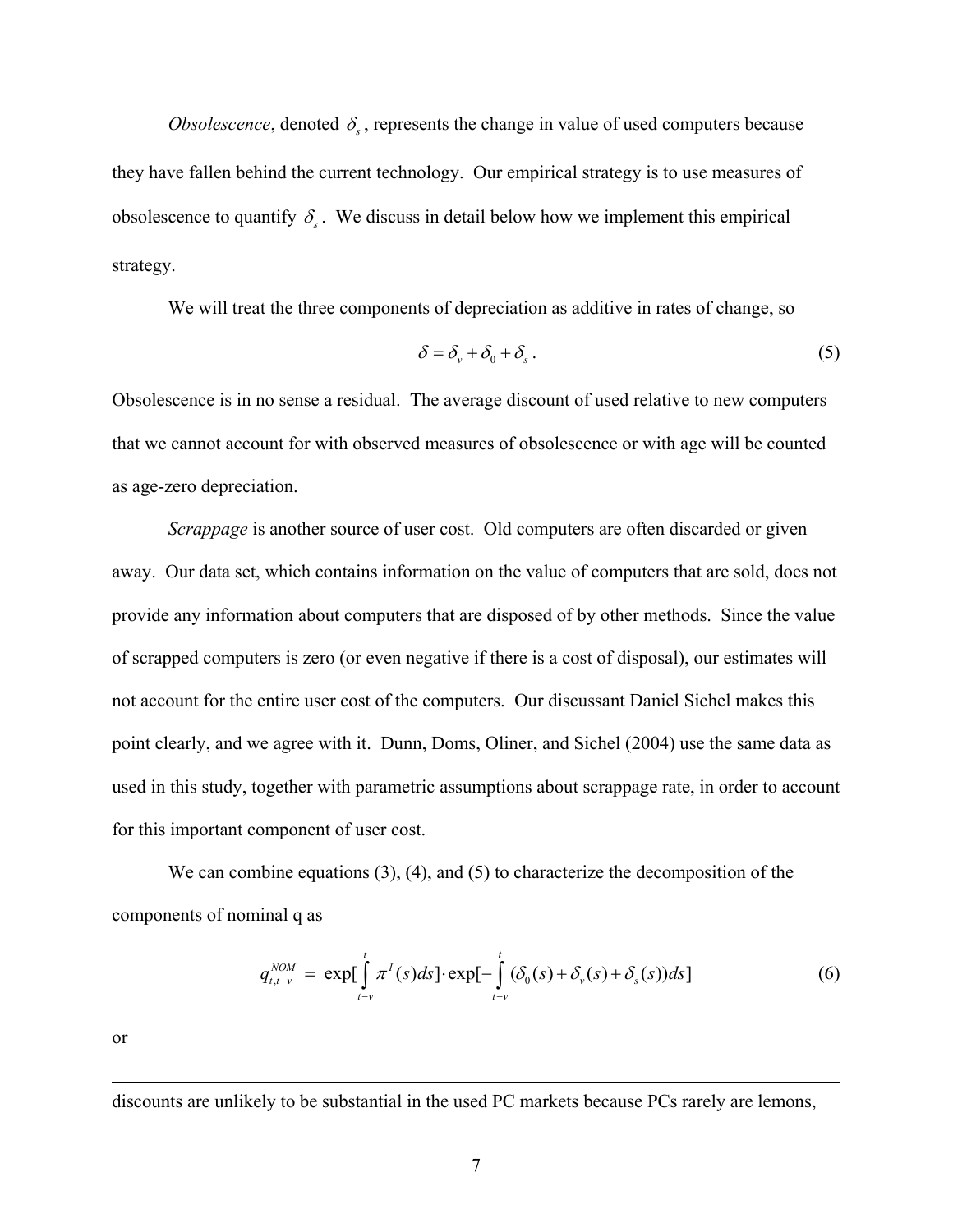$$
q_{t,t-v}^{NOM} \cdot \exp[-\int_{t-v}^{t} \pi^{I}(s)ds] = q_{t,t-v} = \exp[-\int_{t-v}^{t} (\delta_{0}(s) + \delta_{v}(s) + \delta_{s}(s))ds], \tag{6'}
$$

that is, *q* equals cumulative economic depreciation. The use of the contemporaneous arbitrage between new and used prices to quantify depreciation in (6) provides a link to the intertemporal arbitrage in the user cost relationship (1).

It is important to emphasize that technological change can impact user cost through two very different channels. First, technological changes can make new capital goods *cheaper* over time. This first channel for technological change is captured by  $\pi^I$  in the user cost expression. When the price of replacement investment goods is falling, this channel adds substantially to user cost even if there is no deterioration or obsolescence.

Second, technological change can lead to obsolescence of old capital by making new capital goods *better* over time. This change does not directly reduce the intrinsic productivity of existing capital; it can still perform its previous functions (e.g., a steam locomotive can still pull a train in the age of diesel). Nonetheless, technological progress can make existing capital obsolete. There are three separate effects within this channel. First, new capital might perform the same tasks *faster, better, or with less labor input*. Second, the new capital may be able to work with *complementary inputs*, such as software, in a manner that is impossible for the old capital. Third, the new capital may have better *network abilities*, such as sharing documents, exchanging data, and connecting to the Internet. All three of these effects are potentially important for computers. The IBM AT computer that this paper might have been written with 15 years ago would have gotten the job done almost as well as the Pentium IV laptop. Certainly, the current statistical software and word processing software is easier to use and runs faster, but the 15-year-old technology would have sufficed to get the job done, presumably with no effect on

and because the rare lemon is easy to detect.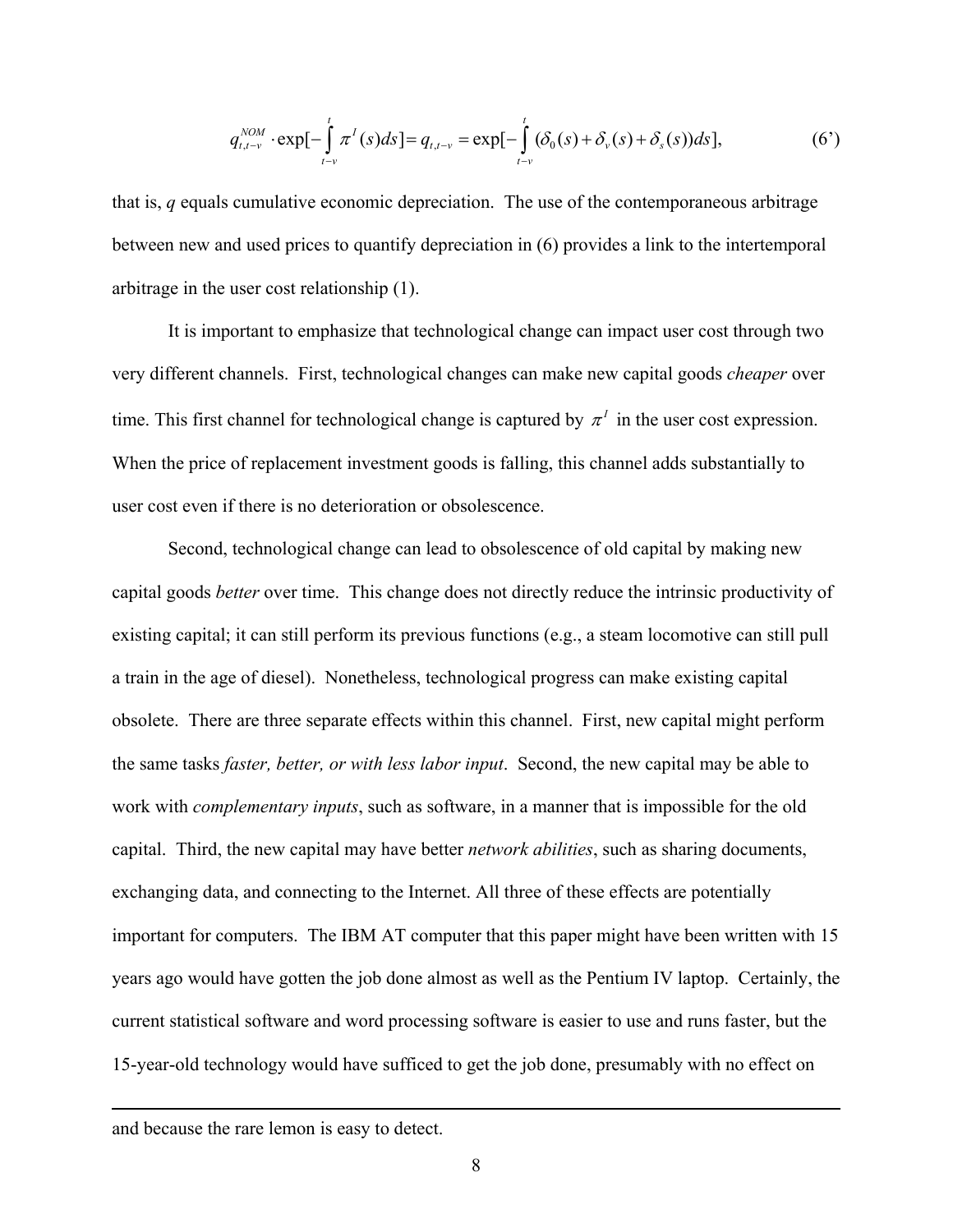the quality of the analysis or quality of the writing. Using the 15-year-old technology to write this paper *now* would, however, be considerably more difficult. Media for storing and transferring data have changed. Old software does not work with new printers. The old computer cannot run new software, and new software might have been necessary to read a dataset. Hence, even though the old AT could have once performed the task and is still physically operational, i.e., has not depreciated physically, its productivity has declined. As technology evolves, a serviceable old technology becomes unproductive as the network and infrastructure for operating it vanish.<sup>6</sup>

Obsolescence as a result of technological change is not well modeled either as physical deterioration or as a reduction in the price of new computers owing to the decline in production costs of delivering computing power. One of the main goals of this paper is to measure this type of obsolescence and to quantify its role in the user cost of computers.

# **2. Data**

<u>.</u>

The data consist of information on used computers gathered from the Orion Computer Blue Books. The Orion Research Corporation has been publishing used pricing guides for a wide range of consumer products since 1973. The products covered by the guides include audio/visual equipment, cameras, musical instruments, copiers, vintage collectibles, and televisions. They have been publishing their computer price guide quarterly since 1982. The Orion Blue Books are currently used by retail dealers, insurance companies, computer manufacturers (including Dell, Gateway, and Micron), and the Internal Revenue Service to provide an accurate reflection of the used computer market.

 $6$  To pursue the rail analogy, steam engines are not productive without water towers.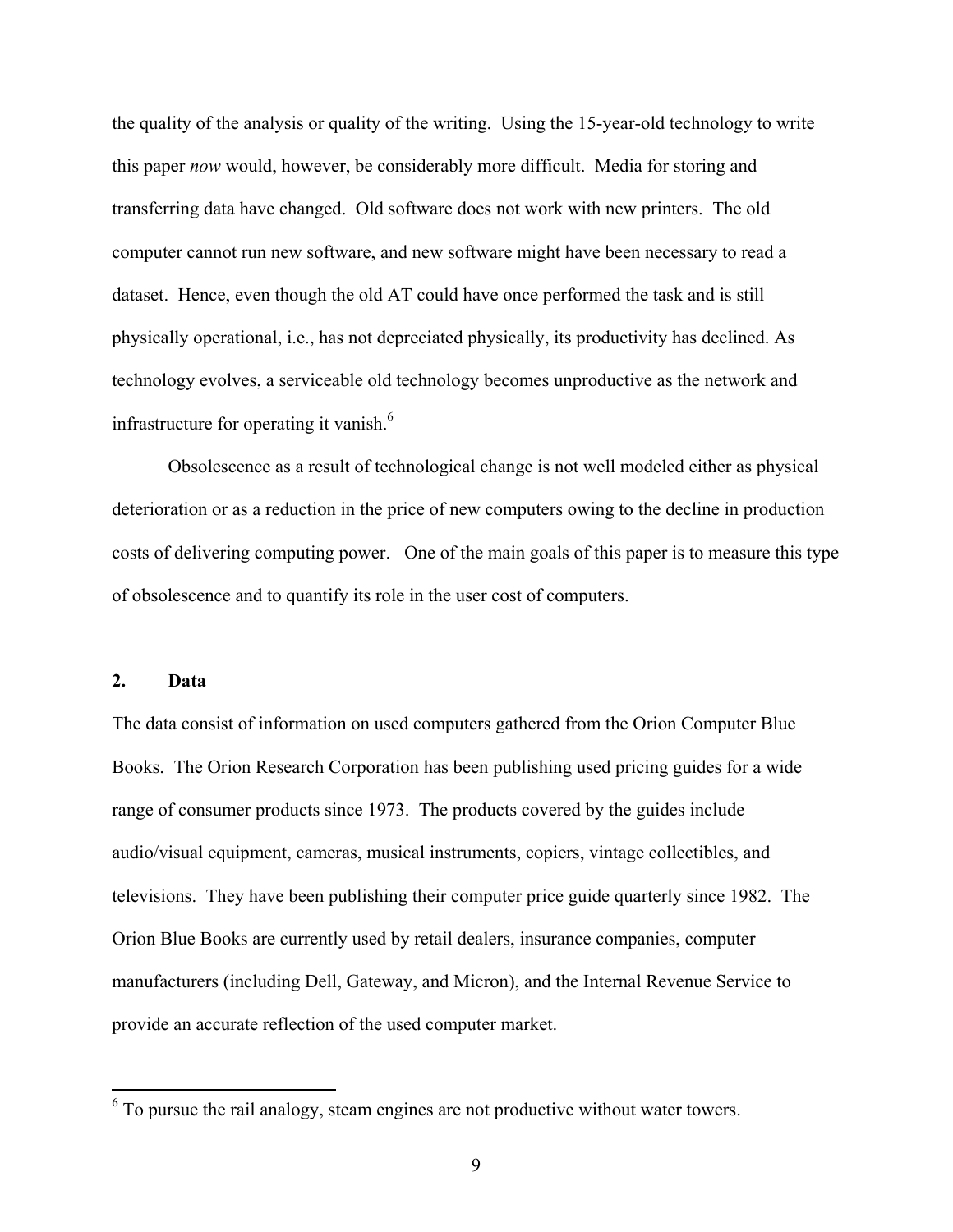Orion determines used computer prices through surveys given to used computer dealers nationwide. Dealers are asked to provide the asking price, selling price, and days the computer was in stock before it was sold. The used price listed in the book is the average price of a computer that was sold in less than 30 days. Computers which were sold after being on the market for longer periods did not have their selling prices included in this computation. The Orion Blue Books also include a retail price (price when new) of the used computers listed in the book. Using computer company advertisements in back issues of PC Magazine and PC World we were able to determine that the retail price listed reflects the new price of the computer approximately nine months to one year after the model was first introduced. The range of dates the specific computer model was manufactured is also given, as are the specific attributes of the model, including monitor type and size (if one was included in the purchase price of the computer), speed, amount of random access memory (RAM), hard drive storage space, type of hard drive, type and speed of CD-ROM or DVD-ROM, Ethernet card or modem, and type of processor (Pentium, Celeron, 286, AMD Athelon, etc.). They include prices from nearly 700 manufacturers, including all major computer companies.

We limit our analysis to Compaq and Gateway computers. Many manufacturer listings in the blue books were inconsistent from year to year in which models were included in the pricing, making analysis of the same model's used price over a long period of time difficult. This problem was encountered for many major computer manufacturers listings, including IBM and Dell. Compaq and Gateway have a thorough listing of prices across numerous models and over a long time period, making it well suited for our analysis.

We coded the attributes of the computer available from the blue books. These include the dates the model was sold, the new price, the used price, and some characteristics of the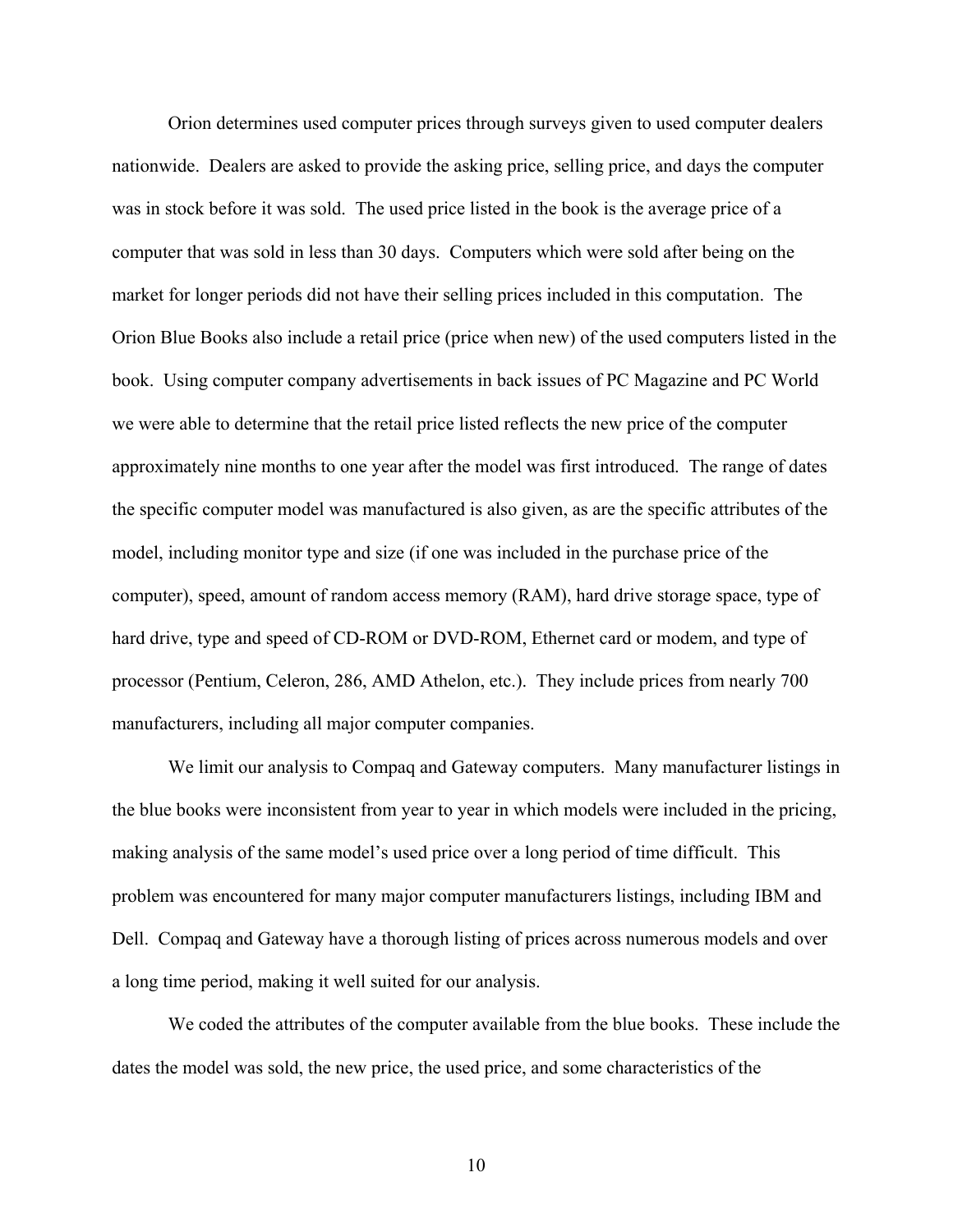computer. These include the amount of RAM, the size of the hard drive, the speed of the CPU, the type of CPU, the speed of the CD drive (if any), and the make. After deleting computer models with missing data, we have 3,112 observations. Some models are observed in several years; we have observations on 1,170 distinct models. We observe used prices in years from 1990 to 2001 (excluding 1991 and 1994, years for which we could not obtain the source data). The computers we observe were produced between 1984 and 2001. The computers range in price when new from a minimum of \$499 to a maximum of \$32,880. The median new price of a computer was \$2,490. Used prices range from \$7 to \$14,140. The median used price is \$333. The computers ranged in speed from 8 to 933 megahertz (MHz), with the median computer having a 100 MHz processor. Random access memory (RAM) varies from 512 kilobytes (KB) to 256 megabytes (MB), with a median of 16 MB. Hard drive space ranged from 1 to 40 gigabytes (GB). The median size 1 GB. We exclude diskless machines from the sample.

These data are summarized in Tables 1, 2 and 3. Table 1 shows the attributes by year when the computer was new. Several aspects are noteworthy. The rate of quality improvement in computers is striking. From 1984 to 2001 (with adjustments for 2001 where the medians are affected by the small numbers of computers produced in 2001 and resold in the same year), the median RAM in our sample rose 250 times, the median speed rose 87 times and the median hard drive capacity rose 1000 times. At the same time, the median price fell 72 percent. Interestingly, median prices rose during the 1980s, and then started plummeting during the 1990s. The speed up in technological progress during the late 1990s is also evident from the table.

Tables 2 and 3 show the data from the vantage point of when the computer was sold. Table 2 shows the attributes by the year that it was sold. The values for *q* (the ratio of used to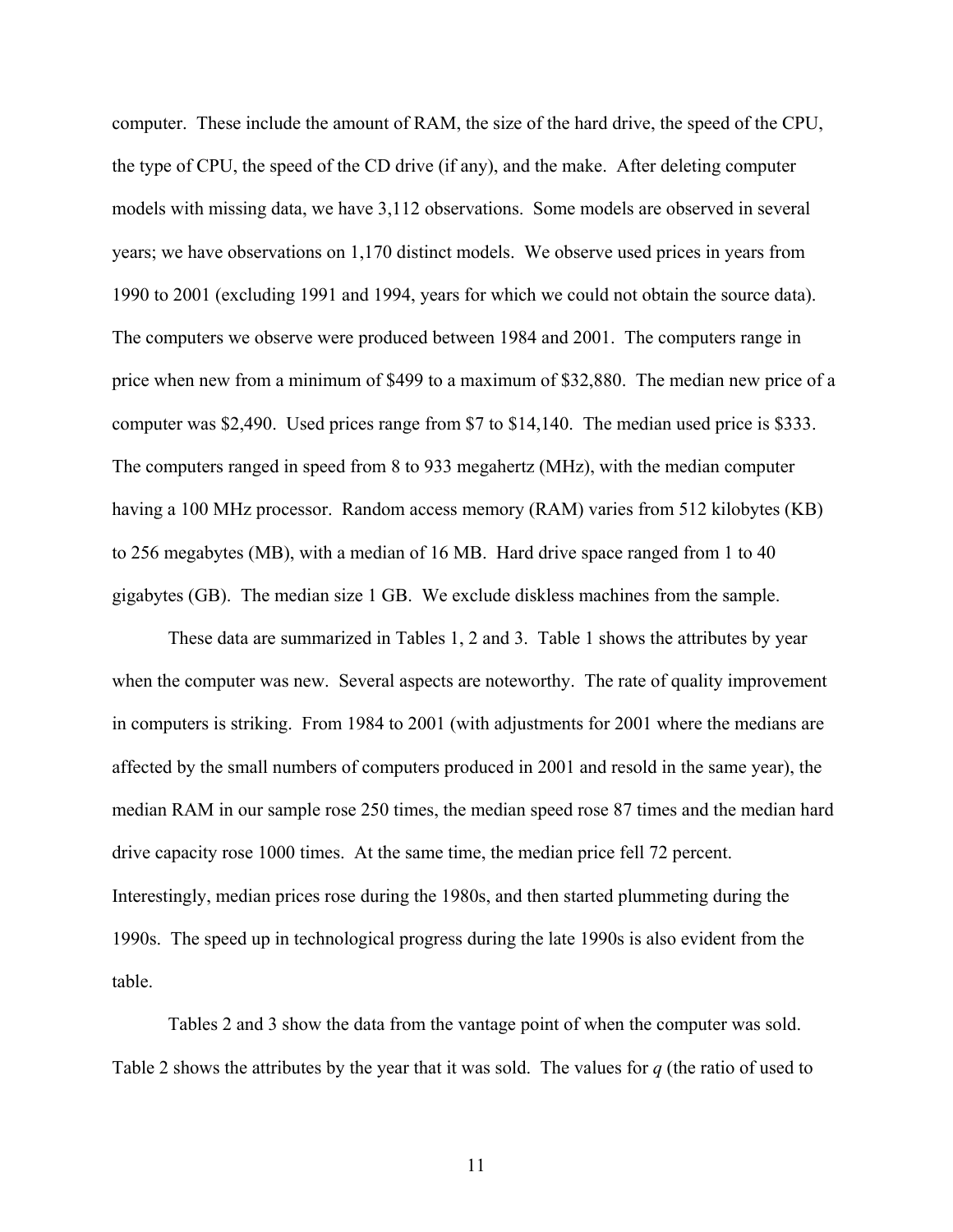new price, adjusted for the change in the price of new computers) show that in most years, the average computer sold used had lost close to 70 percent of its value. (See Appendix Table 1 for averages.) Table 3 shows the attributes by the age when it was sold. One-year old computers lost 34 percent of their real value on average and two-year old computers lost 42 percent of their value, as shown by the values of *q* in the last column.

## **3. Empirical Framework**

## 3.1. *Hedonic model for new computer prices*

For goods such as computers, where the quality of new goods is changing rapidly, much of the decline in the resale price of existing capital derives from competition with new models that are both better, and possibly cheaper, than the older models. This environment does not alter conceptually the user cost framework, but it does provide a substantial measurement challenge. A constant quality, e.g. hedonic, price index can be used to adjust the acquisition price of a used computer to make it comparable to a new computer.

While not the focus of the paper, we use our data set to estimate a hedonic model of new computer prices. We regress the log of new computer prices,  $log(P_{t,v}^{N})$ , on a constant, year dummies, and attributes to measure the quality. These attributes include the log of the CPU speed, the log of the size of the hard disk drive, the log of the size of the random access memory (RAM), a dummy for whether the computer has a CD drive, a dummy for whether the computer is made by Compaq, and a set of dummies for six generations of CPU (Intel 80286, 80386, 80486, Pentium I, Pentium II (and non-Intel competitors AMD K-6, Celeron, Duron, Cyris), and Pentium III or IV or AMD Athelon).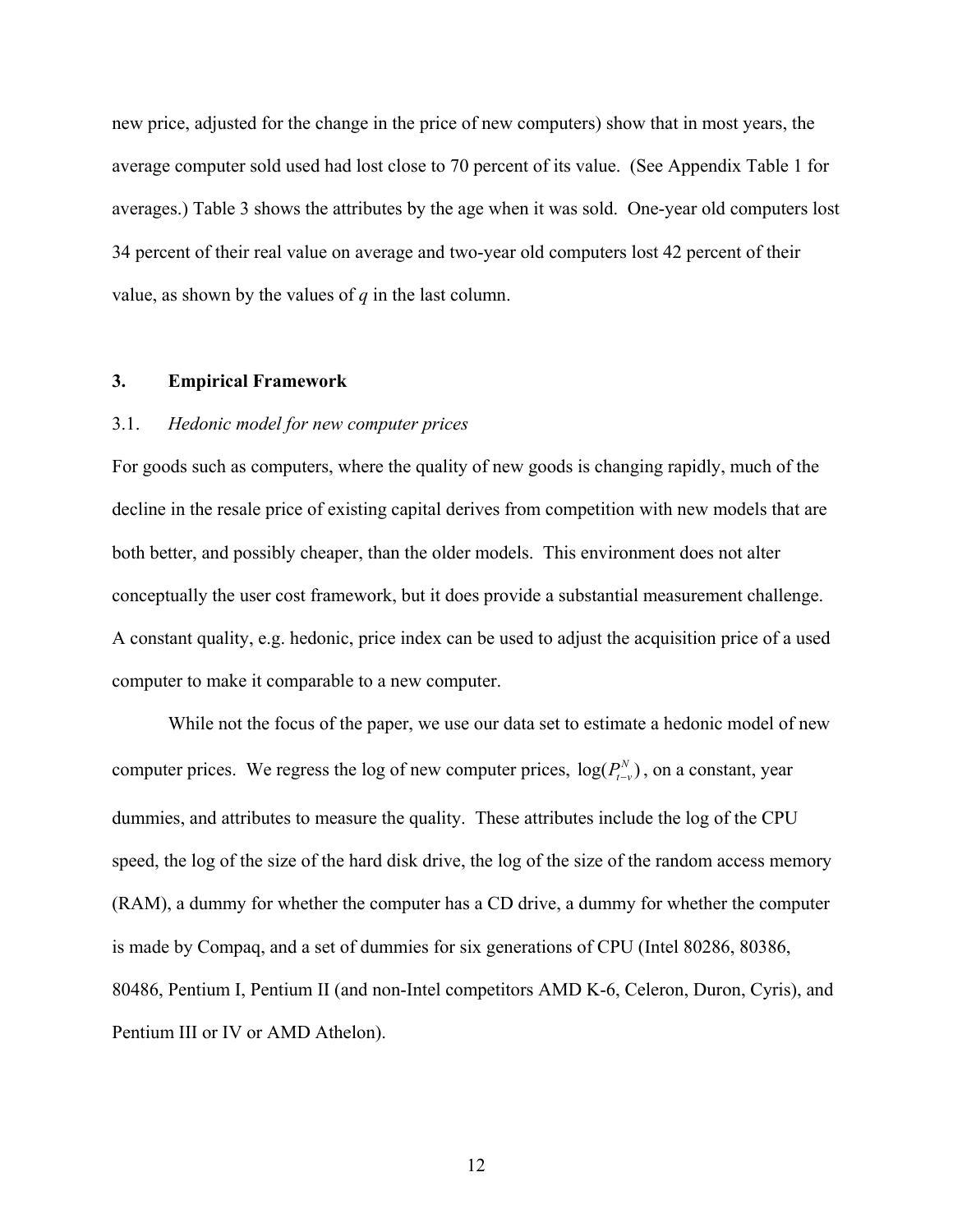We experimented with allowing the prices of the attributes to vary with time as recommended by Pakes (2003). The estimates (fitted values) were extremely noisy. (Estimation error is also given substantial attention by Pakes.) Our data set is not designed for estimating hedonic models along lines Pakes suggests, i.e., it is relatively small and not designed explicitly so that competing models of different attributes are marketed simultaneously, so it is not a good test bed for Pakes's recommended procedure. Therefore, we use time-dummy estimates, which a recent National Academy panel has labeled as *Griliches-neutral* (see Schultze and Mackie, 2002, p. 151).

Table 4 reports the estimates of the hedonic equation for new computer prices. Even this simple model explains two-thirds of the variance of the log of price. The year dummies show a sharp and relatively steady rate of decline in prices.

#### 3.2. *Modeling depreciation*

The estimation equation we consider follows from taking logarithms of both sides of equation (6) or (6') and then considering alternative functional forms for the various components of depreciation. Noting that cumulative change in constant value replacement cost is

 $(s)ds = \log (P_t^I/P_{t-v}^I)$ *t*  $I(a)$ <sub>*ds*</sub>  $=$   $\log(D^I/D^I)$  $t \left( t-t-v \right)$  $t - v$  $\pi^{I}(s)ds = \log(P_{t}^{I}/P_{t-}^{I})$  $\int_{-\nu}^{\nu} \pi^{I}(s) ds = \log(P_{t}^{I} / P_{t-\nu}^{I})$ , the basic equation is

$$
\log(q_{_{t,s-v}}^{NOM}) = \log(P_t^1/P_{t-v}^1) - \int_{t-v}^t (\delta_0(s) + \delta_v(s) + \delta_s(s))ds
$$
 (7)

or

$$
\log(q_{x,y}) = -\int_{t-y}^{t} (\delta_0(s) + \delta_y(s) + \delta_s(s))ds
$$
 (7')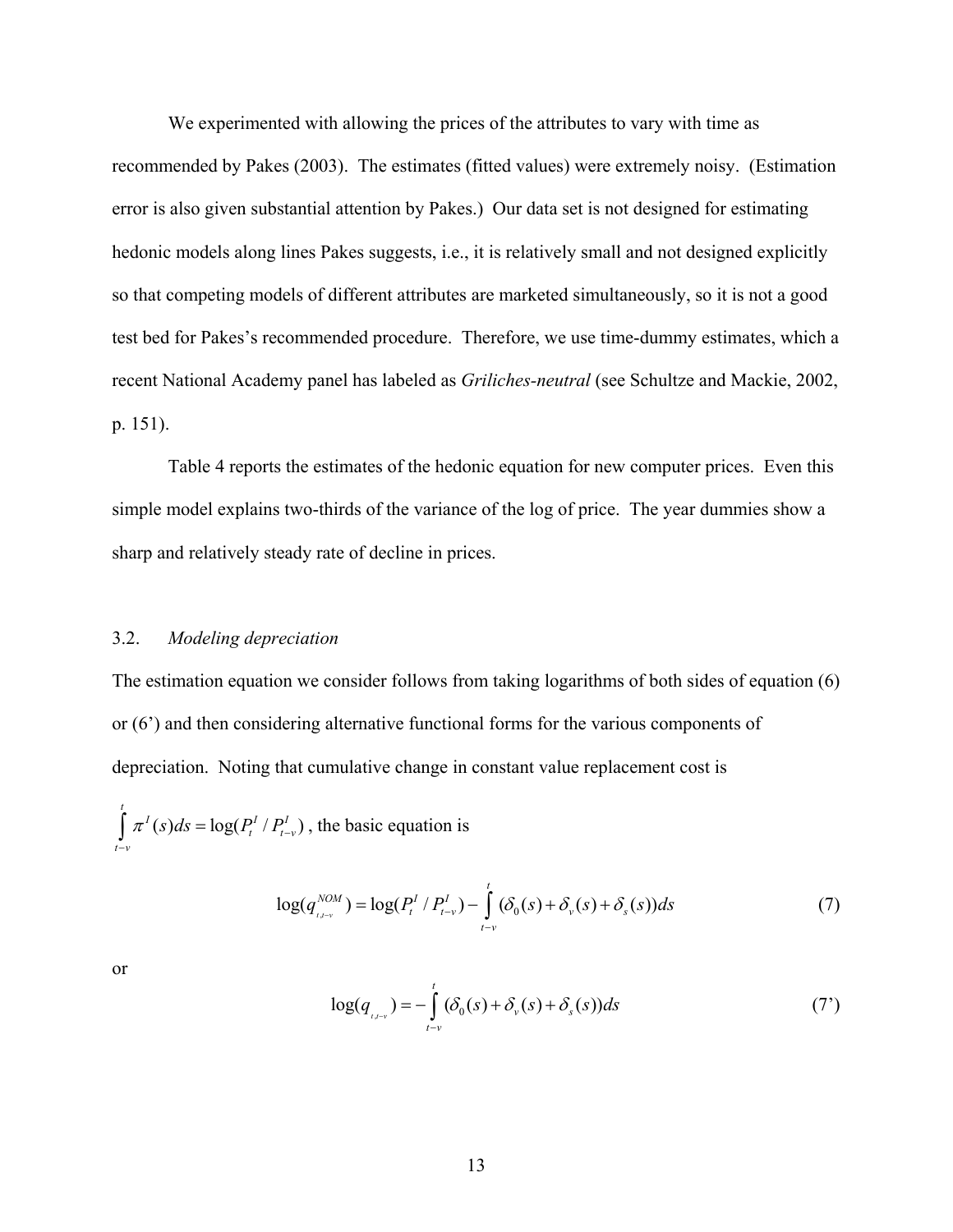where  $\log(q_{t,t-v}) = \log(P_t^U/P_{t-v}^N) - \log(P_t^U/P_{t-v}^I)$ . Recall that the used and new prices,  $P_t^U$  and  $P_{t-v}^{N}$ , are specific to a particular observation, while the constant-quality price index  $P_{t}^{I}$  is either a function of time only (in the case of the BEA index) or of time and attributes of the computer (in the case of our hedonic index). We will estimate relationship (7) or (7') over our sample of computers.

We observe the same computer models at two points in time, so our data have a panel structure. Note, however, that the theoretically-mandated specification above takes the difference (used versus new price) as the dependent variable rather than differencing an expression in the level of price, so the coefficients of time-invariant parameters (such as characteristics of the computer) are identified, and time-invariant unobserved effects of the computer remain in the disturbances. These disturbances are implicit in the integrals of the components of depreciation in the expressions above. They will be made explicit in what follows. Though we observe different computers at different points in time, our econometric specification is a cross-section of changes of price from new to used because we do not follow particular computers at more than two points in time.<sup>7</sup>

 The following subsections consider alternative parameterizations of the economic depreciation function.

 $<sup>7</sup>$  For many models, we observe linked new/used prices at different dates when the used computer</sup> was sold. In our econometric specifications, it is reasonable to assume that these observations within model are correlated across time. Accordingly, we correct standard errors in our regression estimates for clustering by model.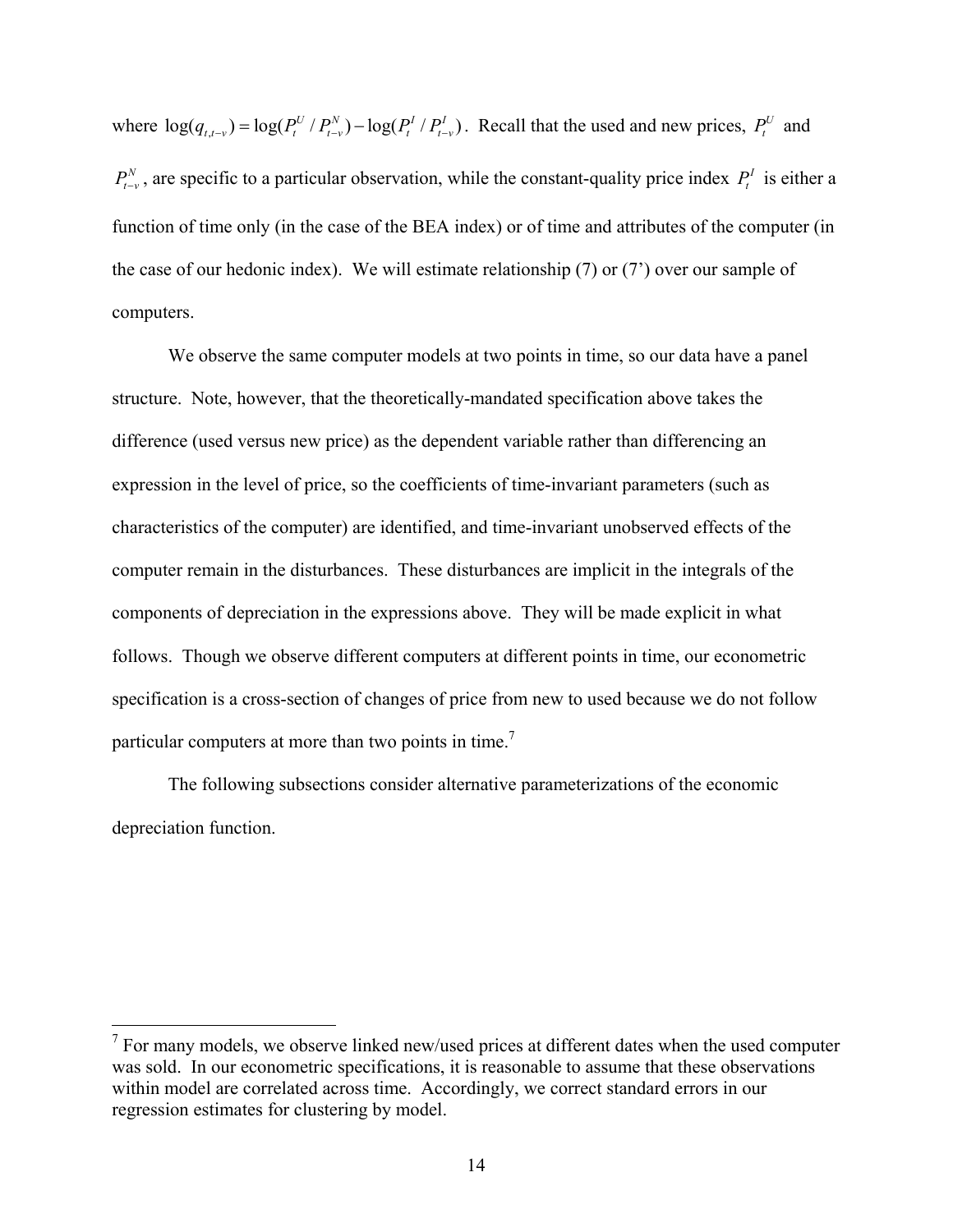## 3.3.1. Age-related depreciation

To model age-related depreciation, we consider several functional forms for how the value of  $q_{t,t-v}$  depends on the age of the computer. In the most general formulation, we allow depreciation to be a general function of the age *v* of the computer. To do so, consider the relationship

$$
\log(q_{t,t-v}) = \alpha_0 + \sum_{v=1}^{V-1} \tilde{\alpha}_v \tilde{D}_v + \varepsilon
$$
\n(8)

where  $\alpha_0$  is instantaneous (time-zero) depreciation,  $\tilde{\alpha}_v$  is the cumulative age-related depreciation as of age *v*, and  $\tilde{D}_v$  are dummies that equal one for observations with age *v* and zero otherwise, and *V* is the maximum age of a piece of equipment in our sample. The variable  $\varepsilon$  is a mean zero, idiosyncratic disturbance. The  $\alpha$ 's in this regression correspond in most cases to the negative of the  $\delta$ 's in the depreciation model of the theoretical section.

In the estimates, we consider a different formulation. Let  $D<sub>v</sub>$  be a dummy variable that equals one for a piece of equipment of age *v or greater* and zero otherwise. We will estimate the relationship

$$
\log(q_{t,t-v}) = \alpha_0 + \sum_{v=2}^{V} \alpha_v D_v + \varepsilon
$$
\n(9)

where the  $\alpha$ <sup>*v*</sup> are the annual rates of depreciation between ages *v*-1 and *v*. Note that equation (9) fits the data identically to equation (8), but is easier to compare with annual estimates of depreciation. There are a few observations in our sample where the year when new is the same as the year when sold. We have coded these as one-year old pieces of equipment, so that age 1 depreciation is not separately identified from the  $\alpha_0$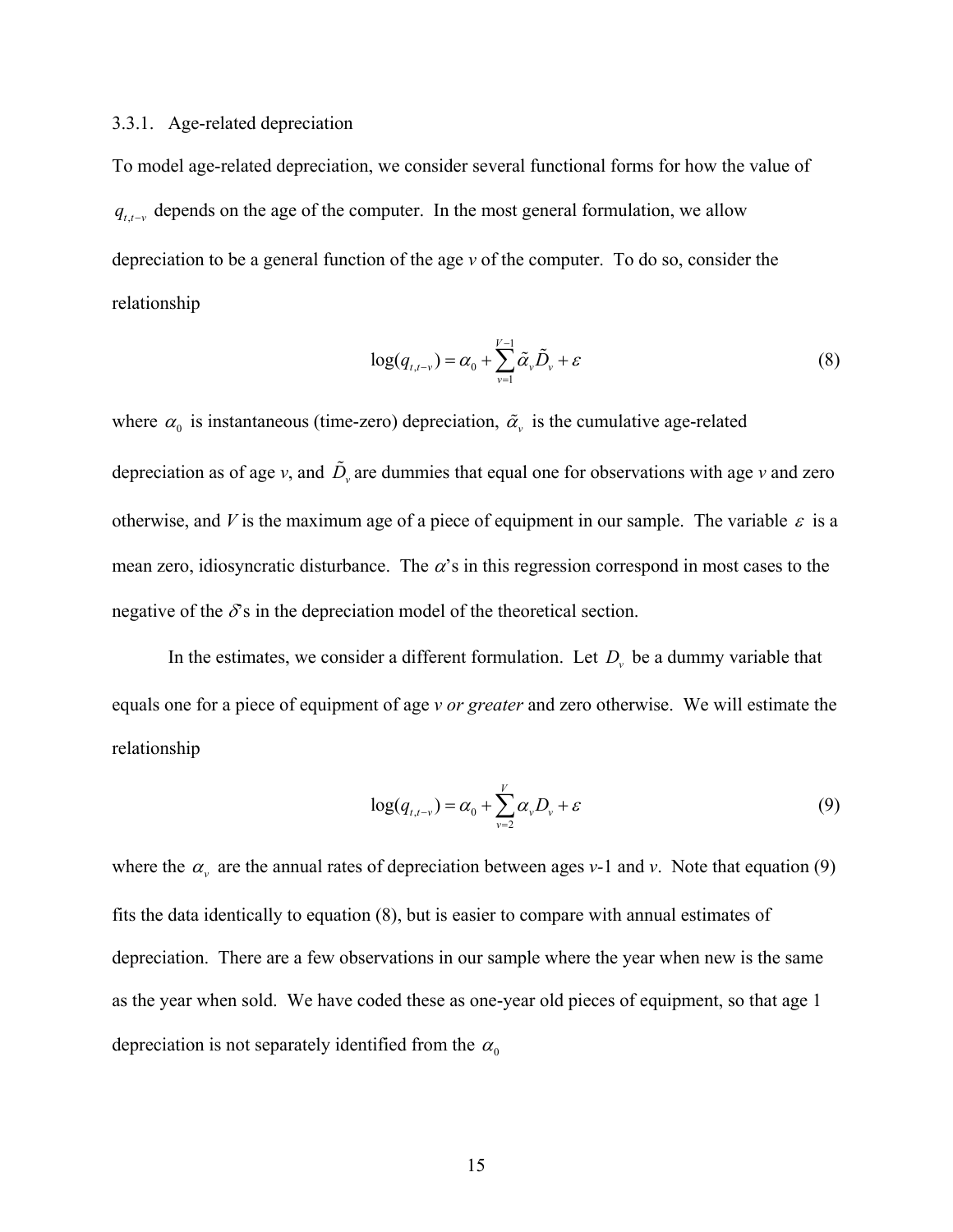We also consider the restriction that the annual rate of depreciation is constant or a polynomial function of age. Specifically, we estimate

$$
\log(q_{t,t-v}) = \alpha_0 + \sum_{k=1}^{K} \alpha^k v^k + \varepsilon
$$
\n(10)

where *K* is the order of the polynomial,  $v^k$  is the  $k^{\text{th}}$  power of age, and  $\alpha^k$  are parameters. With *K* equal to one, we have standard case of constant geometric depreciation, i.e., that the coefficients  $\alpha$ <sup>*i*</sup> in equation (8) are equal. This specification identifies age-related depreciation for all ages.

## 3.3.2. Obsolescence

We then generalize equations (8) and (9) to allow for shifters of the discount for used capital relative to new capital. Ramey and Shapiro (2001) emphasize how specificity of capital can lead to such discounts over and above physical depreciation. Personal computers are highly fungible across industry and activity, so these considerations seem very unlikely to be relevant. Computers may, however, be less fungible over time. As discussed in the introduction, computers can lose productivity because of changes in technology. This reduction in productivity relates not to the physical operation of the computer, but to its interoperability with other computers or with current software. Even before the Internet, such network economies related to common software, media, and data formats drove much of the value of computers.

Increasing incompatibility with the current state of technology is a source of obsolescence and therefore of user cost that is not well modeled either as physical deterioration or as a reduction in the price of new computers owing to the decline in production costs of delivering computing power. This paper will attempt to measure obsolescence and quantify its role in the user cost of computers. Specifically, we augment equation (9) or (10) as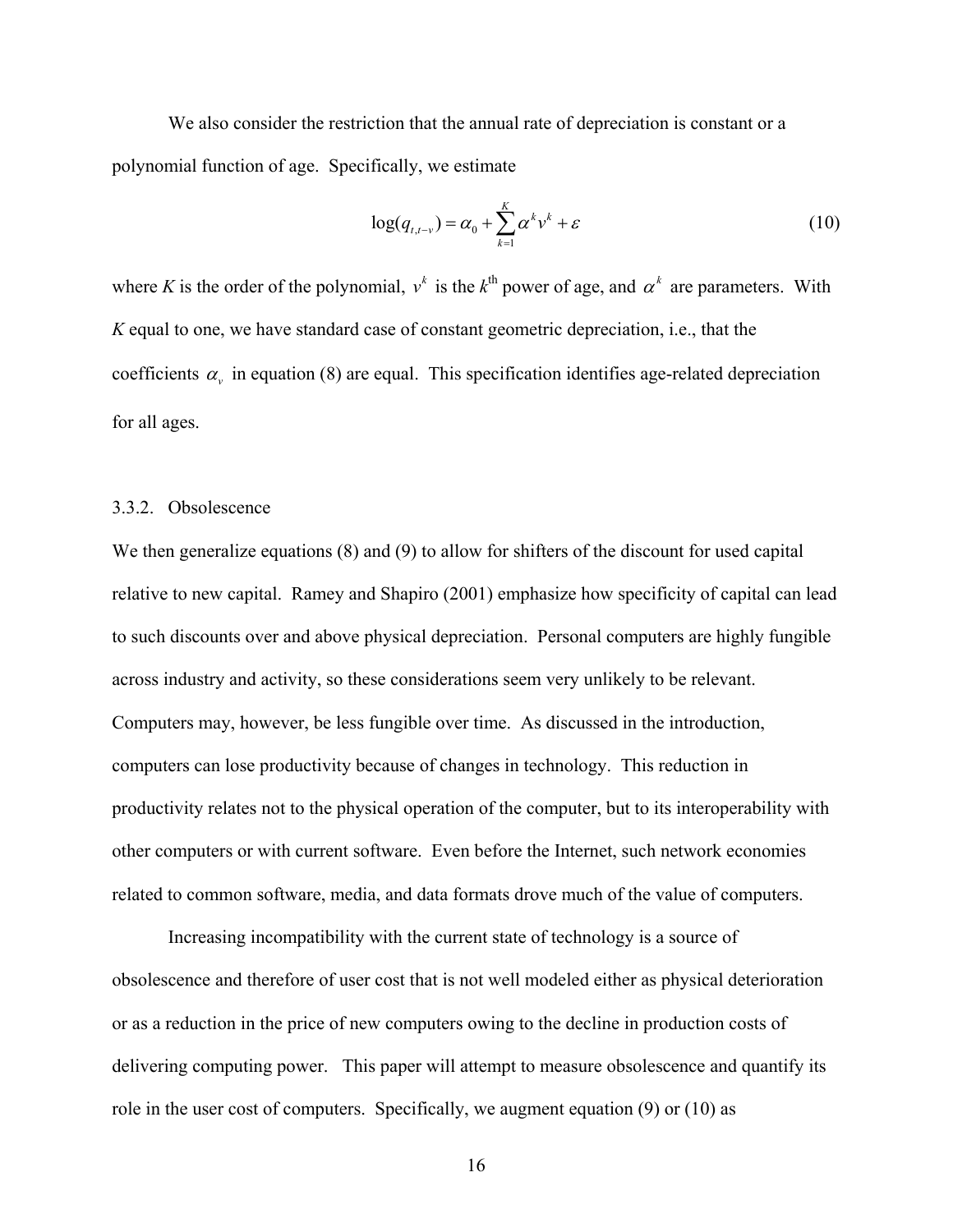$$
\log(q_{t,t-v}) = f(age) + X'\beta + \varepsilon \tag{11}
$$

where *f(age)* is the dummy-variable or polynomial function of age discussed above, *X* is a vector of indicators of obsolescence,  $\beta$  is a vector of parameters to be estimated.

To indicate obsolescence, we consider how the attributes of the used computer—the speed of its CPU, the amount of its RAM, and the size of its hard disk—stand in relationship to attributes of current new computers. Again, current software and operating systems are designed to make use of power and capacity of current new computers. Often, the owner of an older computer does not have the choice of running new software. The decline of replacement cost of hardware helps drive the development of new software. Incompatibilities with such new software accelerate the obsolescence of older computers.

The specific measures we consider are the deviation of the logarithm of the computer's speed, RAM, or disk size from the median log speed, RAM, or disk size of current new computers. We also consider a composite of these measures, defined as a weighted sum, where the weights are the coefficients of the attributes in a hedonic regression of new computer prices. The estimates of these hedonic coefficients are given in Table 4.

Table 5 reports the mean values of these measures of obsolescence by year sold and age when sold.<sup>8</sup> Table 5 shows how rapidly attributes of computers get out of date. At an age of one year, the RAM of a used computer is 48 percent that below the median RAM of a new computer,

<sup>&</sup>lt;sup>8</sup> We have few observations on new computers produced in 2001 because very few were resold within the year. The median RAM of the 2001 computers that we observe actually fell from 2000. *For this calculation only*, we recode the median RAM in 2001 to equal 128MB, the same value as in 2000. For all earlier years, there are sufficient observations of new computers in our sample to get reliable estimates. Note that the observations of new computers are perhaps not a representative sample. To get into the sample as a new computer, the computer must have a resale price. If prices of computers for which there is a secondary market differs systematically from the representative new computer, this feature of the data set leads to a potential source of bias.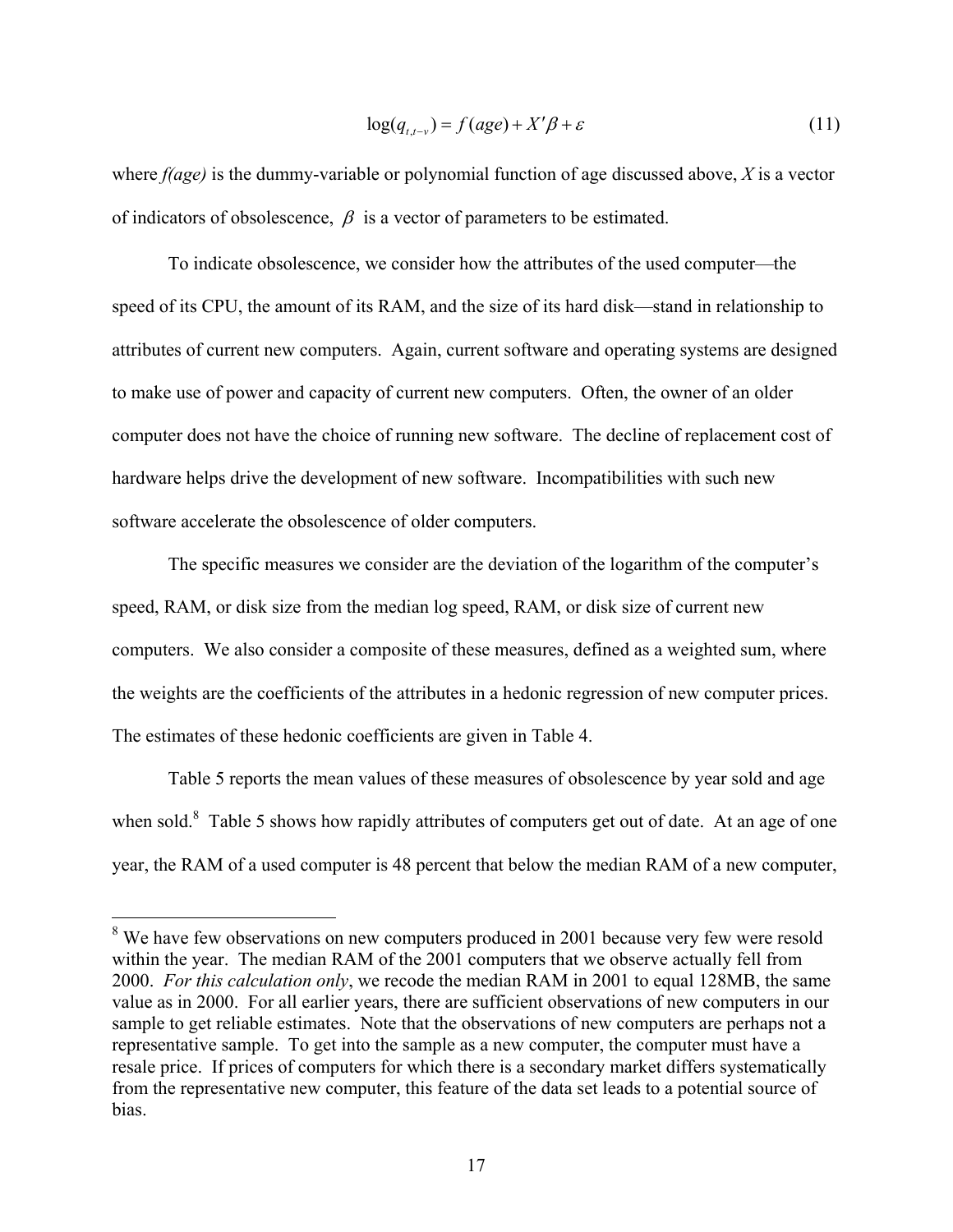its speed is 36 percent slower, and its hard disk is 52 percent smaller. The value metric of the composite attribute shows a 33 percent decline. For older ages, the decline is rapid and continues for all but the oldest ages.

The other measure of distance of the used computer from the current technological frontier is how many generations its CPU is behind the generation of the best CPU available in new computers. We classify CPUs according to the six generations discussed above in the specification of the hedonic model. The last column of Table 5 reports the average number of generations a used computer is behind the frontier by year sold and by age. There is an upward trend in number of generations the CPU is behind with year sold. In earlier years, there are fewer generations of CPUs available. With age sold, the number of generations behind increases from just under one on average for one-year old computers to four generations for the oldest ones.

#### **4. Estimates of Depreciation**

In this section we present estimates of the depreciation of personal computers based on estimating how resale price falls as a function of the age of the computer [equations (9) and (10)] and how this function shifts when the controls for obsolescence are included [equation (11)].

#### 4.1. *Age-related depreciation*

Table 6 reports estimates of age-related depreciation for the dummy variable specification (9) and the polynomial specification (10). The left-hand side variable is logarithm of nominal *q*. The right-hand side variables include the change in the new price index. In columns (1) through (6), the coefficient of the price index is constrained to equal 1, so the regressions have implicitly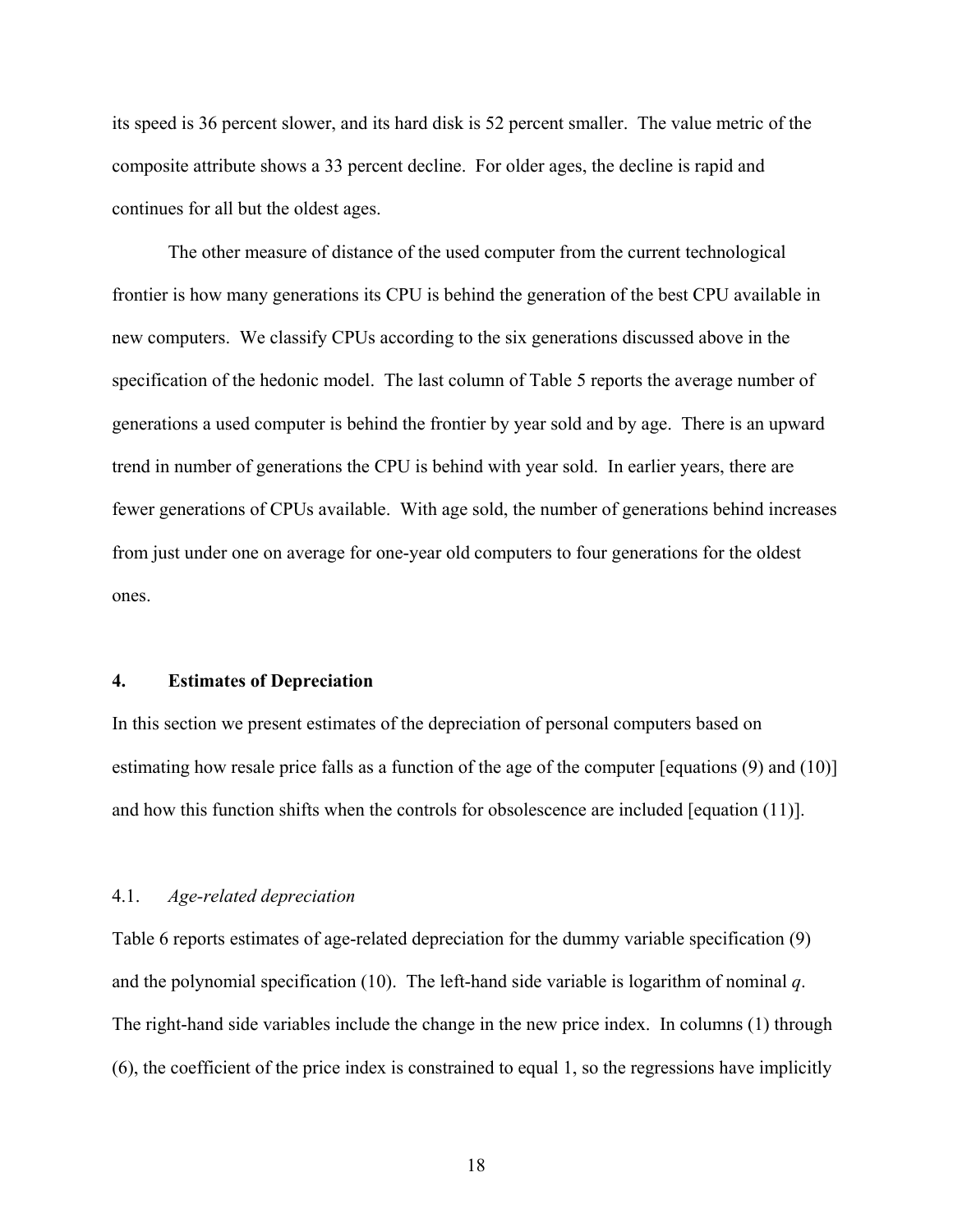the log of *q* on the left-hand side and no price variable on the right-hand side. The last two columns relax this restriction.

 Table 6 present estimates using two measures of the price of new computers, the Bureau of Economic Analysis (BEA) deflator for computers, denoted  $P_t^{BEA}$ , and the hedonic price index reported in Table 4, denoted  $P_t^{HED}$ . The index  $P_t^{BEA}$  is a function only of year, while  $P_t^{HED}$  is a function of year and the attributes of the computer included in the hedonic equation, so it is more closely matched to the specific computers in our sample than the BEA index.

 The first column of Table 6 reports the age-dummy estimates of age-related depreciation using the BEA deflator to measure price change on new computers. All specifications also include a dummy variable that is one if the used computer is sold without a CRT. The CRT represents a substantial—approximately one-quarter—fraction of the value.<sup>9</sup>

The constant of –0.280 indicates instantaneous depreciation of more then 28 percent. Depreciation is 29 percent in year 2, 26 percent in year three, 9 percent in year 4, and 19 percent in year five. (These rates are measured a log differences. In Tables 8 through 10, we convert the estimates to levels and compute percent changes.) Later years have lower rates on average and they are more variable. Though the restriction that the annual rates of depreciation are equal, which is imposed in column (2), is rejected at any standard level of statistical significance, there is only a negligible reduction in  $R^2$  from imposing the restriction. Allowing a quadratic term in column (3) yields a significant coefficient, but adds only modestly to the goodness of fit. The annual rate of depreciation of 24 percent is very high—much higher than is plausible for physical

 $\overline{a}$ 

 $9<sup>9</sup>$  The value of the CRT enters multiplicatively in the specification. An alternative would be to enter it additively, though that would be more awkward econometrically. We do not know anything about the quality or value of the original CRT. Our specification assumes that is varies proportionately with the value of the computer.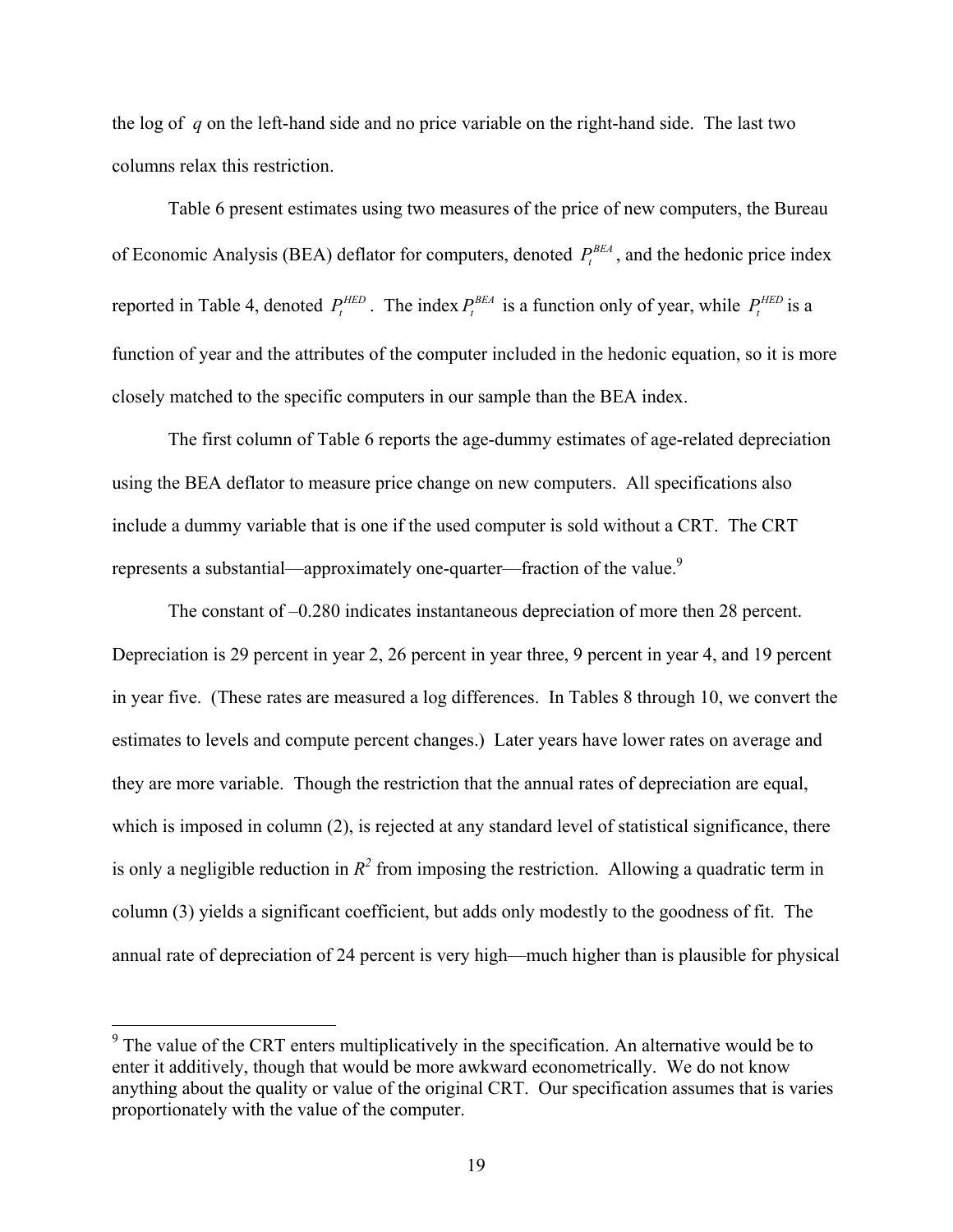deterioration. Together with the constant of 41 percent, these estimates fit the facts that computers loss over half their value over the first two years of their lives.

 The estimates in columns (4), (5), and (6) based on our hedonic price index yield similar patterns of age-related depreciation, but point estimates that correspond to about half the annual rate of depreciation.<sup>10</sup> The average geometric rate of depreciation is 13 percent based on the estimates with our hedonic price index, which, though lower than the estimates based on the BEA price index, is still very high relative to our priors about the deterioration of computers.

 The last two columns present an informal specification check. We relax the restriction that the coefficient is one for each of the measures of new computer price change. For the BEA index, the unrestricted coefficient jumps to nearly one and a half with a substantial downward effect on the annual rate of depreciation. (With a bigger coefficient on price change, which increases with age, the coefficient of age takes on a lower value.) Though the coefficient of price change differs from one when price change is measured with our hedonic index in column (8), it is much closer to one. Consequently, the annual rate of depreciation is affected less. We use our hedonic price index in the remainder of our estimation. We will return to the specification test based on inclusion of the price index in the estimation equation once we have considered the measures of obsolescence.

## 4.2. *Obsolescence*

 $\overline{a}$ 

As discussed above, an advantage of our data set is its rich detail about the characteristics of the computers sold. By including measures of computer characteristics in our specifications, we can separate the effects of age, time, and obsolescence. We explore the effect of several measures of

<sup>&</sup>lt;sup>10</sup> The  $R^2$  falls because the implicit left-hand side variable is more variable.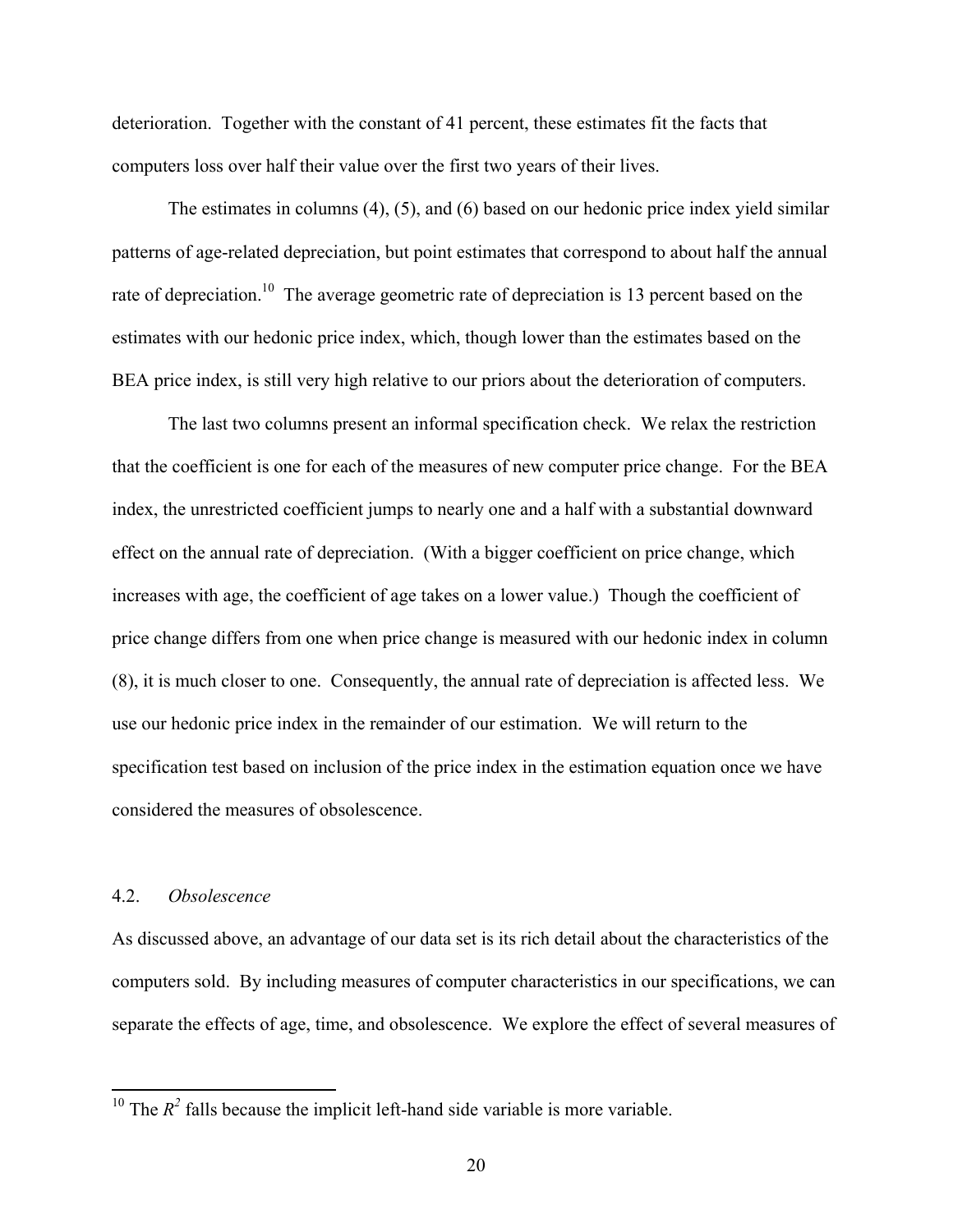obsolescence of personal computers on the discounts of used computers relative to their reflated acquisition cost. These results are reported in Table 7. The first column of Table 7 includes the quadratic in age specification from Table 6, Column (6), for reference.

#### 4.2.1. Obsolescence of attributes

Columns (2) and (3) of Table 7 present estimates for the determination of depreciation for used computers by age and by these measures of obsolescence, as measured as deviation of the attribute of the computer from the median new computer at the time when it was sold used (see above). Column (2) includes the speed, RAM, and hard disk measures separately. Column (3) includes the composite measure based on the weighted sum of the three separate measures. In column (2), the obsolescence measures based on the individual attributes have jointly significant incremental explanatory power and, except for RAM, are individually statistically significant. The obsolescence of the attributes has negative effects on depreciation. The effects of obsolescence can be quantitatively significant. For example, having a CPU that is half the median speed lowers the value of the used computer by 19 percent all other things equal.

Imposing the restriction that these measures enter as the weighted sum in column (3) has only a negligible effect on the fit. The estimated effect of obsolescence on depreciation is substantial. The average two-year old computer has a composite obsolescence of 0.61, that is, the hedonic value of the hard disk/speed/RAM bundle has fallen by 61 percent (see Table 5). Multiplying this amount by the coefficient of –0.538 yields a predicted depreciation from obsolescence of 33 percent.

Controlling for these measures of obsolescence has a substantial effect on the estimates of the age-related depreciation, whether entered individually in column (2) or as a composite in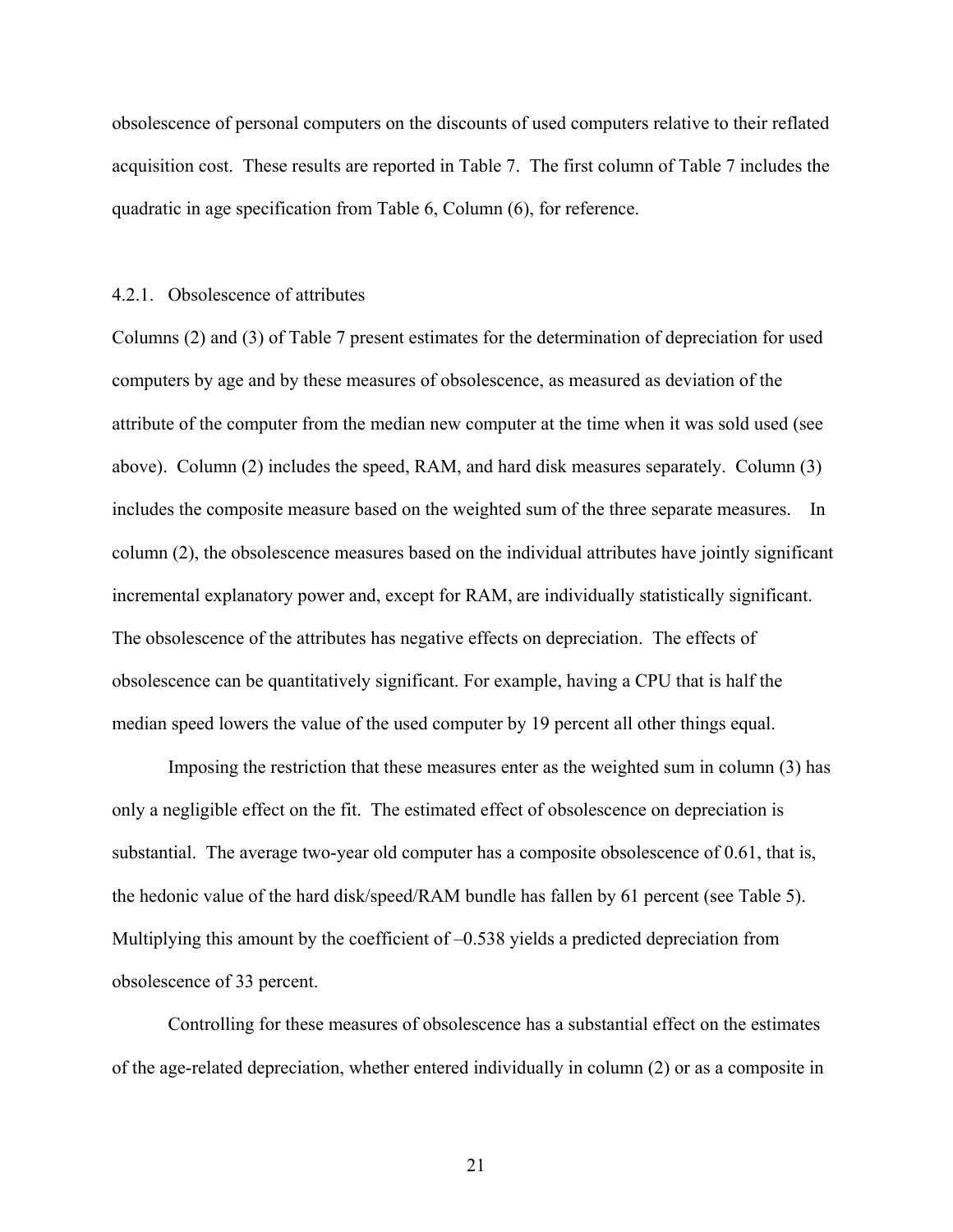column (3). Age-related depreciation is estimated to be small and insignificant. Hence, controlling for obsolescence essentially eliminates the age-related component of depreciation.

4.2.2. Distance of Used CPU from Frontier

We construct a variable *CPU lag* that indicates how many generations the computer's CPU is behind the frontier. If the computer has the latest CPU, then this variable is equal to 0. The number of generations the CPU is behind the frontier is broadly a measure of incompatibility of an existing computer with current software and operating systems.

Table 7, Column (4) reports estimates for CPU lag entered as dummy variables for lagging one to four generations. The zero lag is the omitted category; there are no computers in our sample sold with a lag of five generation. This set of variables has more explanatory power than the measures of attributes. A lag of one has little effect on value, a lag of two reduces it by almost half, and a lag of three or four eliminates most of value.

Columns (5) and (6) of Table 7 present estimates where both CPU lag and the measures of obsolescence of the CPU speed, RAM, and hard disk are included as explanatory variables. Though the speed variable remains significant, as does the composite attribute, these variables add little to the explanatory power of the CPU lag dummies. The coefficient of RAM has the "wrong" sign, but given its interaction with other factors such as CPU generation, this coefficient should not be overinterpreted.

## 4.3. *Specification test*

Recall that in last two columns of Table 6, when the restriction that the new price change has a unit coefficient is relaxed, the restriction is rejected. If the measures of age and obsolescence are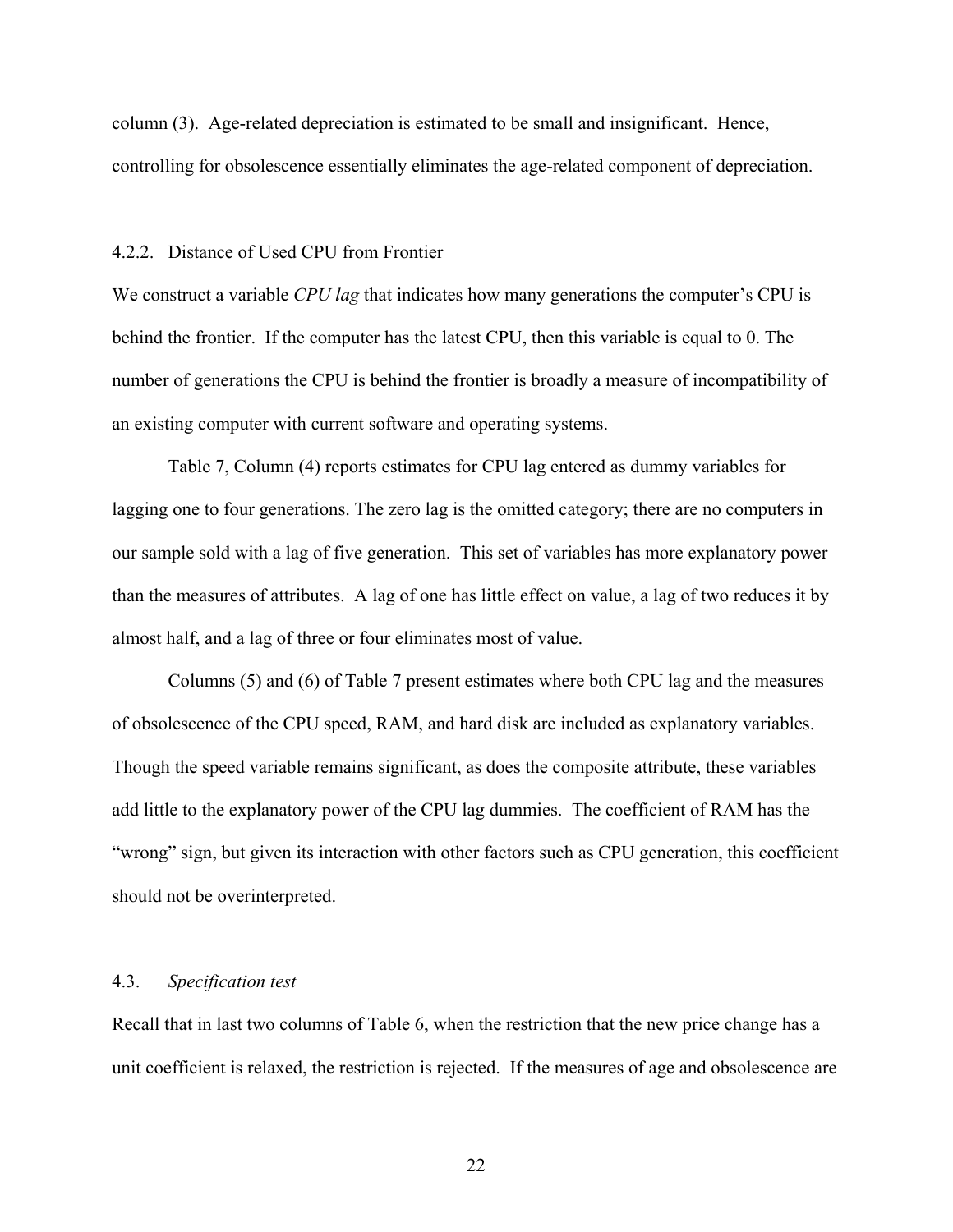correctly accounting for depreciation, then the new price change should have unit effect on the nominal used/new price ratio. Table 7, Column (7) reports an estimate that allows us to test this restriction. When the coefficient of  $\log (P_t^{\text{HED}}/P_{t-\nu}^{\text{HED}})$  is freely estimated, it is 0.871, with a standard error of 0.05, close to the theoretically mandated value of one. Hence, the attributes we include in the equation are appropriately controlling for change in value insofar as they are correlated with the change in replacement cost measured by the deflator.

## 4.4. *Age-related depreciation revisited*

Once obsolescence is taken into account, age-related depreciation of personal computers is negligible. In contrast, when obsolescence is not controlled for, age-related depreciation is substantial. Given that the physical deterioration and failure rates of computers are very small, our finding of low rates of age-related depreciation once obsolescence is controlled for brings the econometric estimates in line with what one would expect. The results also demonstrate the risk of estimating depreciation from age alone, and then identifying that estimate with loss of productive efficiency. Computers lose value long before they become unable to do the tasks for which they were designed.

 Even controlling for obsolescence, computers have a substantial instantaneous depreciation of about one quarter of their value. We attribute this instantaneous depreciation to installation and resale costs, and the value of customizing a new system to the specifications of a buyer.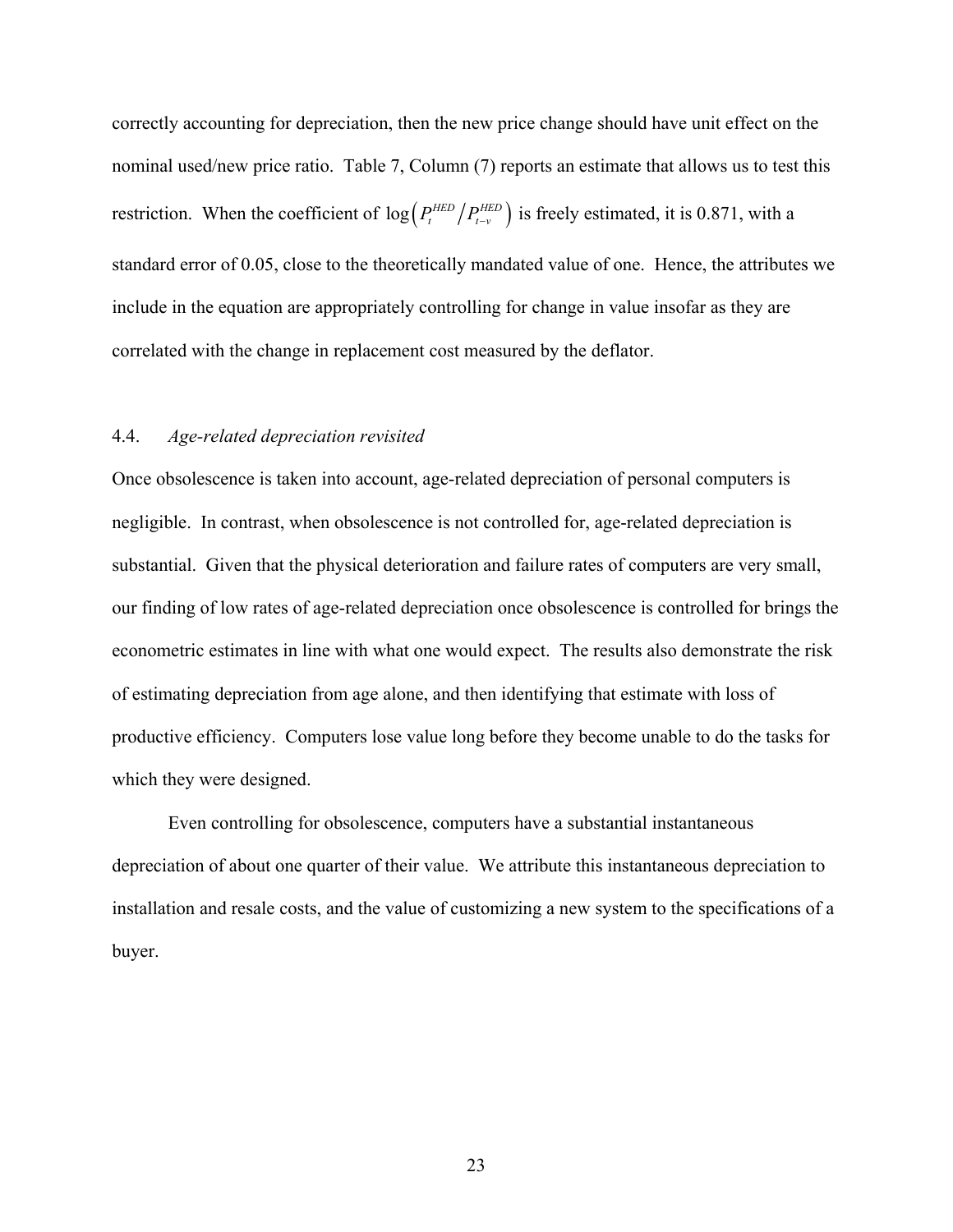# 4.5. *Premia for oldest computers*

Though there are powerful factors pushing down the price of used computers, there are aspects of our results that older is not uniformly less valuable. First, the quadratic term in age-related depreciation is positive, so the rate of depreciation falls with age. In the next section, we will see that the quadratic term indeed dominates the negative linear term for the older vintages. Second, the coefficient of the CPU generation for lagging four generations is about the same as those lagging three generations. Hence, for surviving older models, there are factors pushing against deterioration and obsolescence that add to value. Ramey and Shapiro (2001) found similarly that there was a premium for some very old machine tools that were no longer manufactured. This finding could be accounted for by survivorship bias in these very old models or the value of being able to run older applications.

## **5. Decomposing the Decline in Value of Used Computers**

Using the estimates from the last section, we can now decompose the decline in computer value into its key components: (i) the change in price of new computers; (ii) instantaneous depreciation; (iii) age-related depreciation; and (iv) obsolescence. Specifically, the decline in value of used computers can be decomposed as

$$
\log(q_{t,t-v}^{NOM}) - \log(P_t^{HED} / P_{t-v}^{HED}) = \log(q_{t,t-v}^{NOM}) - \pi_{t,t-v}^I = \log(q_{t,t-v}) = -(\delta_0 + \delta_v + \delta_s) + \varepsilon,\tag{12}
$$

that is, instantaneous depreciation, age-related depreciation, obsolescence, and a residual. Tables 8, 9, and 10 summarize the key findings of the paper through this decomposition of user cost. For these tables, we convert the variables on the left-hand side and the fitted value on the righthand side of equation (12) to levels by exponentiation, compute percent changes for individual observations, and then average. Tables 8, 9, and 10 then report the average cumulative or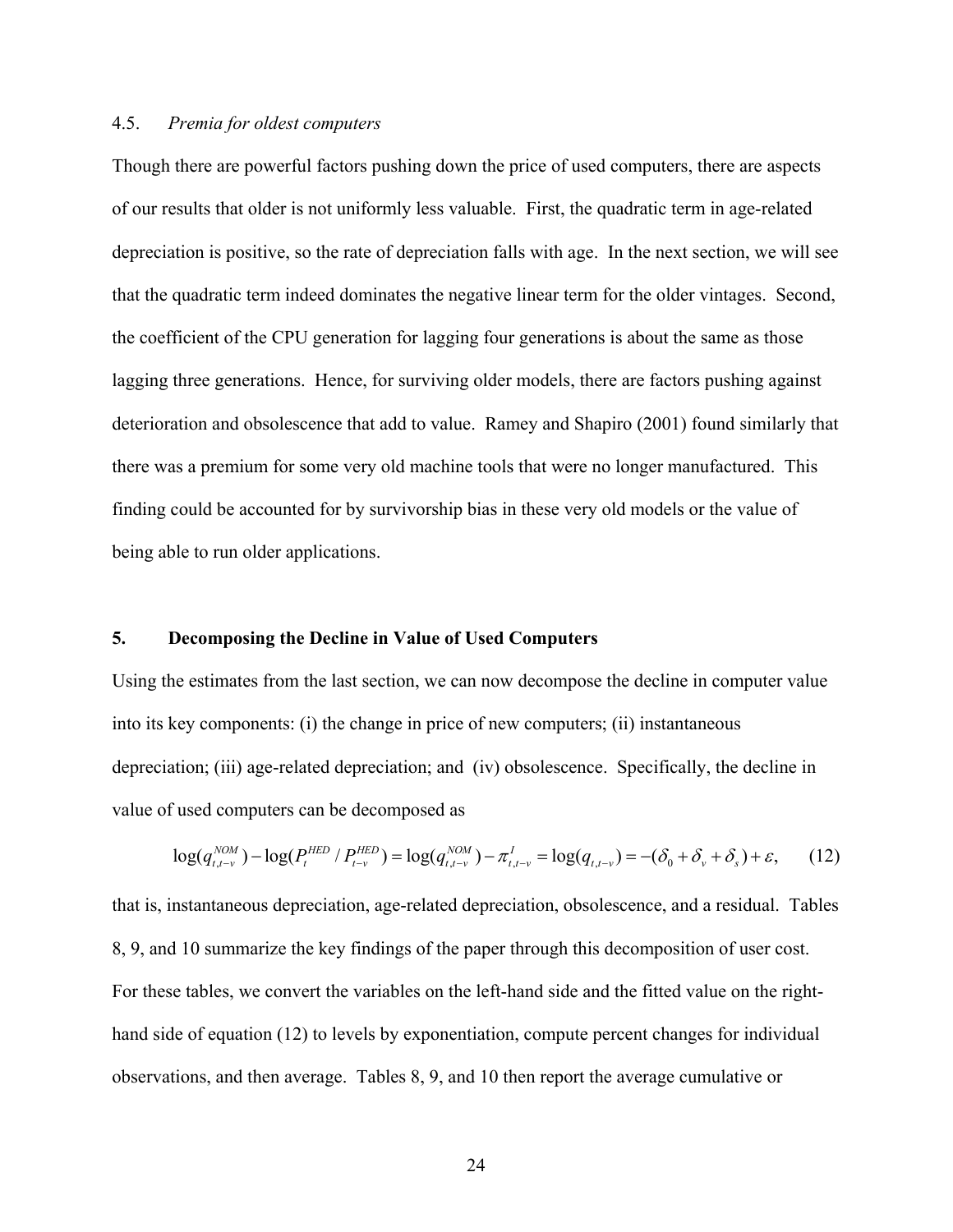annualized percent change in value. The average exponentiated values differ from the exponentiation of the averages because of heterogeneity. The appendix tables give the averages in terms of logarithms, the units in which equation (12) is estimated.

Table 8 gives the cumulative and annualized values of the variable by age sold. The average nominal decline in value for a used computer relative to its nominal acquisition cost in our sample is 77 percent.<sup>11</sup> The decline in replacement cost is 66 percent on average over the interval between acquisition and sale, or 32 percent per year of age. The decline in  $q$  is 41 percent over this interval, or 18 percent per year.<sup>12</sup> Hence, the decline in replacement cost looms very large in the loss in value of used computers.

The last three columns of Table 8 decompose the *q*, the discount of used price relative to new price adjusted for the change in replacement cost. On average, age-related depreciation  $\delta$ is 7 percent cumulatively and 3 percent per year of age. This accords with the prior that deterioration of computers is negligible. Instantaneous depreciation of 21 percent is substantial, but is much less than what is found for other capital goods. For example, Ramey and Shapiro (2001) find that the instantaneous discount for forklifts, the most fungible of the aerospace equipment they study, was about 40 percent.

The majority of economic depreciation, 28 percent of value cumulatively or 8 percent per year of age, is attributable to our observed indicators of obsolescence. Recall that this loss of value owing to obsolescence of used computers is above and beyond the loss of value because of

<u>.</u>

 $11$  The annual rate of decline per year of age is 45 percent. The average cumulative change in value is  $-2.19$  in logarithms (see Appendix Table A-1). Exp $(-2.19)$  is 0.11, which corresponds to an 89 percent decline in value. The difference between the 77 percent value in Table 8 and this value illustrates the importance of taking into heterogeneity in taking averages.

 $12$  The percent changes in Table 8 are multiplicative and corrected for heterogeneity, so they do not add up either across columns or down rows. The log changes in the appendix tables are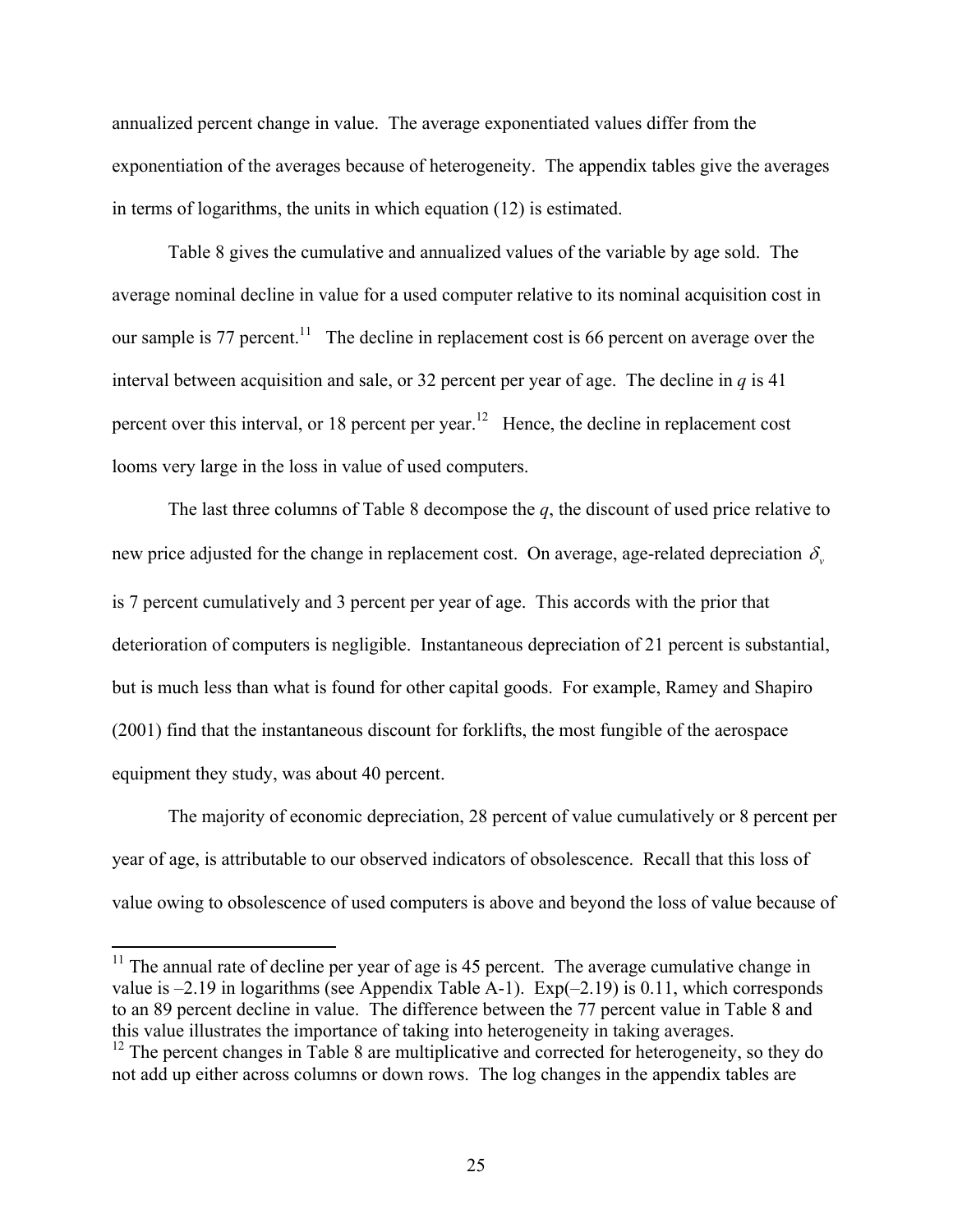the decline in the replacement cost of a computer of constant quality, which is controlled for by

the 
$$
\log \left( \frac{P_t^{HED}}{P_{t-v}^{HED}} \right)
$$
 term in equation (12) shown in the third column of Table 8.

 Table 8 also shows the user cost decomposition by age sold. Age-related depreciation depresses value in the first years of the computers life by a modest amount. It accounts for approximately a 10 percent cumulative decline in value in the first two to three years of life. The rate of decline in value attributable solely to age then gets smaller. At high age, the quadratic term dominates, so the age-specific component adds to value. As noted above, this finding can arise from selectivity or a premium (other things equal) for old models that can operate old software. Given the thinness of markets for very old computers, the results for the earlier ages where the linear term dominates are of greater interest and are also more reliable.

Obsolescence increases substantially with age. The rate of increase, shown in the lower panel of the table, increases for moderate age, but then levels off. Obsolescence accounts for most of the decline in *q* at all ages once instantaneous depreciation is taken into account*.* This finding is clearest in the logarithmic results shown in Appendix Table 1, which are additive across columns and down rows. For example, a five year old computer changes in value by – 0.82 on log scale. Of this, –0.12 owes to age-related depreciation, –0.23 owes to instantaneous loss of value, and  $-0.55$  owes to obsolescence.<sup>13</sup>

Table 9 shows the cumulative components of user cost by year sold. The corresponding results in logarithms are reported in Appendix Table 2. Our hedonic price index declines on

additive. Note that first three columns in the appendix tables do not add to the last three columns because of the residual in equation (12) except for the averages.

<sup>&</sup>lt;sup>13</sup> Note that these figures do not sum to  $-0.82$  because of the residual in equation (12), which only averages to zero for the whole sample, not for a particular age.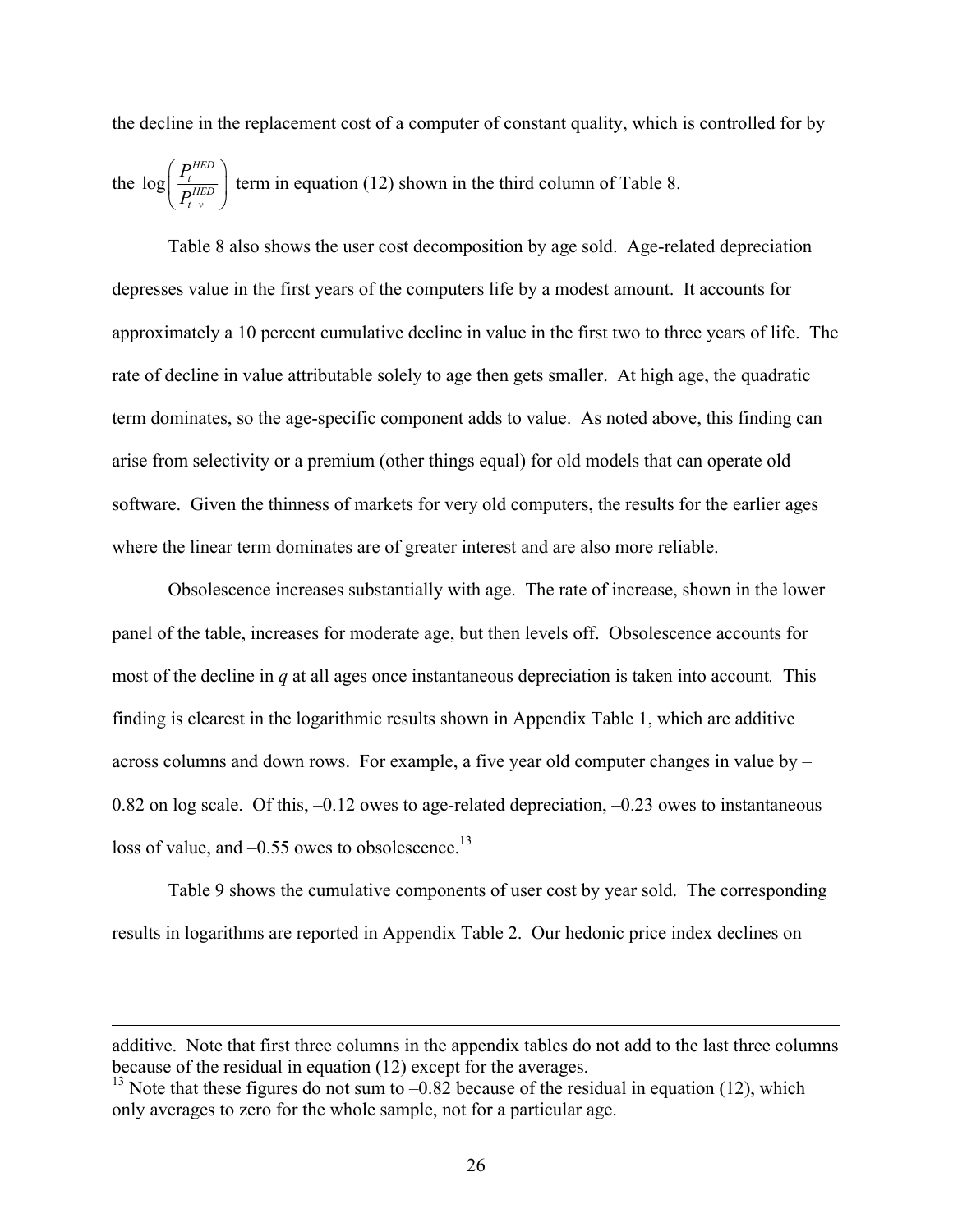average of 32 percent per year.<sup>14</sup> Our estimate bounces around somewhat from year to year. There is no clear trend in the rate of change of the index. While the estimates of obsolescence also have a lot of variation from year-to-year, its rate increases somewhat over time. Recall that the coefficients of the measures of obsolescence are time-invariant, so this increase in obsolescence with time is coming from the declining relative attributes of used computers. Given that personal computers were relatively new products at the beginning of our sample, this pattern is not surprising, and would not be expected to apply to mature products.

Table 10 takes a closer look at obsolescence by time, age, and CPU generation. The top panel shows how the increase in obsolescence with age gets more pronounced over time. The bottom panel shows how obsolescence increases over time within generation of CPU. There is a distinct pattern of slow aging of CPUs until the next generation is introduced, and then higher rates of obsolescence within several years of the introduction. The 80286 had experienced substantial obsolescence at the beginning of the sample. (The 80386 was introduced in the mid-1980s.) The obsolescence of the 80386 becomes significant in 1993. The 80486 does not become significantly obsolete until 1998 while the Pentium I becomes significant obsolete one year later in 1999. We do not discern a pattern of faster or slower obsolescence of computers over time.

# **6. Conclusion**

 $\overline{a}$ 

This paper has sought to provide a detailed answer to the question of why computers lose their economic value so quickly. In order to answer the question, we gathered data on the

 $14$  The BEA price index for personal consumption of computers declined at an annual rate of 25 percent over the 1990 to 2001 time period. We do not have an explanation of the differences in these rates.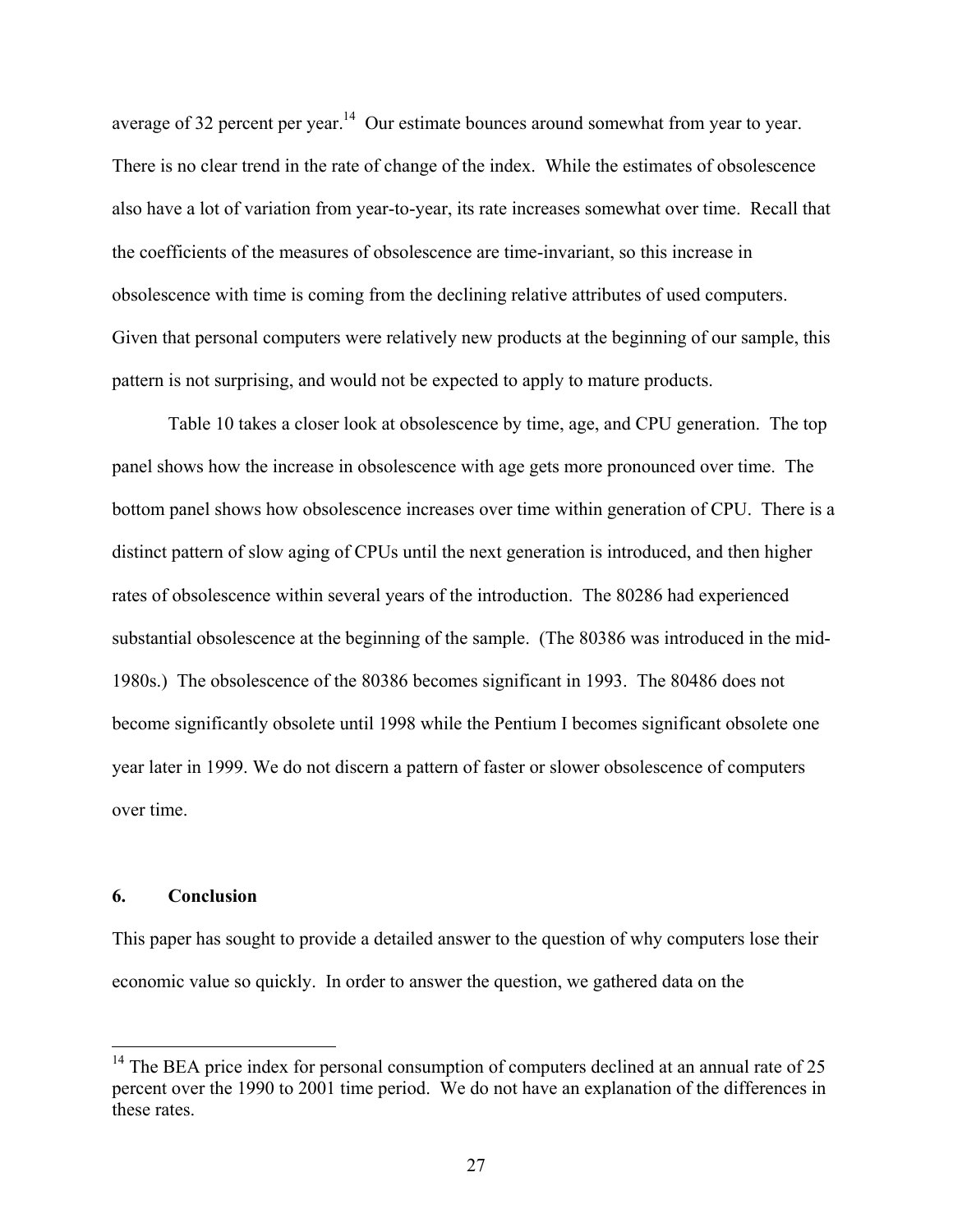characteristics of over 3,000 computers, including the new and used price, detailed features of the computer, and age. By linking the ratio of the used and new price of the computer to observable characteristics, we were able to estimate the key components of the user cost of computers.

The typical computer, when it is sold, has experienced about a 77 percent decline in value compared to its price when new. About half of this decline in value can be accounted for by the decline in replacement cost of computers of constant quality. That is, even if nothing intrinsic has happen to the computer, it can be replaced at much lower cost. What accounts for the remaining decline in the value of this computer? This paper shows that obsolescence accounts for most of the remaining decline. Though instantaneous depreciation is important (accounting for a 20 percent decline in the used price relative to the new price), age-related depreciation is small. By using a parsimonious set of variables to quantify obsolescence, we can account for the remaining quarter of the decline in the value of computers to when they are sold new, or over half of the drop in the *q* of a three-year old computer. Without accounting for obsolescence, the estimated age-related depreciation is between 15 and 25 percent per year. Therefore, the standard procedure of attributing all age-related depreciation to deterioration can be seriously misleading.

The paper has identified the forward movement in the technological frontier as the source of obsolescence. The interactions of the improvements in hardware with the design of software magnify the effects of technological progress. The high rate of obsolescence during the period of study is in large part the outcome of the unique interaction of hardware and software in computers. During this time period, technological change in hardware manufacturing drastically lowered the cost of RAM, speed and hard disk space. The lower cost by itself would not cause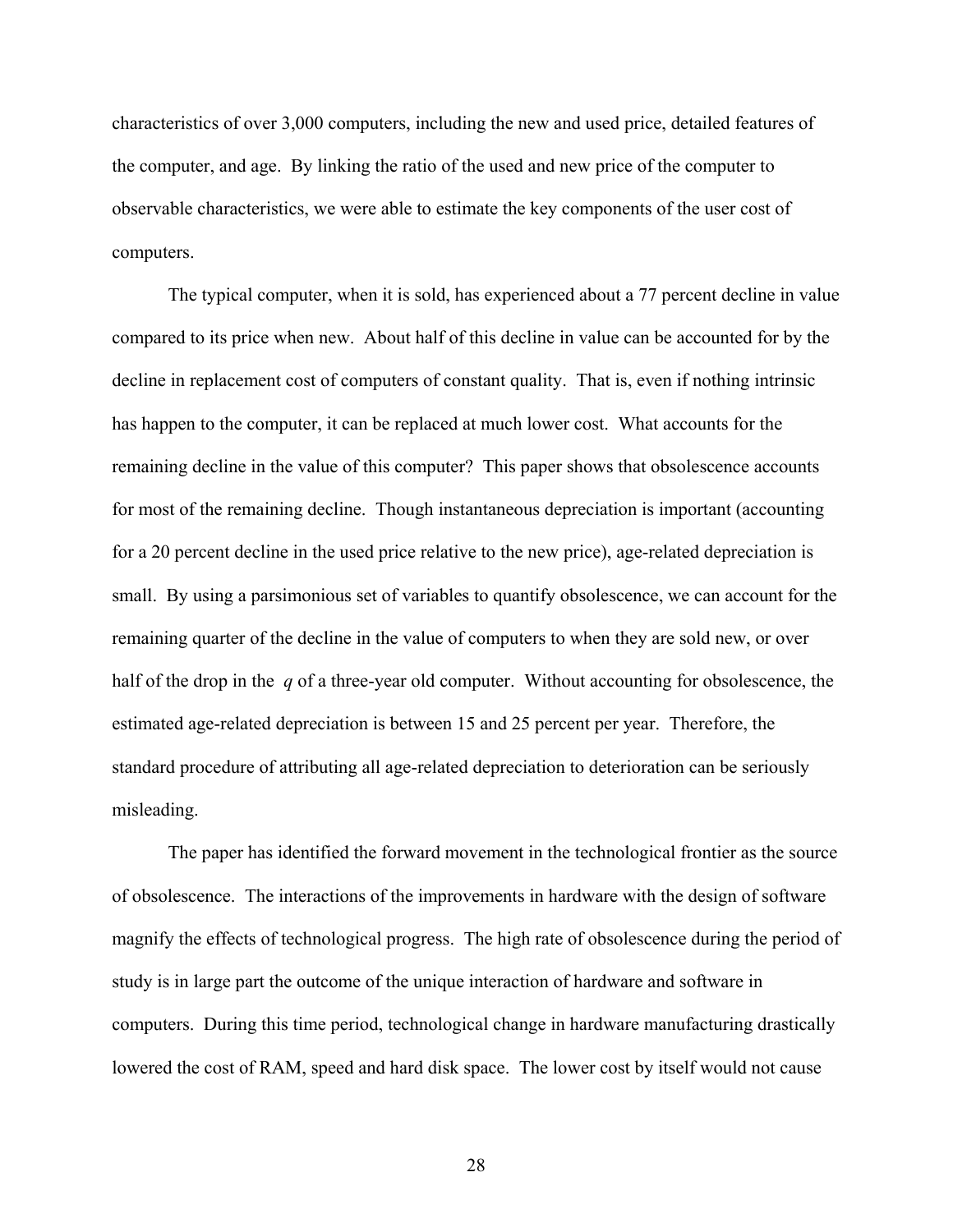obsolescence. For example, the real price of new microwaves has also fallen over time, but obsolescence of existing microwaves has been minimal because the only network component of microwaves is electricity, which has not changed. In contrast, the lower cost of computer hardware spurred software designers to write more versatile programs that were more demanding on the hardware. The newer software does not run well on the limited capabilities of older machines. Moreover, one cannot simply set up two or more older machines to achieve the same capabilities of a newer machine: if a program needs 400 MHz to run well, setting up two 200 MHz machines will not solve the problem.

Without the decline in replacement cost, it is unlikely that obsolescence would have proceeded so quickly. If the rate of technological progress in the production of computer hardware slows down, one would expect the rate of obsolescence of used computers to decrease as well.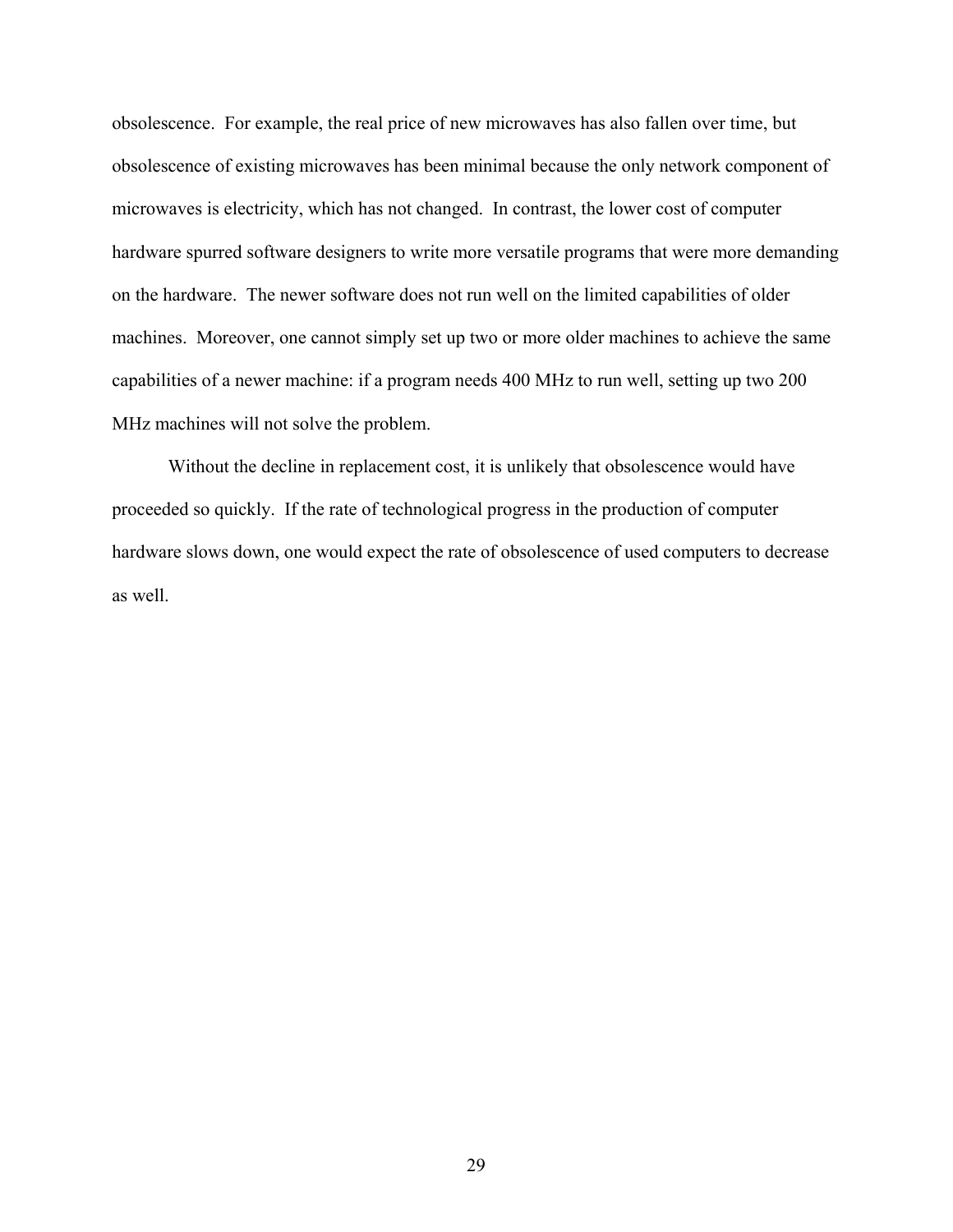#### **References**

- Berndt, Ernst R. and Zvi Griliches. "Prices Indexes for Microcomputers: An Exploratory Study." In *Price Measurements and Their Uses,* eds. Murray F. Foss, Marilyn E. Manser, and Allan H. Young. Chicago, IL: The University of Chicago Press, 1993.
- Dunn, Wendy E., Mark E. Doms, Stephen D. Oliner, and Daniel E. Sichel. "How Fast Do Personal Computers Depreciate? Concepts and New Estimates. *Tax Policy and the Economy* 18, ed. James Poterba. Cambridge, MA: MIT Press, 2004.
- Fraumeni, Barbara M. "The Measurement of Depreciation in the U.S. National Income and Product Accounts." *Survey of Current Business* 77 (July 1997) 7-23.
- Jorgenson, Dale W. and Zvi Griliches. "The Explanation of Productivity Change." *Review of Economic Studies* 34 (July 1967) 239-280.
- Hall, Robert E. "Technical Change and Capital from the Point of View of the Dual." *Review of Economic Studies* 35 (January 1968) 34-46.
- Hall, Robert E. "The Measurement of Quality Changes from Vintage Price Data." In *Price Indices and Quality Change,* ed. Zvi Griliches. Cambridge, Mass.: Harvard University Press, 1971.
- Hall, Robert E. and Dale W. Jorgenson. "Tax Policy and Investment Behavior." *American Economic Review* 57 (April 1967) 391-414.
- Hulten, Charles. "Quality Change in Capital Goods and Its Impact on Economic Growth." Unpublished paper, no date.
- Hulten, Charles and Wykoff, Frank. "The Estimation of Economic Depreciation Using Vintage Asset Prices." *Journal of Econometrics* (April 1981) 367-96.
- Hulten, Charles and Wykoff, Frank. "Issues in the Measurement of Economic Depreciation." *Economic Inquiry* 34 (1996) 10-23.
- Hulten, Charles, Robertson, James, and Wykoff, Frank. "Energy, Obsolescence and the Productivity Slowdown." In *Technology and Capital Formation,* eds. Dale Jorgenson and Ralph Landau/ Cambridge, Mass.: M.I.T. Press, 1988.
- Jorgenson, Dale W. "Empirical Studies of Depreciation." *Economic Inquiry* 34 (January 1996) 24-42.
- Oliner, Stephen. "Constant-Quality Price Change, Depreciation, and Retirement of Mainframe Computers." In *Price Measurements and Their Uses,* eds. Murray F. Foss, Marilyn E. Manser, and Allan H. Young. Chicago, IL: The University of Chicago Press, 1993.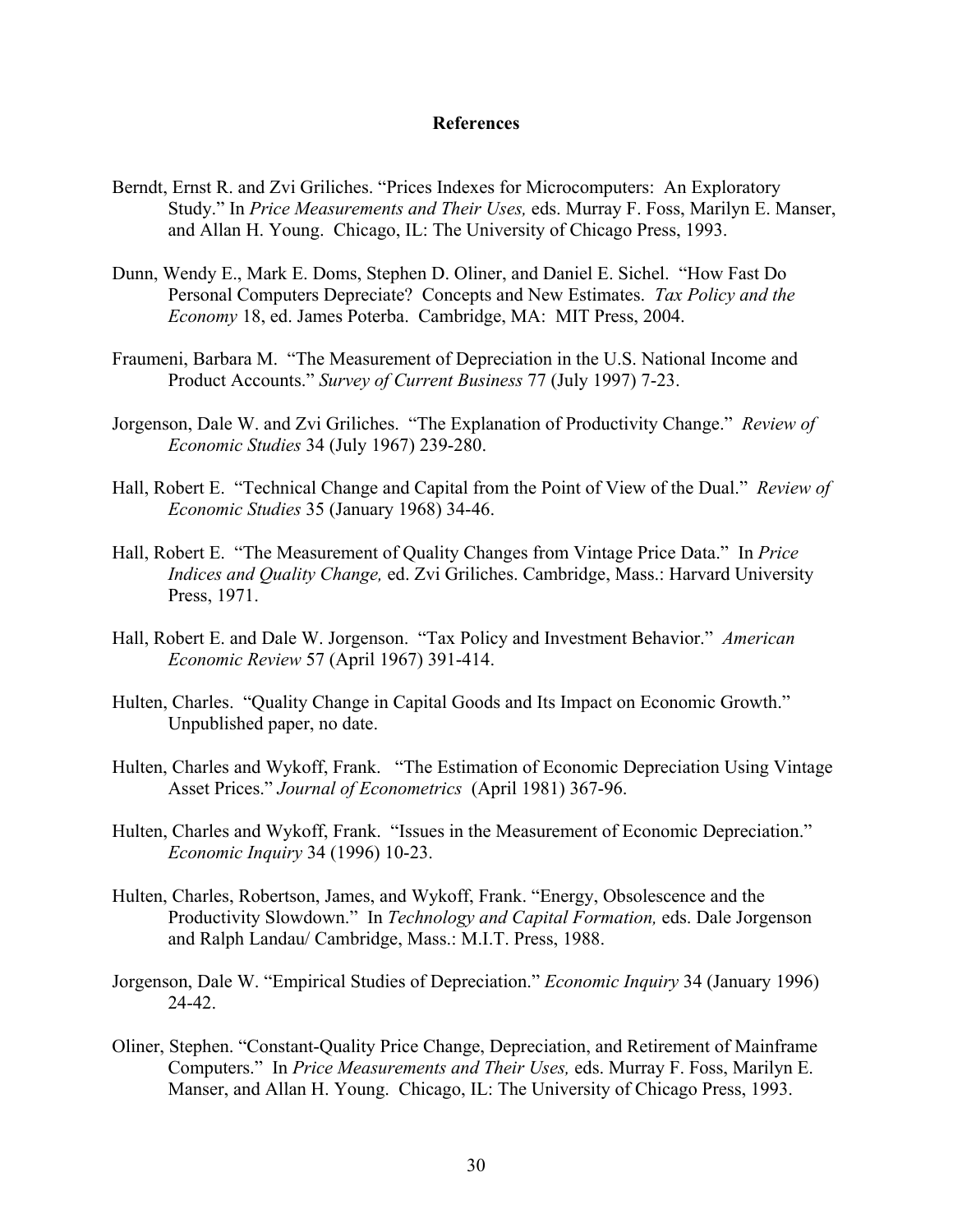- Oliner, Stephen. "New Evidence on the Retirement and Depreciation of Machine Tools," *Economic Inquiry* 34 (1996) 57-77.
- *Orion Computer Blue Book.* Durango, CO: Orion Research Corp, 1990-2001.
- Pakes, Ariel. "A Reconsideration of Hedonic Price Indices with an Application PC's." *American Economic Review* 93 (December 2003) 1578-1596.
- Ramey, Valerie A. and Matthew D. Shapiro. "Displaced Capital: A Study of Aerospace Plant Closings." *Journal of Political Economy* 109 (October 2001) 958-992.
- Schultze, Charles and Christopher Mackie. *At What Price? Conceptualizing and Measuring Cost-of-Living and Price Indexes.* Washington, D.C: National Academies of Science, 2002.
- Wykoff, Frank C. "Obsolescence in Economic Depreciation from the Point of View of the Revaluation Term." Unpublished paper, Pomona College, 2003.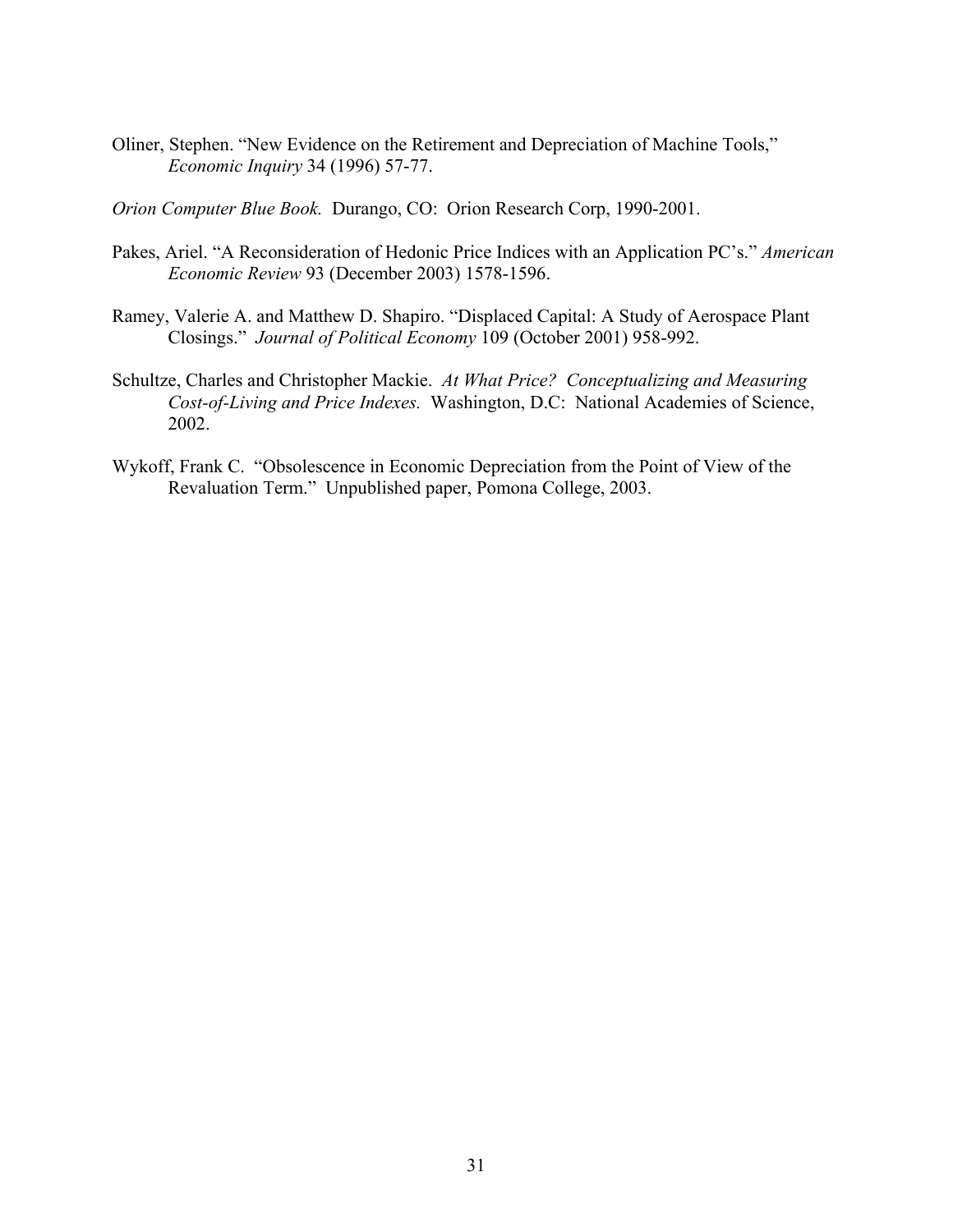| Year | N              | <b>RAM</b>               |     | Speed Hard disk | Has CD           | Compaq | <b>CPU</b> | Price |
|------|----------------|--------------------------|-----|-----------------|------------------|--------|------------|-------|
| 1984 | 16             | 0.512                    | 8   | 30              | $\boldsymbol{0}$ |        | 286        | 5145  |
| 1985 | 7              | 0.512                    | 8   | 30              | $\boldsymbol{0}$ |        | 286        | 4799  |
| 1986 | 37             |                          | 20  | 70              | $\theta$         |        | 386        | 7999  |
| 1987 | 58             | 1                        | 20  | 60              | $\mathbf{0}$     |        | 386        | 7495  |
| 1988 | 38             | 1                        | 20  | 40              | $\overline{0}$   |        | 386        | 5190  |
| 1989 | 89             | 2                        | 33  | 320             | $\boldsymbol{0}$ |        | 386        | 12499 |
| 1990 | 136            | $\overline{4}$           | 25  | 120             | $\overline{0}$   |        | 386        | 9999  |
| 1991 | 154            | $\overline{\mathcal{A}}$ | 25  | 120             | $\overline{0}$   | 0.52   | 486        | 2560  |
| 1992 | 354            | $\overline{4}$           | 33  | 120             | 0.02             | 0.75   | 486        | 2359  |
| 1993 | 319            | 8                        | 50  | 270             | 0.18             | 0.88   | 486        | 2480  |
| 1994 | 205            | 8                        | 66  | 540             | 0.44             | 0.41   | 486        | 2490  |
| 1995 | 206            | 16                       | 100 | 1000            | 0.59             | 0.64   | PI         | 3040  |
| 1996 | 217            | 16                       | 133 | 1600            | 0.42             | 0.88   | PI         | 2930  |
| 1997 | 330            | 32                       | 200 | 2500            | 0.72             | 0.59   | PI         | 2470  |
| 1998 | 559            | 32                       | 300 | 4300            | 0.72             | 0.76   | PII        | 1999  |
| 1999 | 291            | 128                      | 500 | 13000           | 0.80             | 0.54   | PIII/IV    | 1899  |
| 2000 | 94             | 128                      | 650 | 10000           | 0.85             | 0.72   | PIII/IV    | 1431  |
| 2001 | $\overline{2}$ | 96                       | 700 | 30000           |                  | 1      | PIII/IV    | 1525  |

Table 1. Attributes of New Computers by Year Produced

Year = year when new;  $N =$  number of observations;  $RAM =$  Random access memory, megabytes (median); Speed=Clock speed of CPU, megahertz (median) Hard disk=Size of hard disk, megabytes (median); Has CD=1 if has a CD drive (mean); Compaq=1 if a Compaq computer and 0 if a Gateway (mean); CPU=generation of processor: 386=80386, 486=80486, PI= Pentium I, PII=Pentium II, PIII/IV=Pentium III or IV (median); Price=price of new computer, nominal dollars (median).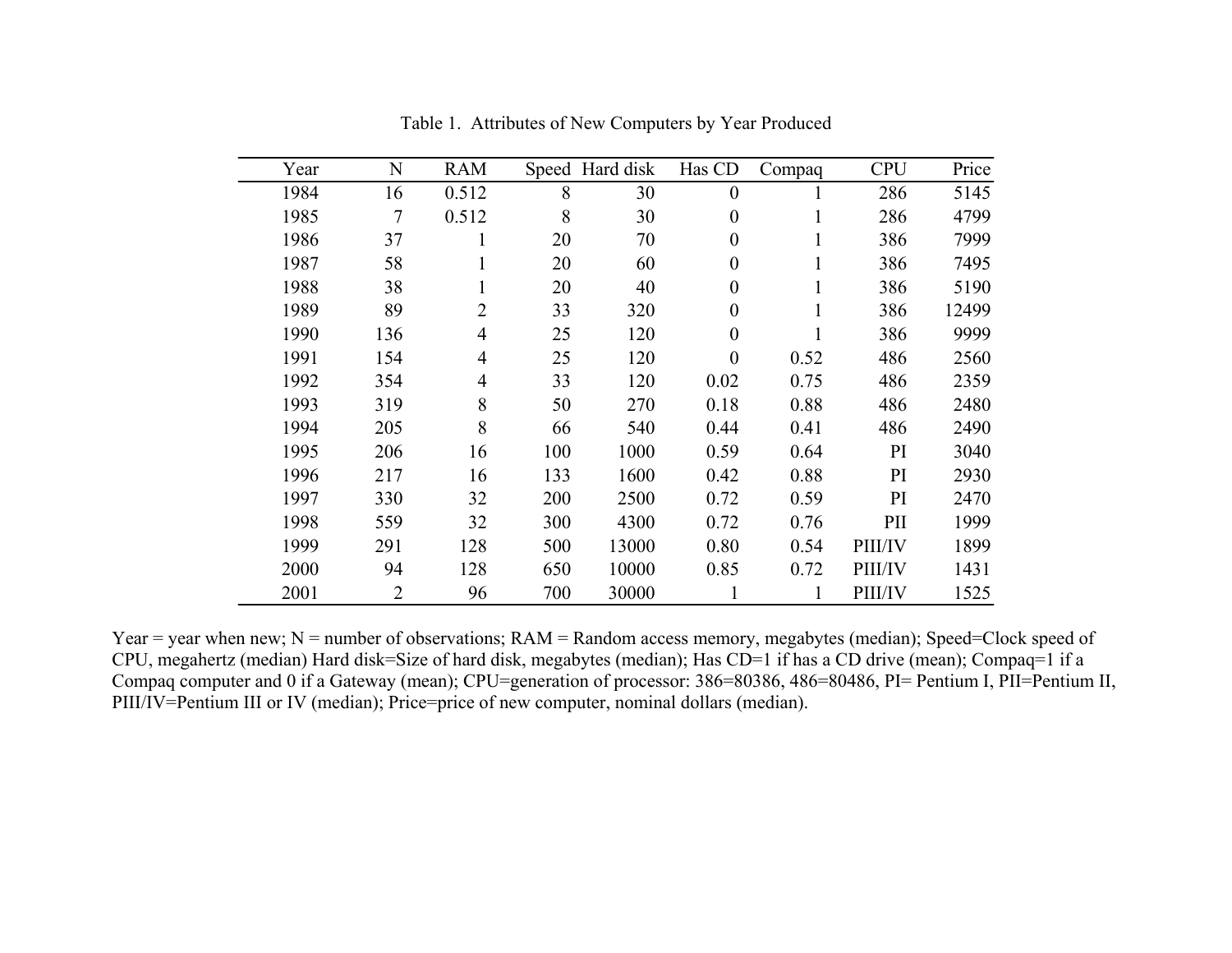| Year | N   | <b>RAM</b> |     |      | Speed Hard disk No CRT | Has CD Compaq  |      | Age | <b>CPU</b> | Price | $q$ (BEA) $q$ (Hedonic) |      |
|------|-----|------------|-----|------|------------------------|----------------|------|-----|------------|-------|-------------------------|------|
| 1990 | 26  |            | 20  | 65   |                        | $\overline{0}$ |      | 3   | 386        | 3840  | 0.68                    | 0.82 |
| 1992 | 73  |            | 20  | 84   | 0.95                   | $\overline{0}$ | 0.95 | 3   | 386        | 1470  | 0.42                    | 1.03 |
| 1993 | 118 | 4          | 25  | 120  | 0.83                   | 0.01           | 0.81 | 2   | 386        | 574   | 0.23                    | 0.44 |
| 1995 | 155 | 4          | 33  | 120  | 0.81                   | 0.06           | 0.80 | 4   | 486        | 499   | 0.30                    | 0.55 |
| 1996 | 233 | 4          | 33  | 270  | 0.67                   | 0.17           | 0.76 | 4   | 486        | 417   | 0.39                    | 0.51 |
| 1997 | 284 | 8          | 50  | 340  | 0.70                   | 0.24           | 0.79 | 4   | 486        | 340   | 0.44                    | 0.55 |
| 1998 | 382 | 8          | 75  | 650  | 1.00                   | 0.38           | 0.75 | 4   | PI         | 320   | 0.43                    | 0.47 |
| 1999 | 553 | 16         | 150 | 1800 | 0.82                   | 0.50           | 0.73 | 2   | PI         | 327   | 0.33                    | 0.44 |
| 2000 | 595 | 32         | 200 | 3000 | 0.67                   | 0.56           | 0.67 | 2   | PI         | 132   | 0.16                    | 0.23 |
| 2001 | 693 | 32         | 300 | 4300 | 0.61                   | 0.65           | 0.67 |     | PII        | 239   | 0.36                    | 0.40 |

Table 2. Attributes of Used Computer by Year Sold

Year = year when sold; N = number of observations; RAM = Random access memory, megabytes (median); Speed=Clock speed of CPU, megahertz (median) Hard disk=Size of hard disk, megabytes (median); No CRT=1 if used computer sold without a monitor; Has CD=1 if has a CD drive (mean); Compaq=1 if a Compaq computer and 0 if a Gateway (mean); Age=Age of the computer when sold, years (median); CPU=generation of processor: 386=80386, 486=80486, PI= Pentium I, PII=Pentium II (median); Price=Retail price of used computer, dollars (median); q=Resale price over acquisition price, reflated by BEA price index for computers, or reflated by estimated hedonic price index (median).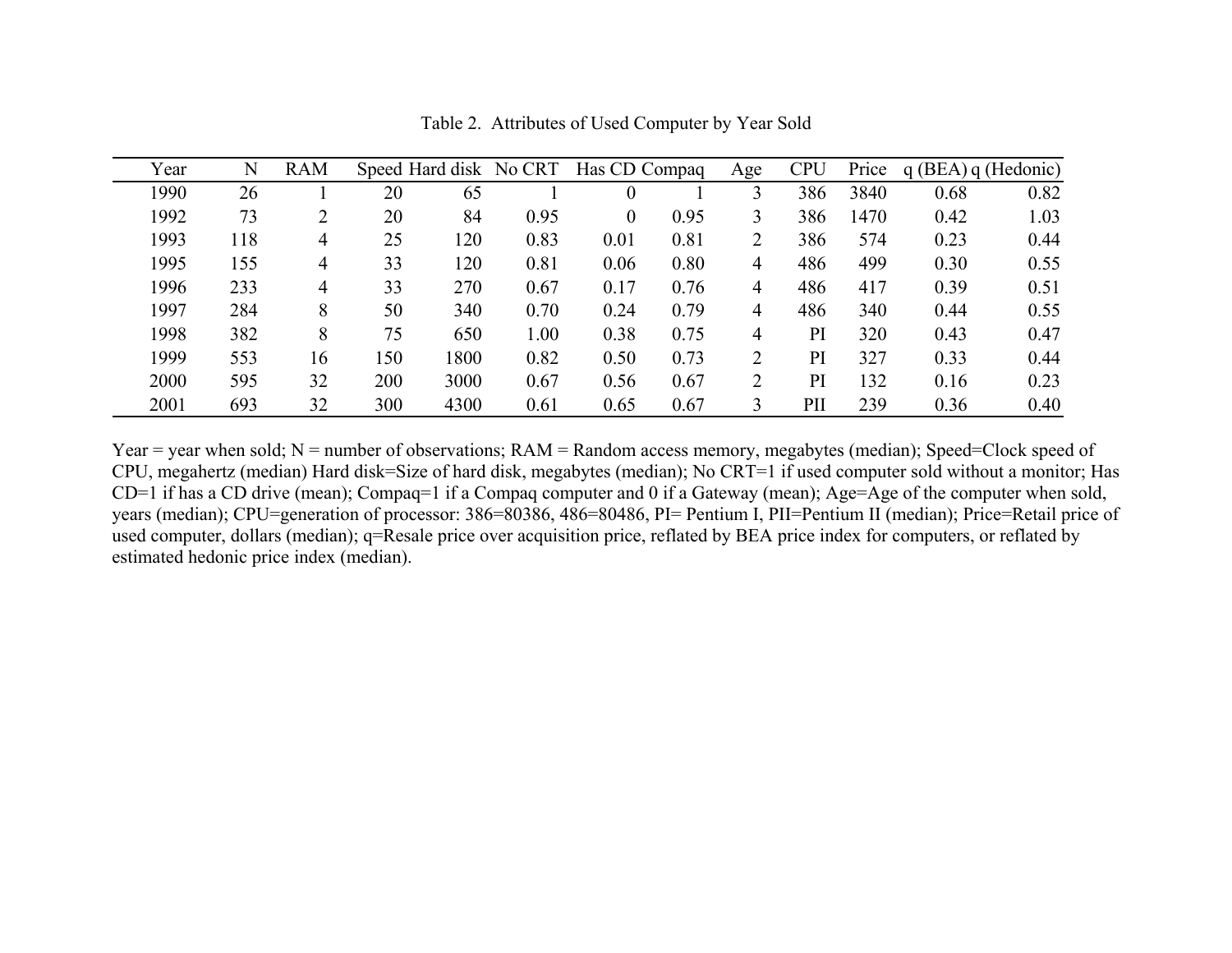| Age | N              | <b>RAM</b>     |     | Speed Hard disk | No CRT | Has CD           | Compaq | <b>CPU</b> | Price |      | $q$ (BEA) (Hedonic) |
|-----|----------------|----------------|-----|-----------------|--------|------------------|--------|------------|-------|------|---------------------|
|     | 666            | 32             | 300 | 4300            | 0.54   | 0.63             | 0.70   | PII        | 934   | 0.62 | 0.66                |
| 2   | 606            | 32             | 200 | 3200            | 0.59   | 0.63             | 0.67   | PI         | 562   | 0.47 | 0.58                |
| 3   | 500            | 16             | 166 | 2000            | 0.77   | 0.54             | 0.75   | PI         | 306   | 0.34 | 0.46                |
| 4   | 349            | 8              | 66  | 630             | 0.92   | 0.38             | 0.70   | PI         | 220   | 0.29 | 0.38                |
|     | 273            | 8              | 50  | 340             | 0.89   | 0.24             | 0.74   | 486        | 155   | 0.22 | 0.35                |
| 6   | 237            | $\overline{4}$ | 33  | 270             | 0.87   | 0.20             | 0.74   | 486        | 70    | 0.14 | 0.27                |
|     | 198            | $\overline{4}$ | 33  | 240             | 0.90   | 0.07             | 0.76   | 486        | 25    | 0.10 | 0.19                |
| 8   | 141            | $\overline{4}$ | 33  | 210             | 0.97   | 0.01             | 0.80   | 486        | 17    | 0.08 | 0.17                |
| 9   | 89             | $\overline{4}$ | 33  | 120             |        | $\boldsymbol{0}$ | 0.83   | 486        | 14    | 0.07 | 0.18                |
| 10  | 35             | $\overline{2}$ | 20  | 84              |        | $\overline{0}$   |        | 386        | 16    | 0.07 | 0.23                |
| 11  | 19             |                | 16  | 40              |        | $\overline{0}$   |        | 386        | 47    | 0.07 | 0.27                |
| 12  | 13             |                | 20  | 60              |        | $\overline{0}$   |        | 386        | 15    | 0.04 | 0.17                |
| 13  | $\tau$         |                | 16  | 40              |        | $\overline{0}$   |        | 386        | 9     | 0.03 | 0.16                |
| 14  | $\overline{2}$ | 0.512          | 12  | 30              |        | $\overline{0}$   |        | 286        | 15    | 0.09 | 0.30                |

Table 3. Attributes of Used Computers by Age When Sold

See notes to Table 2.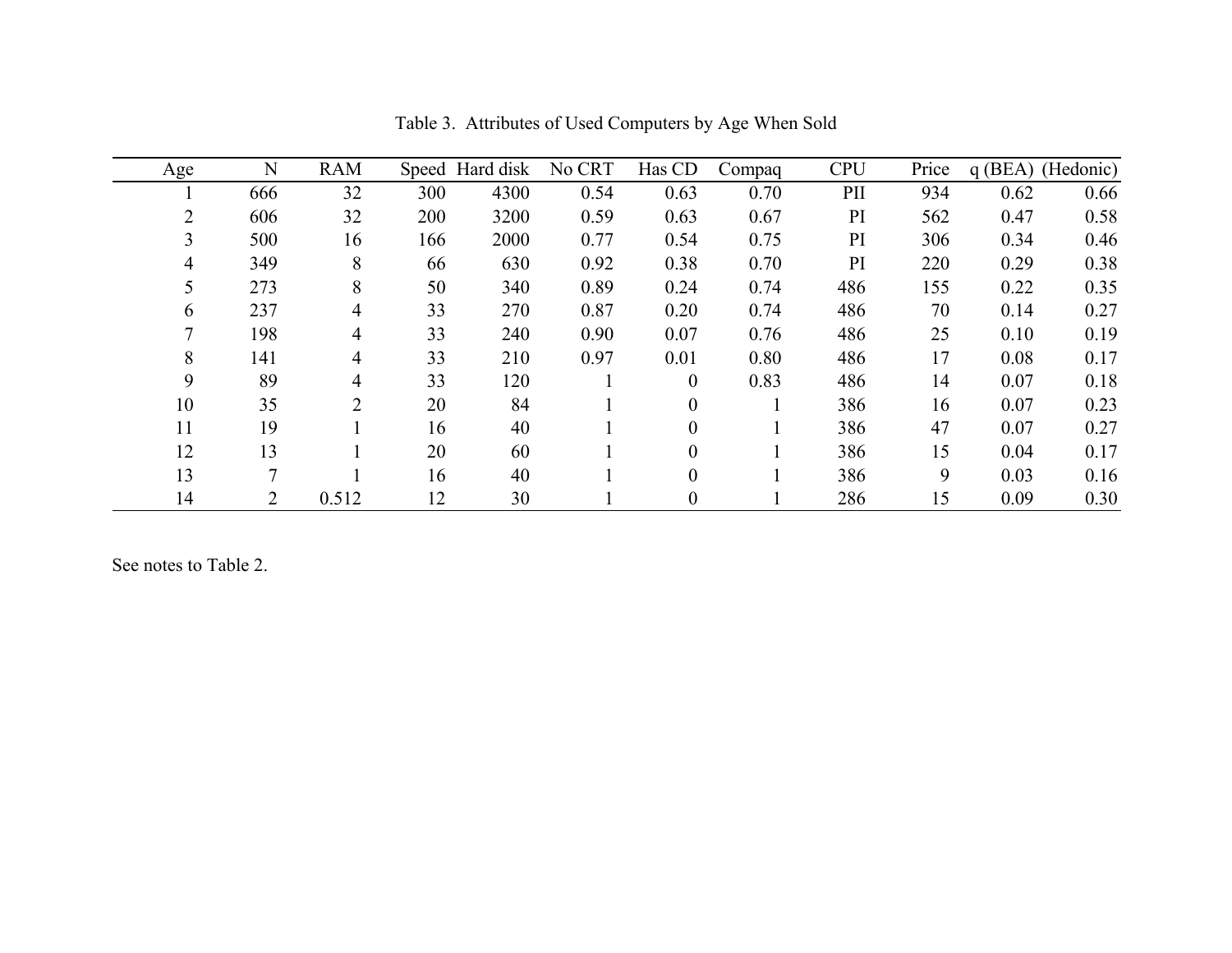| log of CPU speed      | 0.410               |
|-----------------------|---------------------|
|                       | (0.070)             |
| log of RAM            | 0.250               |
|                       | (0.035)             |
| log of hard disk size | 0.127               |
|                       | (0.029)             |
| <b>CPU 386</b>        | 0.045               |
|                       | (0.100)             |
| <b>CPU 486</b>        | 0.273               |
|                       | (0.103)             |
| <b>CPU</b> Pentium I  | 0.516               |
|                       | (0.120)             |
| <b>CPU</b> Pentium II | 0.164               |
|                       | (0.151)             |
| CPU Pentium III or IV | 0.419               |
|                       | (0.169)             |
| Compaq                | 0.138               |
|                       | (0.037)             |
| Has CD drive          | $-0.041$            |
|                       | (0.023)             |
| Year 1985             | $-0.004$            |
|                       | (0.074)             |
| Year 1986             | $-0.184$            |
|                       | (0.117)             |
| Year 1987             | $-0.376$            |
|                       | (0.117)             |
| <b>Year 1988</b>      | $-0.526$            |
|                       | (0.139)             |
| Year 1989             | $-0.432$            |
|                       | (0.152)             |
| Year 1990             | $-0.800$            |
| Year 1991             | (0.120)             |
|                       | -1.697              |
|                       | (0.123)<br>$-2.148$ |
| Year 1992             | (0.133)             |
| Year 1993             | $-2.619$            |
|                       | (0.146)             |
| <b>Year 1994</b>      | $-2.849$            |
|                       | (0.153)             |
| Year 1995             | $-3.240$            |
|                       | (0.173)             |
|                       |                     |

# Table 4: New Computer Price Hedonic Equation Dependent variable:  $log(P_t^N)$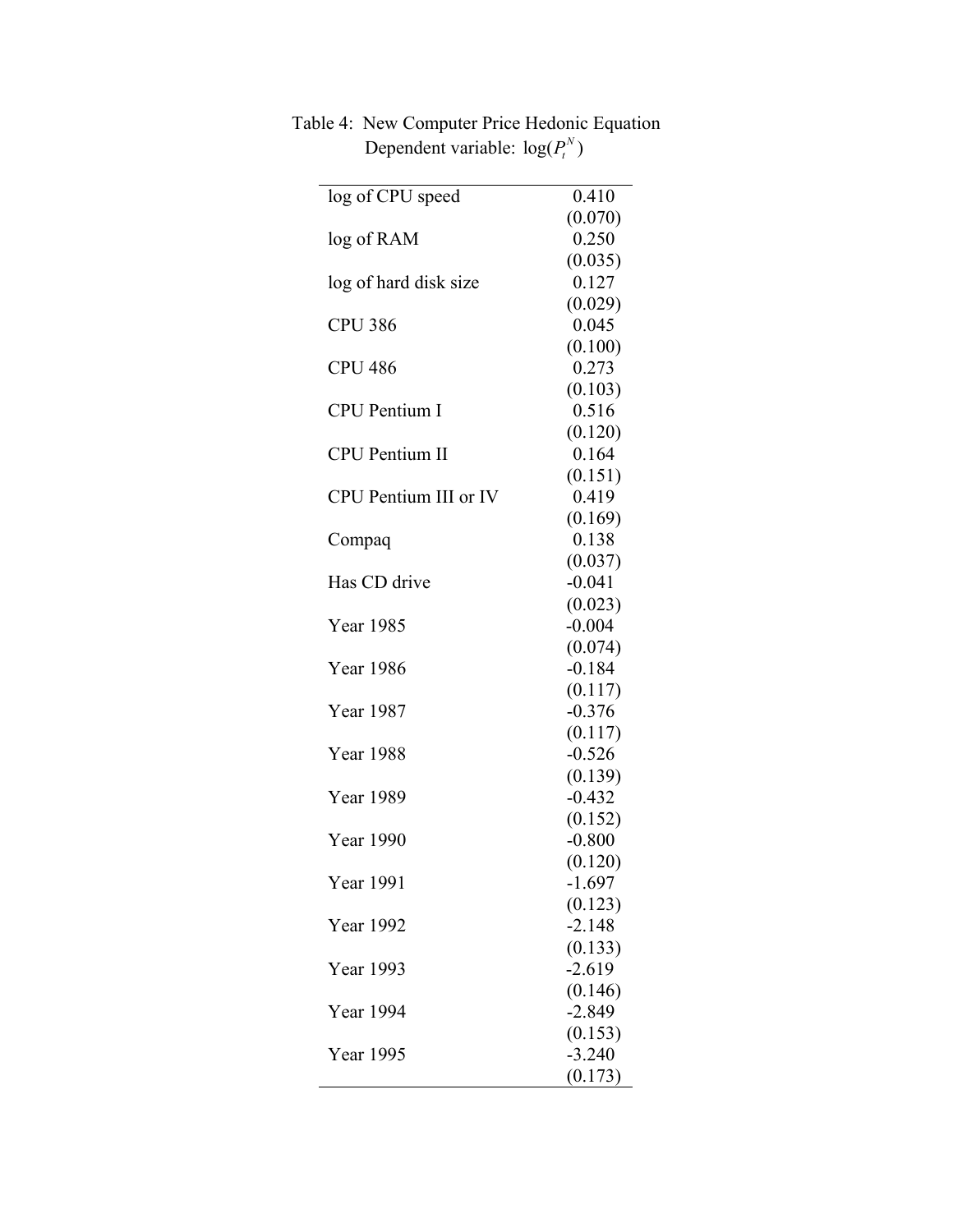[Table 4, continued]

| <b>Year 1996</b> | $-3.515$ |
|------------------|----------|
|                  | (0.186)  |
| Year 1997        | $-3.974$ |
|                  | (0.199)  |
| Year 1998        | $-4.282$ |
|                  | (0.207)  |
| Year 1999        | $-5.015$ |
|                  | (0.229)  |
| <b>Year 2000</b> | $-5.336$ |
|                  | (0.242)  |
| <b>Year 2001</b> | $-5.439$ |
|                  | (0.254)  |
| Constant         | 7.225    |
|                  | (0.208)  |
| Observations     | 3112     |
| $R^2$            | 0.68     |
| SEE              | 0.35     |

Note: Dependent variable is the log of the price of computer when new. Excluded CPU is 80286. Excluded year is 1984. Standard errors corrected for heteroskedacity and clustering by model are in parentheses.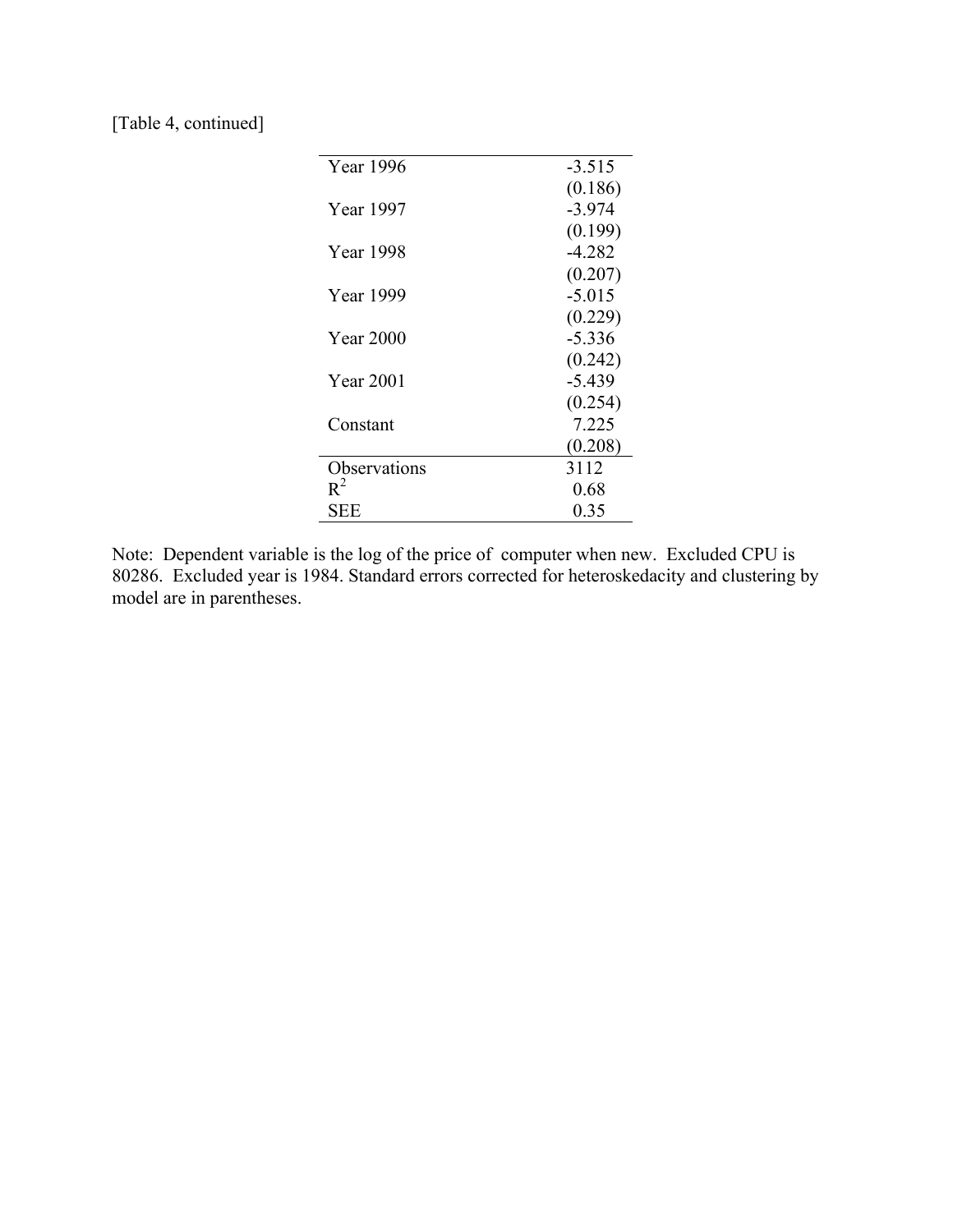|                          | Deviation from Median Attribute of New Computers |            |       |           |         |  |  |  |
|--------------------------|--------------------------------------------------|------------|-------|-----------|---------|--|--|--|
|                          | Composite                                        | <b>RAM</b> | Speed | Hard disk | CPU lag |  |  |  |
| Year sold                |                                                  |            |       |           |         |  |  |  |
| 1990                     | 0.506                                            | 1.301      | 0.290 | 0.483     | 1.2     |  |  |  |
| 1992                     | 0.425                                            | 0.785      | 0.471 | 0.281     | 1.0     |  |  |  |
| 1993                     | 0.637                                            | 1.041      | 0.656 | 0.845     | 1.6     |  |  |  |
| 1995                     | 1.109                                            | 1.477      | 1.189 | 1.988     | 1.4     |  |  |  |
| 1996                     | 1.018                                            | 1.164      | 1.188 | 1.887     | 1.1     |  |  |  |
| 1997                     | 1.238                                            | 1.658      | 1.380 | 2.025     | 0.9     |  |  |  |
| 1998                     | 1.131                                            | 1.228      | 1.398 | 1.975     | 1.6     |  |  |  |
| 1999                     | 1.399                                            | 2.039      | 1.440 | 2.354     | 2.1     |  |  |  |
| 2000                     | 1.077                                            | 1.497      | 1.279 | 1.403     | 1.6     |  |  |  |
| 2001                     | 1.020                                            | 1.228      | 1.094 | 2.082     | 1.3     |  |  |  |
|                          |                                                  |            |       |           |         |  |  |  |
| Age sold                 |                                                  |            |       |           |         |  |  |  |
| $\mathbf{1}$             | 0.332                                            | 0.478      | 0.357 | 0.521     | 0.7     |  |  |  |
| $\overline{2}$           | 0.606                                            | 0.826      | 0.678 | 0.954     | 1.0     |  |  |  |
| $\overline{3}$           | 0.930                                            | 1.205      | 1.030 | 1.622     | 1.3     |  |  |  |
| $\overline{\mathcal{A}}$ | 1.209                                            | 1.566      | 1.351 | 2.078     | 1.6     |  |  |  |
| 5                        | 1.520                                            | 1.958      | 1.704 | 2.610     | 1.8     |  |  |  |
| 6                        | 1.765                                            | 2.278      | 1.986 | 3.003     | 2.2     |  |  |  |
| $\overline{7}$           | 2.133                                            | 2.765      | 2.386 | 3.644     | 2.6     |  |  |  |
| $8\,$                    | 2.313                                            | 3.005      | 2.587 | 3.949     | 2.8     |  |  |  |
| 9                        | 2.401                                            | 3.105      | 2.684 | 4.126     | 2.9     |  |  |  |
| 10                       | 2.512                                            | 3.512      | 2.733 | 4.040     | 3.0     |  |  |  |
| 11                       | 2.583                                            | 3.665      | 2.758 | 4.215     | 3.1     |  |  |  |
| 12                       | 2.818                                            | 4.047      | 2.999 | 4.537     | 3.5     |  |  |  |
| 13                       | 3.125                                            | 4.545      | 3.309 | 4.972     | 3.7     |  |  |  |
| 14                       | 3.151                                            | 4.135      | 3.624 | 4.965     | 4.0     |  |  |  |

Table 5. Attributes of Used Computers Relative to Current New Models

Note: The first four columns report means of log deviation of the attribute of the used computer relative to the median log attribute for the new computer in the year when sold. Composite is the weighted average of Hard disk, Speed, and RAM, with the weights taken from their coefficients in the hedonic regression reported in Table 4. The CPU lag is the number of generations the CPU of used computer is behind the latest CPU being marketed when the used computer is sold. Generations defined as 80286, 80386, 80486, Pentium I, Pentium II, and Pentium III or IV.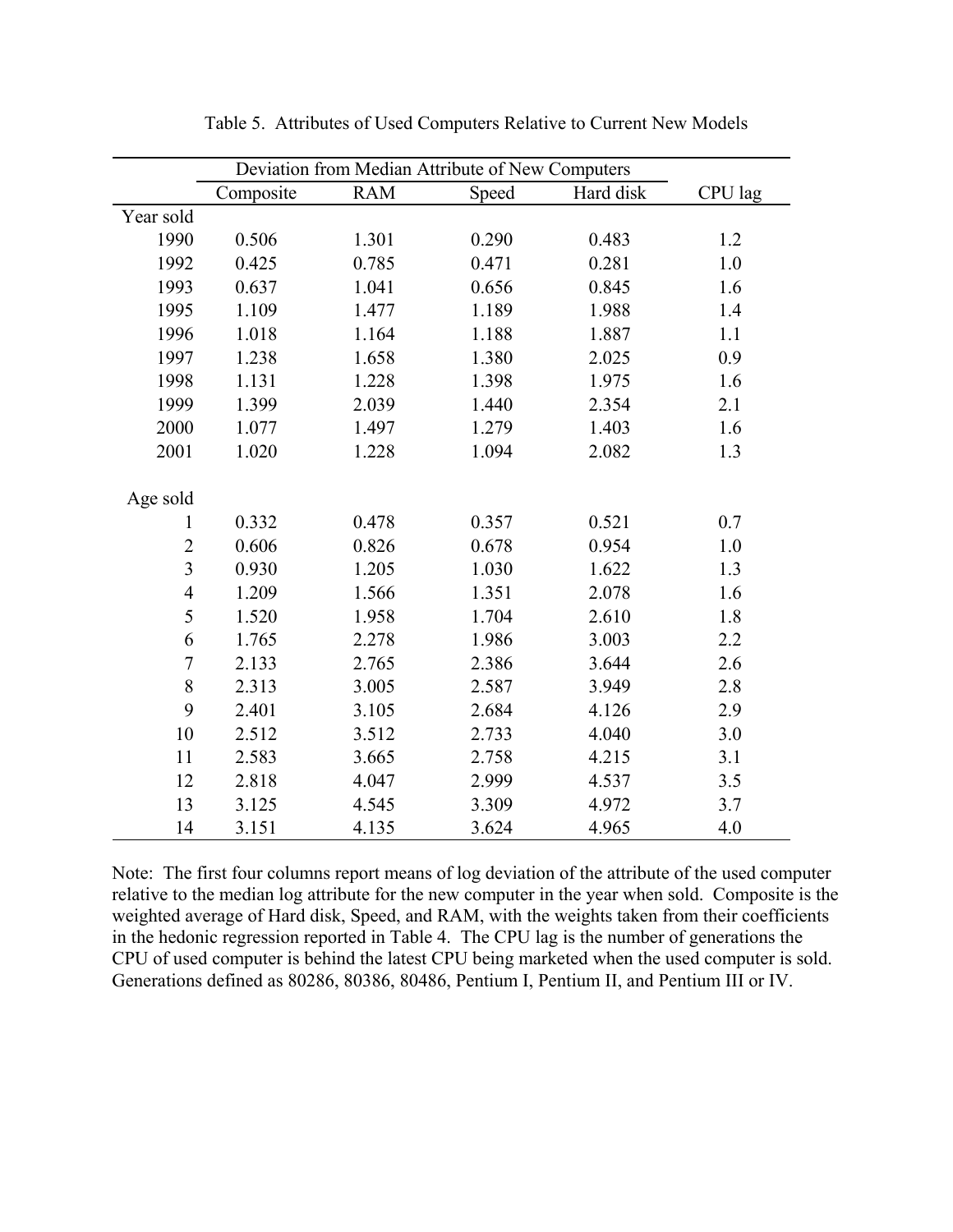|                                              |          | Dependent variable: $log(q_{t,t-v}^{NOM}) = log$ |          |          | $\frac{P_{t,t-v}^U}{P_{t-v}^N}$ |          |                     |          |
|----------------------------------------------|----------|--------------------------------------------------|----------|----------|---------------------------------|----------|---------------------|----------|
|                                              | (1)      | (2)                                              | (3)      | (4)      | (5)                             | (6)      | (7)                 | (8)      |
| $Age=2$                                      | $-0.287$ |                                                  |          | $-0.206$ |                                 |          |                     |          |
|                                              | (0.027)  |                                                  |          | (0.024)  |                                 |          |                     |          |
| $Age=3$                                      | $-0.261$ |                                                  |          | $-0.170$ |                                 |          |                     |          |
|                                              | (0.038)  |                                                  |          | (0.035)  |                                 |          |                     |          |
| $Age=4$                                      | $-0.090$ |                                                  |          | $-0.077$ |                                 |          |                     |          |
|                                              | (0.043)  |                                                  |          | (0.042)  |                                 |          |                     |          |
| $Age=5$                                      | $-0.191$ |                                                  |          | $-0.044$ |                                 |          |                     |          |
|                                              | (0.047)  |                                                  |          | (0.048)  |                                 |          |                     |          |
| Age= $6$                                     | $-0.341$ |                                                  |          | $-0.207$ |                                 |          |                     |          |
|                                              | (0.054)  |                                                  |          | (0.054)  |                                 |          |                     |          |
| $Age=7$                                      | $-0.423$ |                                                  |          | $-0.299$ |                                 |          |                     |          |
|                                              | (0.055)  |                                                  |          | (0.053)  |                                 |          |                     |          |
| $Age=8$                                      | $-0.247$ |                                                  |          | $-0.155$ |                                 |          |                     |          |
|                                              | (0.066)  |                                                  |          | (0.067)  |                                 |          |                     |          |
| Age= $9$                                     | $-0.227$ |                                                  |          | $-0.036$ |                                 |          |                     |          |
|                                              | (0.067)  |                                                  |          | (0.068)  |                                 |          |                     |          |
| $Age=10$                                     | $-0.306$ |                                                  |          | 0.148    |                                 |          |                     |          |
|                                              | (0.177)  |                                                  |          | (0.147)  |                                 |          |                     |          |
| $Age=11$                                     | 0.354    |                                                  |          | 0.335    |                                 |          |                     |          |
|                                              | (0.209)  |                                                  |          | (0.174)  |                                 |          |                     |          |
| $Age=12$                                     | $-0.498$ |                                                  |          | $-0.408$ |                                 |          |                     |          |
|                                              | (0.194)  |                                                  |          | (0.156)  |                                 |          |                     |          |
| $Age=13$                                     | $-0.195$ |                                                  |          | $-0.128$ |                                 |          |                     |          |
|                                              | (0.232)  |                                                  |          | (0.161)  |                                 |          |                     |          |
| Age= $14$                                    | 0.902    |                                                  |          | 0.557    |                                 |          |                     |          |
|                                              | (0.260)  |                                                  |          | (0.235)  |                                 |          |                     |          |
| Age                                          |          | $-0.244$                                         | $-0.242$ |          | $-0.134$                        | $-0.200$ | $-0.074$            | $-0.133$ |
|                                              |          | (0.008)                                          | (0.020)  |          | (0.009)                         | (0.019)  | (0.030)             | (0.035)  |
| Age <sup>2</sup>                             |          |                                                  | $-0.000$ |          |                                 | 0.007    | $-0.005$            | 0.006    |
|                                              |          |                                                  | (0.002)  |          |                                 | (0.002)  | $(0.002)$ $(0.002)$ |          |
| $\log\left(P_t^{BEA}/P_{t-v}^{BEA}\right)$   |          |                                                  |          |          |                                 |          |                     |          |
|                                              | $1.0\,$  | 1.0                                              | 1.0      |          |                                 |          | 1.465               |          |
|                                              |          |                                                  |          |          |                                 |          | (0.066)             |          |
| $\log\left(P_t^{HED}/P_{t-\nu}^{HED}\right)$ |          |                                                  |          | 1.0      | 1.0                             | 1.0      |                     | 1.164    |
|                                              |          |                                                  |          |          |                                 |          |                     | (0.075)  |
| No CRT                                       | $-0.425$ | $-0.412$                                         | $-0.412$ | $-0.368$ | $-0.377$                        | $-0.360$ | $-0.398$            | $-0.346$ |
|                                              | (0.030)  | (0.029)                                          | (0.029)  | (0.030)  | (0.030)                         | (0.030)  | (0.029)             | (0.031)  |
| Constant                                     | $-0.280$ | $-0.052$                                         | $-0.054$ | $-0.225$ | $-0.138$                        | $-0.038$ | $-0.081$            | $-0.045$ |
|                                              | (0.020)  | (0.022)                                          | (0.032)  | (0.026)  | (0.028)                         | (0.035)  | (0.032)             | (0.037)  |
| $R^2$                                        | 0.60     | 0.59                                             | 0.59     | 0.36     | 0.34                            | 0.35     | 0.86                | 0.85     |
| <b>SEE</b>                                   | 0.57     | 0.58                                             | 0.58     | 0.58     | 0.59                            | 0.58     | 0.57                | 0.58     |

Table 6. Explaining the Resale Price of Computers by Age

*U*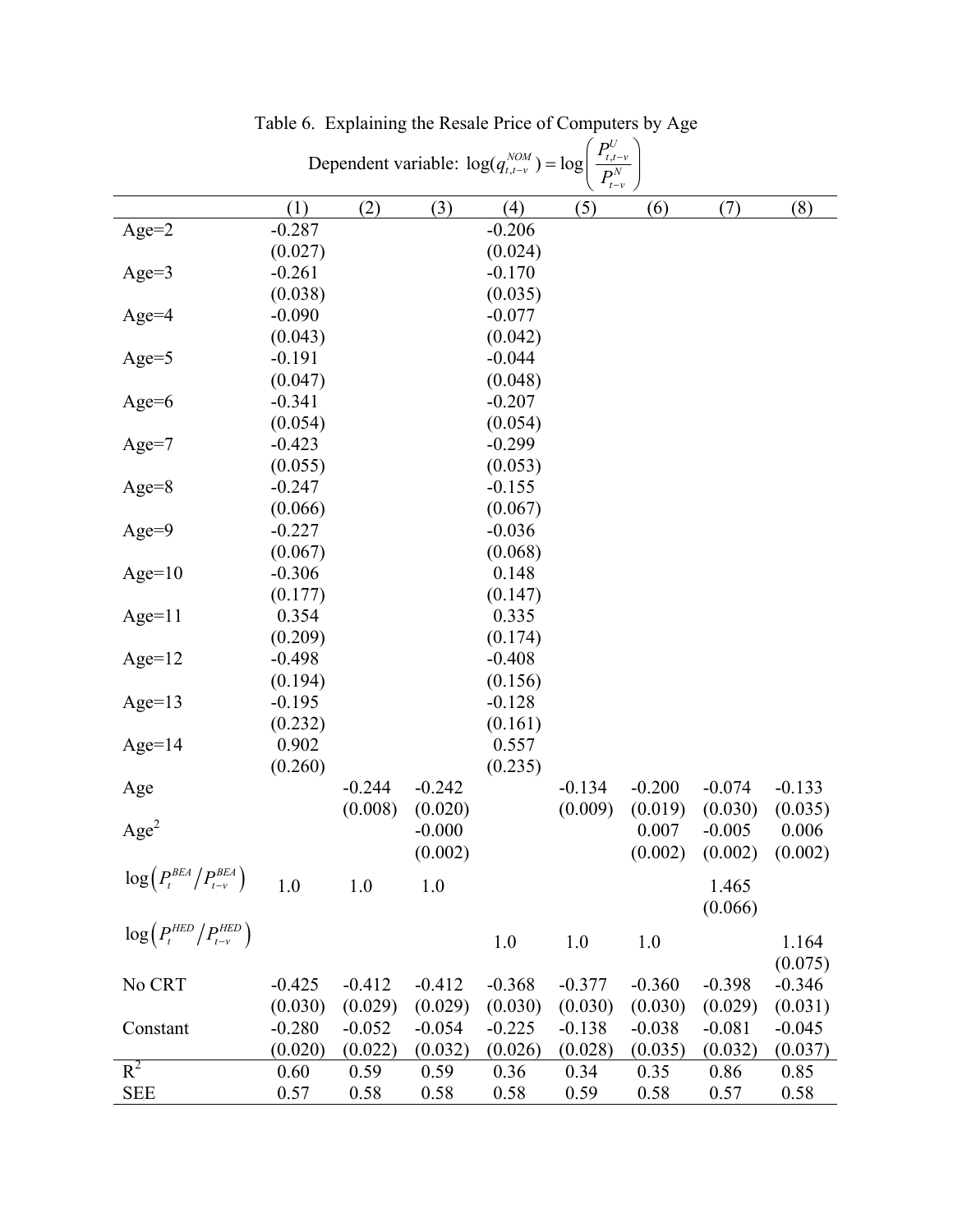[Notes to Table 6]

Note: Dependent variable is the log of the ratio of the used to new price.  $P_t^{BEA}$  and  $P_t^{HED}$  are the BEA's and the authors' hedonic price indexes for new computers. In columns (1) through (6), the price index for new computers is included in the regression with a coefficient of one. Taking the price index to the left-hand side of the equation makes the dependent variable the log of *q*. Standard errors corrected for heteroskedacity and clustering by model are in parentheses. Age dummies are defined so the coefficient is the annual age-related depreciation (log difference). Age  $(v)$  is measured in years. No CRT is a dummy for the used computer being sold without a monitor. 3112 observations.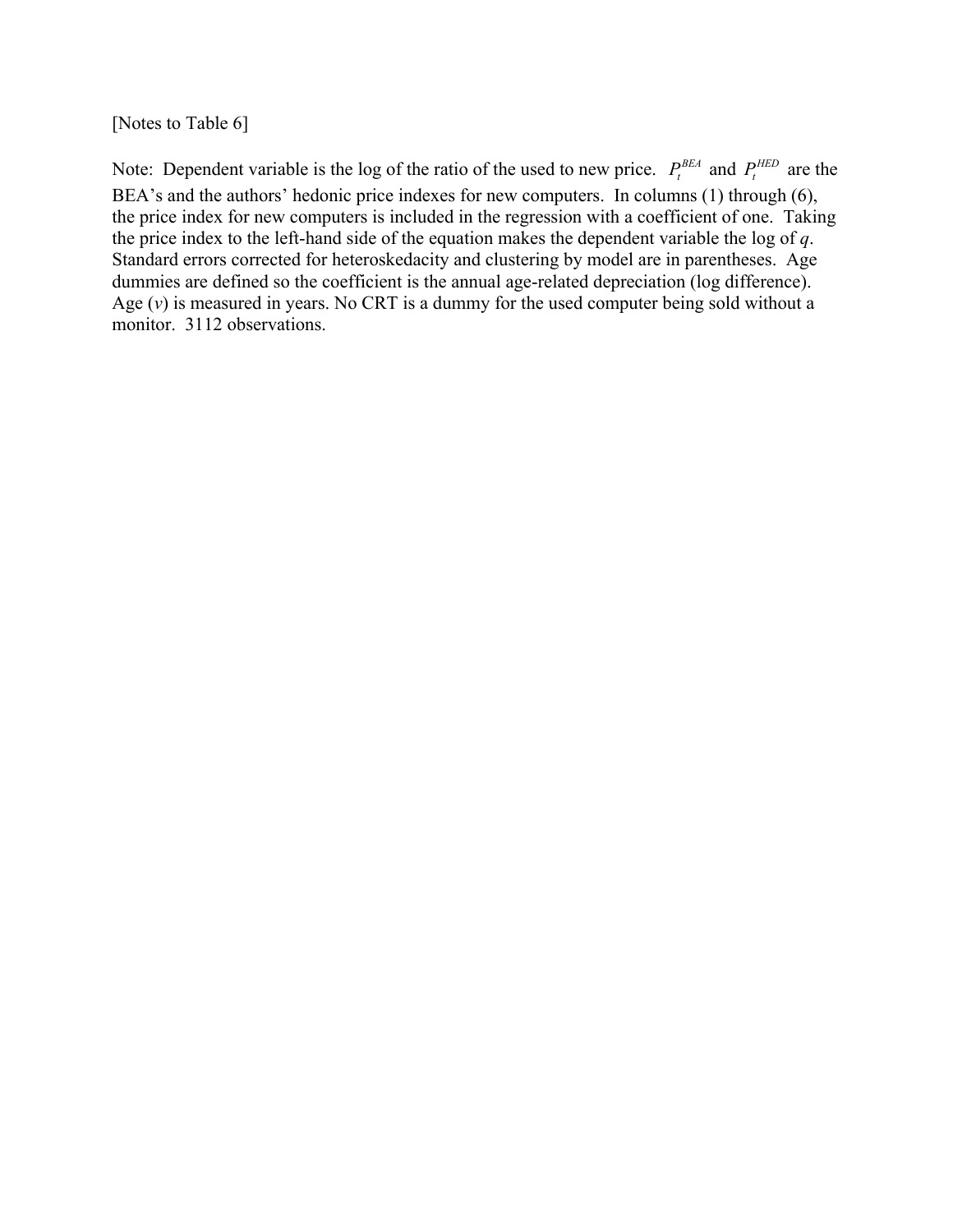|                                            | $\frac{P_{t,t-v}^U}{P_{t-v}^N}$<br>Dependent variable $log(q_{t,t-v}^{NOM}) = log$ |          |          |          |          |          |          |  |  |
|--------------------------------------------|------------------------------------------------------------------------------------|----------|----------|----------|----------|----------|----------|--|--|
|                                            | (1)                                                                                | (2)      | (3)      | (4)      | (5)      | (6)      | (7)      |  |  |
| Age                                        | $-0.200$                                                                           | $-0.001$ | $-0.021$ | $-0.093$ | $-0.037$ | $-0.060$ | $-0.105$ |  |  |
|                                            | (0.019)                                                                            | (0.022)  | (0.023)  | (0.020)  | (0.022)  | (0.023)  | (0.034)  |  |  |
| Age <sup>2</sup>                           | 0.007                                                                              | 0.001    | 0.002    | 0.008    | 0.006    | 0.007    | 0.008    |  |  |
|                                            | (0.002)                                                                            | (0.002)  | (0.002)  | (0.002)  | (0.001)  | (0.002)  | (0.002)  |  |  |
| Hard disk deviation                        |                                                                                    | $-0.055$ |          |          | $-0.016$ |          |          |  |  |
|                                            |                                                                                    | (0.022)  |          |          | (0.021)  |          |          |  |  |
| <b>RAM</b> deviation                       |                                                                                    | $-0.041$ |          |          | 0.064    |          |          |  |  |
|                                            |                                                                                    | (0.031)  |          |          | (0.028)  |          |          |  |  |
| CPU speed deviation                        |                                                                                    | $-0.383$ |          |          | $-0.208$ |          |          |  |  |
|                                            |                                                                                    | (0.058)  |          |          | (0.058)  |          |          |  |  |
| Composite deviation                        |                                                                                    |          | $-0.538$ |          |          | $-0.145$ | $-0.145$ |  |  |
|                                            |                                                                                    |          | (0.046)  |          |          | (0.057)  | (0.056)  |  |  |
| $CPU$ lag=1                                |                                                                                    |          |          | 0.014    | 0.035    | 0.045    | 0.014    |  |  |
|                                            |                                                                                    |          |          | (0.030)  | (0.030)  | (0.032)  | (0.032)  |  |  |
| $CPU$ lag=2                                |                                                                                    |          |          | $-0.459$ | $-0.400$ | $-0.374$ | $-0.424$ |  |  |
|                                            |                                                                                    |          |          | (0.045)  | (0.053)  | (0.054)  | (0.057)  |  |  |
| $CPU$ lag=3                                |                                                                                    |          |          | $-1.204$ | $-1.052$ | $-1.043$ | $-1.107$ |  |  |
|                                            |                                                                                    |          |          | (0.072)  | (0.092)  | (0.091)  | (0.096)  |  |  |
| CPU lag=4                                  |                                                                                    |          |          | $-1.240$ | $-1.057$ | $-1.029$ | $-1.139$ |  |  |
|                                            |                                                                                    |          |          | (0.111)  | (0.119)  | (0.116)  | (0.135)  |  |  |
| $\log\left(P_t^{HED}/P_{t-v}^{HED}\right)$ | 1.0                                                                                | 1.0      | 1.0      | 1.0      | 1.0      | 1.0      | 0.871    |  |  |
|                                            |                                                                                    |          |          |          |          |          |          |  |  |
|                                            |                                                                                    |          |          |          |          |          | (0.065)  |  |  |
| No CRT                                     | $-0.360$                                                                           | $-0.229$ | $-0.231$ | $-0.270$ | $-0.248$ | $-0.255$ | $-0.253$ |  |  |
|                                            | (0.030)                                                                            | (0.034)  | (0.035)  | (0.029)  | (0.030)  | (0.031)  | (0.031)  |  |  |
| Constant                                   | $-0.038$                                                                           | $-0.138$ | $-0.121$ | $-0.217$ | $-0.250$ | $-0.233$ | $-0.221$ |  |  |
|                                            | (0.035)                                                                            | (0.037)  | (0.040)  | (0.031)  | (0.030)  | (0.032)  | (0.032)  |  |  |
| $R^2$                                      | 0.35                                                                               | 0.42     | 0.42     | 0.49     | 0.50     | 0.49     | 0.49     |  |  |
| <b>SEE</b>                                 | 0.58                                                                               | 0.55     | 0.55     | 0.52     | 0.51     | 0.51     | 0.51     |  |  |

Table 7. Explaining the Resale Price of Computers by Age and Obsolescence

Note: Dependent variable is the log of the ratio of the used to new price.  $P_t^{HED}$  is the authors' hedonic price indexes for new computers. In columns (1) through (6), the price index for new computers is included in the regression with a coefficient of one. Taking the price index to the left-hand side of the equation makes the dependent variable the log of *q*. Standard errors corrected for heteroskedacity and clustering by model are in parentheses. Age (*v*) is measured in years. Hard disk, RAM, and CPU speed deviation are the median value of those variables for the year when the used computer is sold minus the value of those variables for the used computer. The composite deviation is the weighted value of those variables using the hedonic coefficients reported in Table 4 as weights. The CPU lag variable are dummies for number of generations the CPU of the used computer is behind the most recent CPU in production when the used computer is sold. The generations are defined as 80286, 80386, 80486, Pentium I, Pentium II, and Pentium III or IV. No CRT is a dummy for the used computer being sold without a monitor. 3112 observations.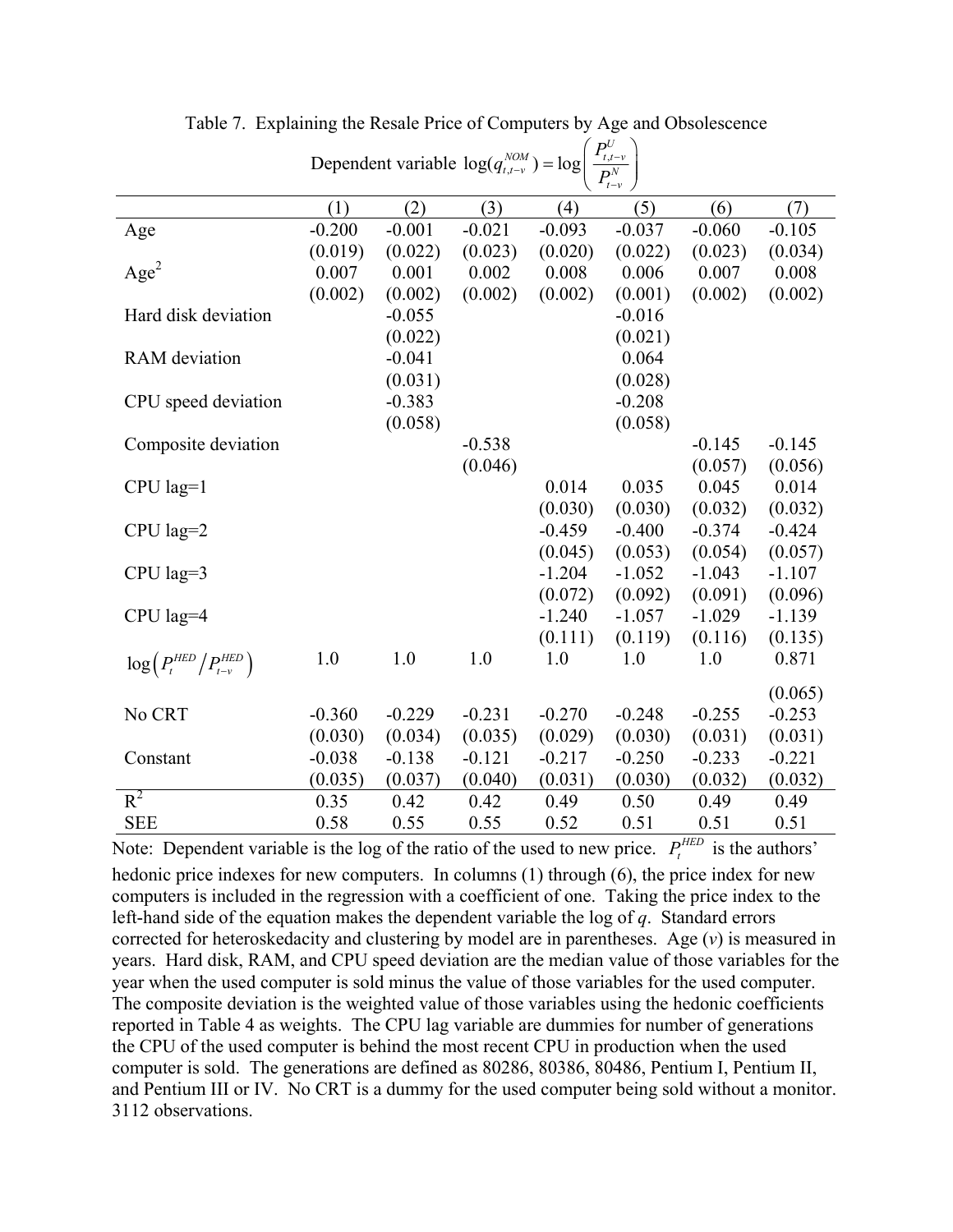|                |                        |                                                 | Depreciation         |                                                         |                                 |                  |  |
|----------------|------------------------|-------------------------------------------------|----------------------|---------------------------------------------------------|---------------------------------|------------------|--|
| Age sold       | Nominal $q$            | New Price                                       | $\boldsymbol{q}$     | Age-related                                             | Age-zero                        | Obsolescence     |  |
| $\mathcal V$   | $log(q_{t,t-v}^{NOM})$ | $P_t^{\overline{HED}}$<br>log<br>$D$ <i>HED</i> | $\log(q_{_{t,t-v}})$ | $\delta_{\rm v}$                                        | $\delta_{\scriptscriptstyle 0}$ | $\delta_{\rm s}$ |  |
|                |                        |                                                 |                      | Cumulative decrease in value (percent)                  |                                 |                  |  |
| Average        | 77                     | 66                                              | 41                   | 7                                                       | 21                              | $28\,$           |  |
| 1              | 47                     | 32                                              | 20                   | 5                                                       | 21                              | $\overline{4}$   |  |
| $\overline{2}$ | 69                     | 54                                              | 33                   | 9                                                       | 21                              | 12               |  |
| $\mathfrak{Z}$ | 82                     | 70                                              | 41                   | 11                                                      | 21                              | 20               |  |
| $\overline{4}$ | $87\,$                 | 78                                              | 44                   | 12                                                      | 21                              | 30               |  |
| 5              | 91                     | 85                                              | 44                   | 11                                                      | 21                              | 39               |  |
| 6              | 95                     | 90                                              | 52                   | 9                                                       | 21                              | 52               |  |
| $\overline{7}$ | 98                     | 94                                              | 65                   | 6                                                       | 21                              | 62               |  |
| $8\,$          | 99                     | 95                                              | 71                   | $\mathbf{1}$                                            | 21                              | 68               |  |
| 9              | 99                     | 97                                              | 71                   | $-5$                                                    | 21                              | 70               |  |
| 10             | 99                     | 98                                              | 67                   | $-14$                                                   | 21                              | 68               |  |
| 11             | 99                     | 98                                              | 60                   | $-25$                                                   | 21                              | 70               |  |
| 12             | 100                    | 98                                              | 74                   | $-39$                                                   | 21                              | 76               |  |
| 13             | 100                    | 99                                              | 79                   | $-57$                                                   | 21                              | $77\,$           |  |
| 14             | 99                     | 99                                              | 62                   | $-80$                                                   | 21                              | 77               |  |
|                |                        |                                                 |                      | Annual rate decrease in value per year of age (percent) |                                 |                  |  |
| Average        | 45                     | 32                                              | 18                   | $\overline{3}$                                          | 10                              | $\, 8$           |  |
| $\mathbf{1}$   | 47                     | 32                                              | 20                   | 5                                                       | 21                              | 4                |  |
| $\overline{2}$ | 46                     | 33                                              | 20                   | $\overline{4}$                                          | 11                              | $\tau$           |  |
| 3              | 46                     | 33                                              | 19                   | 4                                                       | $\tau$                          | $\,8\,$          |  |
| $\overline{4}$ | 43                     | 32                                              | 17                   | $\mathfrak{Z}$                                          | 6                               | 9                |  |
| 5              | 42                     | 32                                              | 14                   | $\overline{2}$                                          |                                 | 10               |  |
| 6              | 42                     | 32                                              | 15                   | $\overline{2}$                                          | $\overline{4}$                  | 12               |  |
| $\tau$         | 44                     | 33                                              | 17                   | $\mathbf{1}$                                            | 3                               | 14               |  |
| 8              | 43                     | 32                                              | 17                   | $\boldsymbol{0}$                                        | $\mathfrak{Z}$                  | 14               |  |
| 9              | 42                     | 32                                              | 15                   | $-1$                                                    | $\mathfrak{Z}$                  | 13               |  |
| $10\,$         | 41                     | 33                                              | 13                   | $-1$                                                    | $\overline{2}$                  | 11               |  |
| 11             | 36                     | 30                                              | $\boldsymbol{9}$     | $-2$                                                    | $\overline{2}$                  | $11\,$           |  |
| 12             | 38                     | 30                                              | 11                   | $-3$                                                    | $\overline{2}$                  | $11\,$           |  |
| 13             | 37                     | 29                                              | 11                   | $-4$                                                    | $\overline{c}$                  | 11               |  |
| 14             | 32                     | 26                                              | $\tau$               | $-4$                                                    | $\overline{2}$                  | $10\,$           |  |

Table 8. Explaining the Price of Used Computers by Age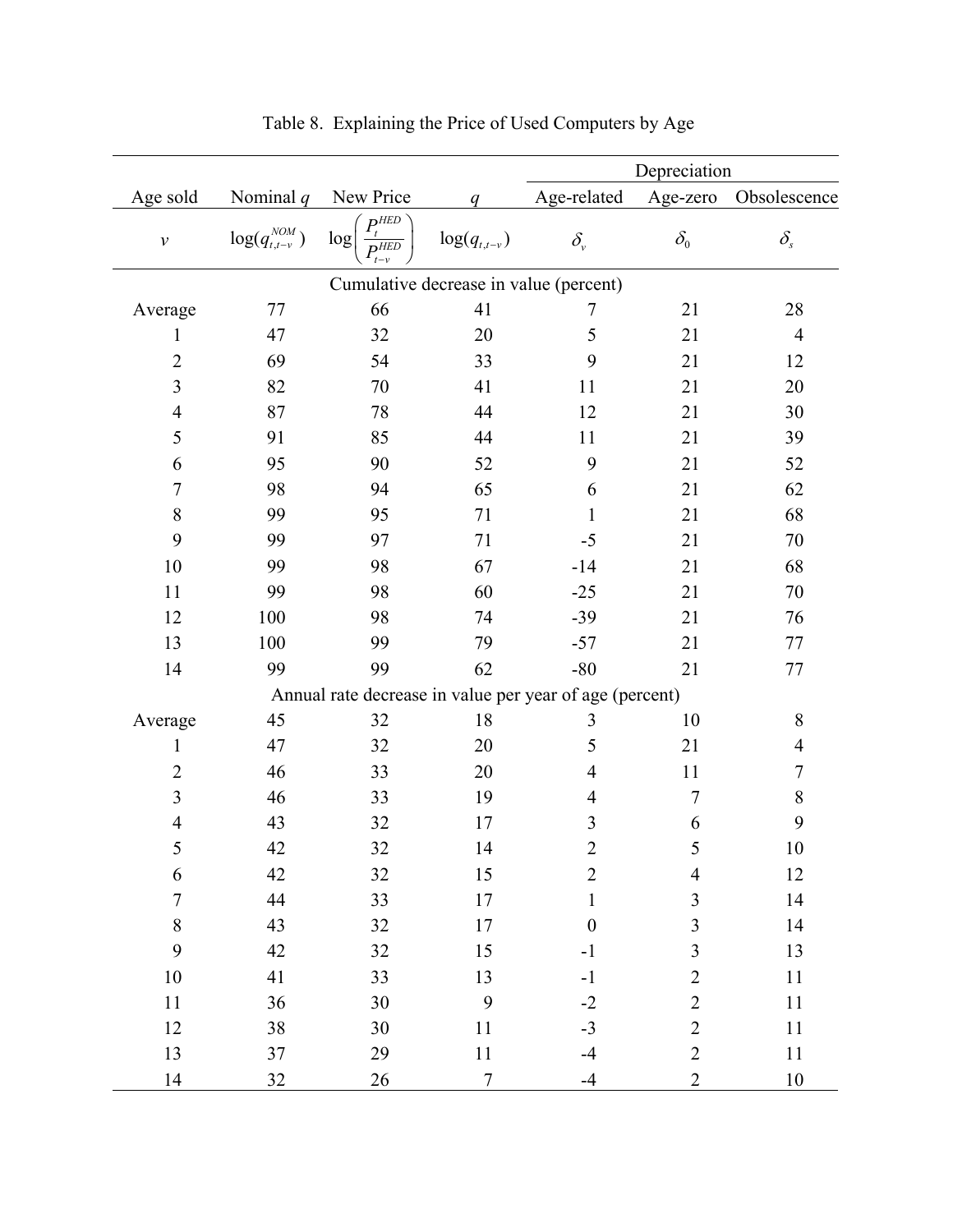Notes to Table 8: The percent decreases are calculated by exponentiating the logarithmic values and then averaging. The first panel contains averages of cumulative percent decreases. The second panel contains averages of percent decreases per year of age. The first column is change in nominal  $q$ , the second column is the change in the new price holding attributes constant, the third column is the change in  $q$  (the difference of the first two columns), and the last three columns gives the estimates of components of depreciation from the regression in Table 7, column  $(6)$ .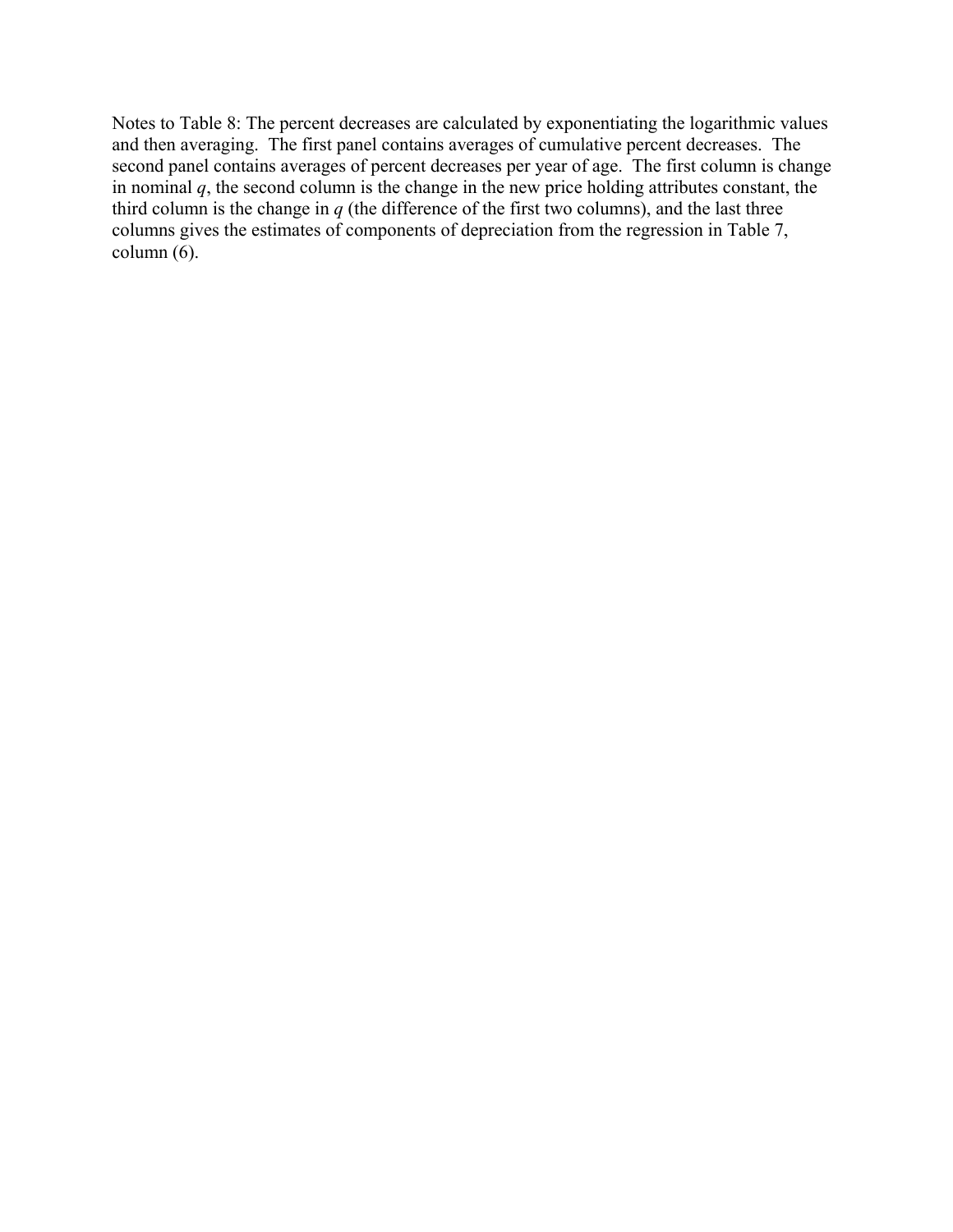|               |                        |                                                     |                     | Depreciation                                            |                                 |                  |  |  |  |
|---------------|------------------------|-----------------------------------------------------|---------------------|---------------------------------------------------------|---------------------------------|------------------|--|--|--|
| Age sold      | Nominal $q$            | New Price                                           | $\boldsymbol{q}$    | Age-related                                             | Age-zero                        | Obsolescence     |  |  |  |
| $\mathcal{V}$ | $log(q_{t,t-v}^{NOM})$ | $P^{HED}$<br>log<br>$\overline{D^{HED}}$<br>$t - v$ | $log(q_{_{t,t-v}})$ | $\delta_{\rm v}$                                        | $\delta_{\scriptscriptstyle 0}$ | $\delta_{\rm s}$ |  |  |  |
|               |                        |                                                     |                     | Cumulative decrease in value (percent)                  |                                 |                  |  |  |  |
| Average       | 77                     | 66                                                  | 41                  | 7                                                       | 21                              | 28               |  |  |  |
| 1990          | 41                     | 38                                                  | $\overline{4}$      | 9                                                       | 21                              | 11               |  |  |  |
| 1992          | 71                     | 77                                                  | $-35$               | 9                                                       | 21                              | 8                |  |  |  |
| 1993          | 79                     | 64                                                  | 40                  | 8                                                       | 21                              | 24               |  |  |  |
| 1995          | 80                     | 73                                                  | 25                  | 8                                                       | 21                              | 26               |  |  |  |
| 1996          | 79                     | 66                                                  | 37                  | 8                                                       | 21                              | 19               |  |  |  |
| 1997          | 80                     | 71                                                  | 30                  | $\overline{7}$                                          | 21                              | 21               |  |  |  |
| 1998          | 76                     | 63                                                  | 39                  | 6                                                       | 21                              | 27               |  |  |  |
| 1999          | 76                     | 72                                                  | 36                  | 6                                                       | 21                              | 40               |  |  |  |
| 2000          | 81                     | 67                                                  | 57                  | 8                                                       | 21                              | 30               |  |  |  |
| 2001          | 74                     | 60                                                  | 51                  | 8                                                       | 21                              | 25               |  |  |  |
|               |                        |                                                     |                     | Annual rate decrease in value per year of age (percent) |                                 |                  |  |  |  |
| Average       | 45                     | 32                                                  | 18                  | 3                                                       | 10                              | 8                |  |  |  |
| 1990          | 20                     | 19                                                  | $\mathbf{1}$        | $\overline{4}$                                          | 11                              | $\overline{3}$   |  |  |  |
| 1992          | 35                     | 40                                                  | $-8$                | 3                                                       | 8                               | 3                |  |  |  |
| 1993          | 54                     | 38                                                  | 26                  | $\overline{4}$                                          | 12                              | 11               |  |  |  |
| 1995          | 39                     | 32                                                  | 11                  | 3                                                       | $\overline{7}$                  | $\tau$           |  |  |  |
| 1996          | 41                     | 29                                                  | 16                  | $\overline{3}$                                          | 8                               | 5                |  |  |  |
| 1997          | 41                     | 32                                                  | 13                  | 3                                                       | 8                               | 5                |  |  |  |
| 1998          | 41                     | 28                                                  | 18                  | 3                                                       | 10                              | 6                |  |  |  |
| 1999          | 49                     | 42                                                  | 11                  | $\overline{3}$                                          | 11                              | 15               |  |  |  |
| 2000          | 53                     | 35                                                  | 28                  | $\overline{3}$                                          | 10                              | 9                |  |  |  |
| 2001          | 41                     | 25                                                  | 21                  | $\overline{3}$                                          | 9                               | $\overline{7}$   |  |  |  |

|  | Table 9. Explaining the Price of Used Computers by Year |  |  |
|--|---------------------------------------------------------|--|--|
|--|---------------------------------------------------------|--|--|

See notes to Table 8.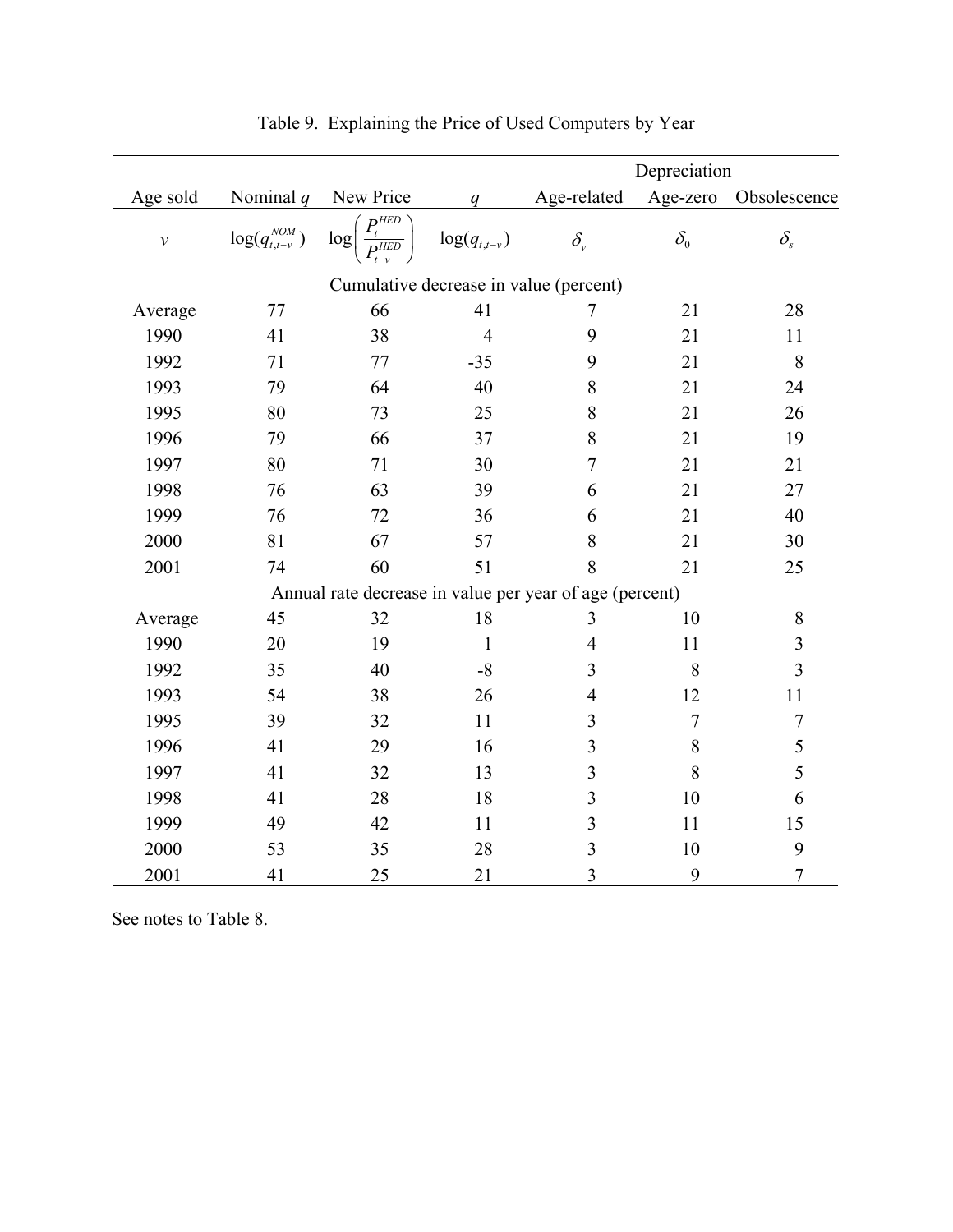|                  | 1990           | 1992             | 1993         | 1995                    | 1996           | 1997    | 1998             | 1999           | 2000             | 2001                    |
|------------------|----------------|------------------|--------------|-------------------------|----------------|---------|------------------|----------------|------------------|-------------------------|
| Age sold         |                |                  |              |                         |                |         |                  |                |                  |                         |
| $\mathbf{1}$     | $-2$           | $\boldsymbol{0}$ | $10\,$       | $\overline{\mathbf{3}}$ | $\overline{3}$ | 6       | $\boldsymbol{0}$ | $10\,$         | $\boldsymbol{0}$ | $\overline{2}$          |
| $\overline{2}$   | $18\,$         | $\,8\,$          | 21           | 6                       | $\tau$         | $8\,$   | 5                | 36             | 12               | $\overline{\mathbf{3}}$ |
| $\overline{3}$   | $\overline{3}$ | $-1$             | 31           | 20                      | 8              | 12      | $\overline{7}$   | 43             | 36               | 14                      |
| $\overline{4}$   | $\mathbf{1}$   | $\mathfrak{Z}$   | 27           | $27\,$                  | 20             | 13      | 28               | 45             | 44               | 38                      |
| 5                | 42             | 12               | 42           | 35                      | 29             | 26      | 41               | 62             | 45               | 45                      |
| 6                | 42             | 14               | 48           | 38                      | 36             | 31      | 54               | 71             | 62               | 47                      |
| $\boldsymbol{7}$ |                | 43               | 41           | 46                      | 35             | 39      | 58               | 75             | 71               | 62                      |
| $8\,$            |                | 43               | 73           | 53                      | 48             | 39      | 70               | 76             | 75               | 71                      |
| 9                |                |                  | 73           | 46                      | 54             | 51      | 67               | 76             | 76               | 76                      |
| $10\,$           |                |                  |              | 75                      | 48             | 56      | 76               | 76             | 75               | $77 \,$                 |
| 11               |                |                  |              | 75                      | 76             | 51      | 76               | $78\,$         |                  |                         |
| 12               |                |                  |              |                         | 76             | $77 \,$ | 76               | $77\,$         |                  |                         |
| 13               |                |                  |              |                         |                | $77\,$  | $77\,$           | $78\,$         |                  |                         |
| 14               |                |                  |              |                         |                |         | $77\,$           |                |                  |                         |
| <b>CPU</b>       |                |                  |              |                         |                |         |                  |                |                  |                         |
| 80286            | 41             | 41               | 72           | 74                      | 75             | 76      | 76               |                |                  |                         |
| 80386            | $\mathbf{1}$   | $\mathbf{1}$     | 38           | 44                      | 45             | 48      | 74               | 76             | $75\,$           |                         |
| 80486            | $-2$           | $-2$             | $\mathbf{1}$ | $\,8\,$                 | 9              | 14      | 45               | 75             | 75               | 76                      |
| Pentium I        |                |                  |              | 5                       | $\overline{4}$ | $\,8\,$ | $\overline{4}$   | 43             | 43               | 44                      |
| Pentium II       |                |                  |              |                         |                |         | $\boldsymbol{0}$ | $\mathfrak{Z}$ | $\mathfrak{Z}$   | 5                       |
| Pentium III/IV   |                |                  |              |                         |                |         |                  |                | $\mathbf{1}$     | $\overline{3}$          |

Table 10. Obsolescence  $(\delta_s)$  by year, age sold, and CPU type: Cumulative decrease in value (percent)

Note: Cumulative obsolescence (percent decrease) based on estimates from Table 7, Column (6). See also note to Table 8.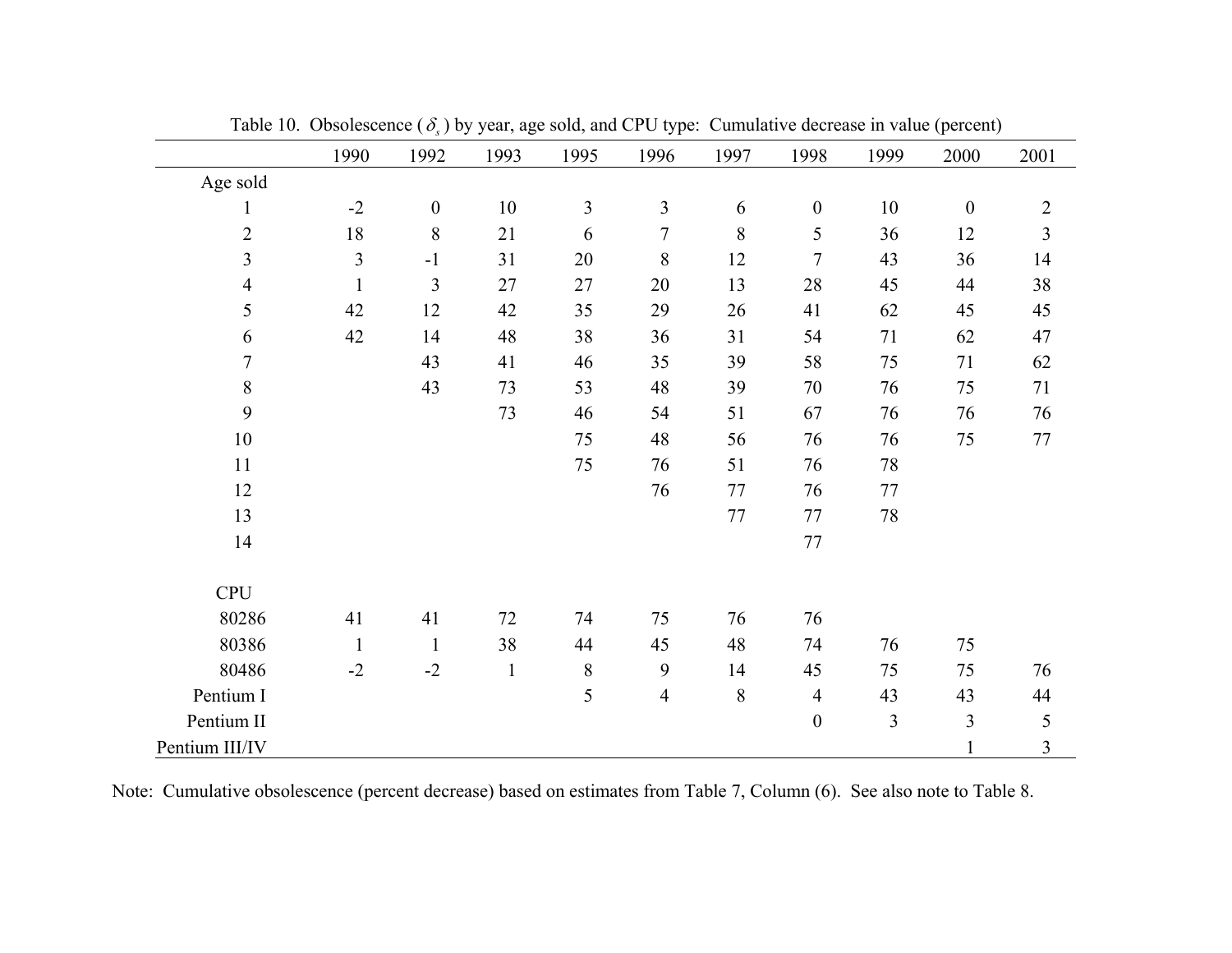|                                         |                        |                                                                  |                  | Depreciation  |             |                   |  |  |  |  |
|-----------------------------------------|------------------------|------------------------------------------------------------------|------------------|---------------|-------------|-------------------|--|--|--|--|
| Age sold                                | Nominal $q$            | New Price                                                        | q                | Age-related   | Age-zero    | Obsolescence      |  |  |  |  |
| $\mathcal{V}$                           | $log(q_{t,t-v}^{NOM})$ | $P^{HED}$<br>$\frac{t}{\textit{\textbf{D}}}$<br>log <sub>1</sub> | $log(q_{t,t-v})$ | $-\delta_{v}$ | $-\delta_0$ | $-\delta_{\rm s}$ |  |  |  |  |
| Cumulative change in value (log levels) |                        |                                                                  |                  |               |             |                   |  |  |  |  |
| Average                                 | $-2.19$                | $-1.46$                                                          | $-0.73$          | $-0.08$       | $-0.23$     | $-0.42$           |  |  |  |  |
| 1                                       | $-0.70$                | $-0.42$                                                          | $-0.29$          | $-0.05$       | $-0.23$     | $-0.05$           |  |  |  |  |
| $\overline{2}$                          | $-1.30$                | $-0.81$                                                          | $-0.50$          | $-0.09$       | $-0.23$     | $-0.15$           |  |  |  |  |
| 3                                       | $-1.91$                | $-1.22$                                                          | $-0.69$          | $-0.11$       | $-0.23$     | $-0.26$           |  |  |  |  |
| $\overline{4}$                          | $-2.31$                | $-1.53$                                                          | $-0.78$          | $-0.12$       | $-0.23$     | $-0.38$           |  |  |  |  |
| 5                                       | $-2.76$                | $-1.94$                                                          | $-0.82$          | $-0.12$       | $-0.23$     | $-0.55$           |  |  |  |  |
| 6                                       | $-3.35$                | $-2.33$                                                          | $-1.03$          | $-0.10$       | $-0.23$     | $-0.81$           |  |  |  |  |
| $\overline{7}$                          | $-4.11$                | $-2.78$                                                          | $-1.33$          | $-0.06$       | $-0.23$     | $-1.07$           |  |  |  |  |
| 8                                       | $-4.60$                | $-3.10$                                                          | $-1.49$          | $-0.01$       | $-0.23$     | $-1.22$           |  |  |  |  |
| 9                                       | $-5.02$                | $-3.49$                                                          | $-1.53$          | 0.05          | $-0.23$     | $-1.27$           |  |  |  |  |
| 10                                      | $-5.35$                | $-3.97$                                                          | $-1.38$          | 0.13          | $-0.23$     | $-1.21$           |  |  |  |  |
| 11                                      | $-4.93$                | $-3.88$                                                          | $-1.05$          | 0.22          | $-0.23$     | $-1.27$           |  |  |  |  |
| 12                                      | $-5.70$                | $-4.25$                                                          | $-1.46$          | 0.33          | $-0.23$     | $-1.45$           |  |  |  |  |
| 13                                      | $-6.09$                | $-4.51$                                                          | $-1.58$          | 0.45          | $-0.23$     | $-1.49$           |  |  |  |  |
| 14                                      | $-5.31$                | $-4.28$                                                          | $-1.03$          | 0.59          | $-0.23$     | $-1.49$           |  |  |  |  |

# APPENDIX TABLES

Table A-1. Explaining the Price of Used Computers by Age

Notes: Log levels. See also notes to Table 8.